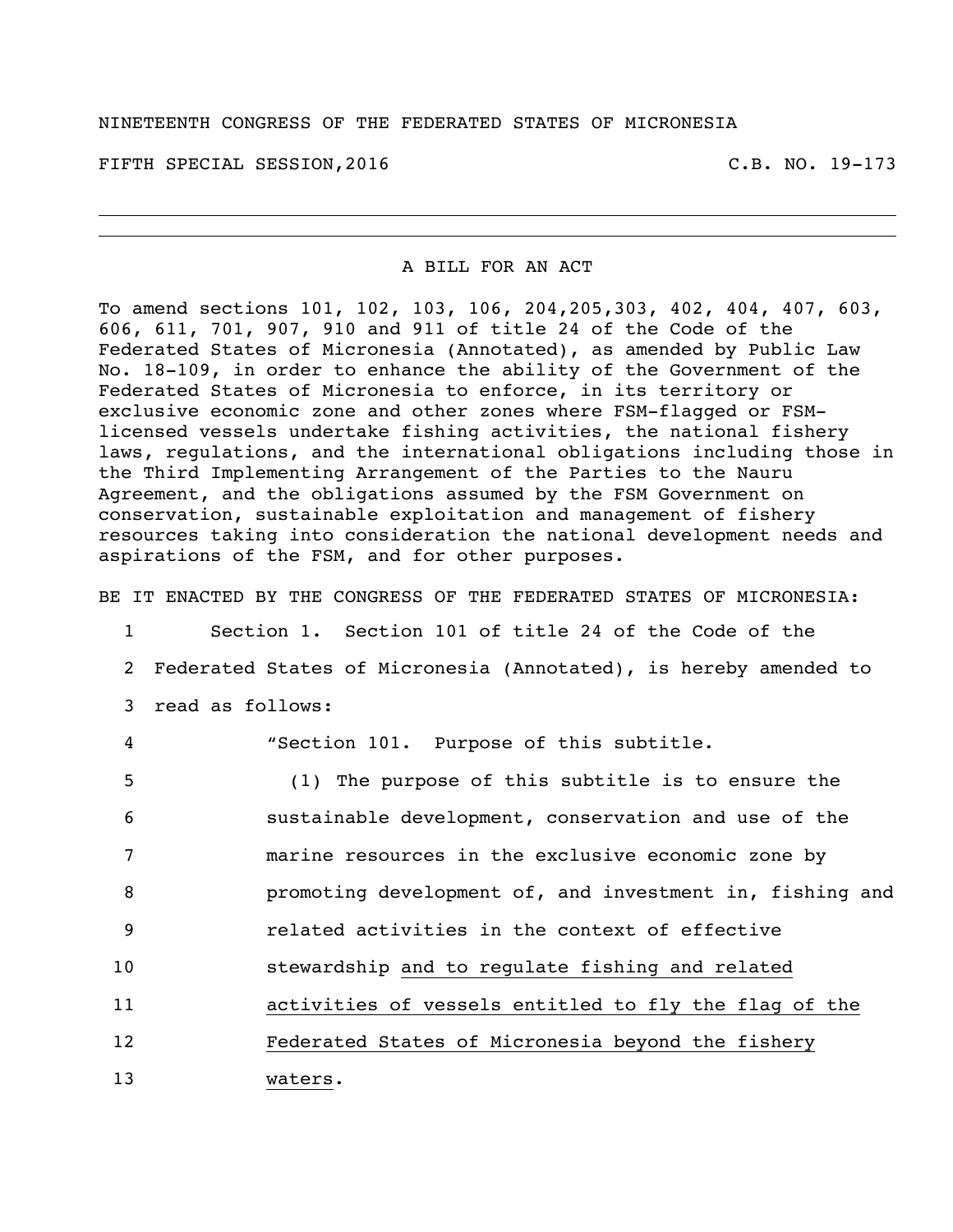(2) This act may be referred to as the 'Marine Resources Act of 2002'." Section 2. Section 102 of title 24 of the Code of the Federated States of Micronesia (Annotated), is hereby amended to read as follows: "Section 102. Definitions. In this subtitle, except where otherwise specified, the following terms shall 8 have the meanings stated below: (1) 'Access agreement' means a treaty, agreement or arrangement entered into by the Authority pursuant to 11 this act in relation to access to the exclusive economic zone for fishing by foreign fishing vessels, and includes bilateral and multilateral instruments applicable at the national, subregional, regional or international level. (2) 'Administrator' means the director of a regional fisheries agency or any other organization or person authorized, pursuant to section 106 of chapter 1 of this subtitle, to administer a fisheries access agreement or fisheries management agreement to which the Federated States of Micronesia is party. (3) 'Agent' includes a person appointed or designated by a foreign fishing company to act as the legal representative of that company within the Federated States of Micronesia, including acceptance of and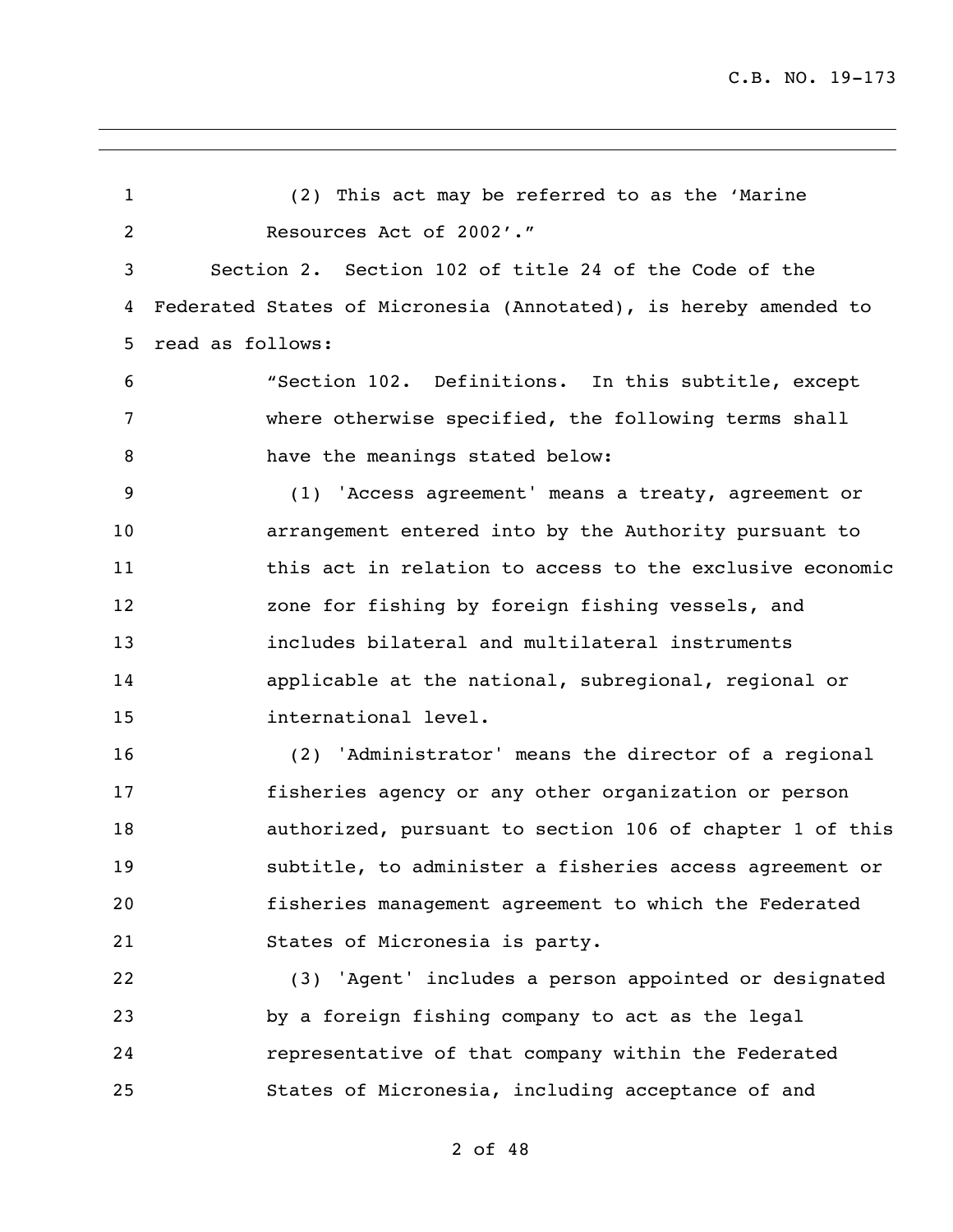response to legal process, pursuant to section 404(4)(a) of chapter 4 of this subtitle. (4) 'Aircraft' means any craft capable of self- sustained movement through the atmosphere and includes helicopters. (5) 'Atoll' means a naturally formed coral reef system which has one or more islands situated on the reef system, including, but not limited to, Ngulu, Ulithi, Sorol, Eauripik, Woleai, Faraulep, Ifalik, Olaimarao, Elato, Lamotrek, West Fayu, Puluwat, Pulap, Pulusuk, Namonuito, Kuop, Nomowin, Murilo, Losap, Namoluk, Satawan, Etal, Lukunor, Minto Reef, Oroluk, Nukuoro, Kapingamarangi, Pakin, Ant, Sapwuahfik, Mwoakilloa and Pingelap. (6) 'Authority' means the National Oceanic Resource Management Authority established by section 201 of 17 chapter 2 of this subtitle. (7) 'Authority observer' means any person authorized in writing by the Authority to act as an observer on fishing vessels for the purposes of this subtitle, including any observer authorized pursuant to the provisions of an access agreement or a fisheries management agreement. (8) 'Authorized officer' means any person or category of persons designated pursuant to section 602 of chapter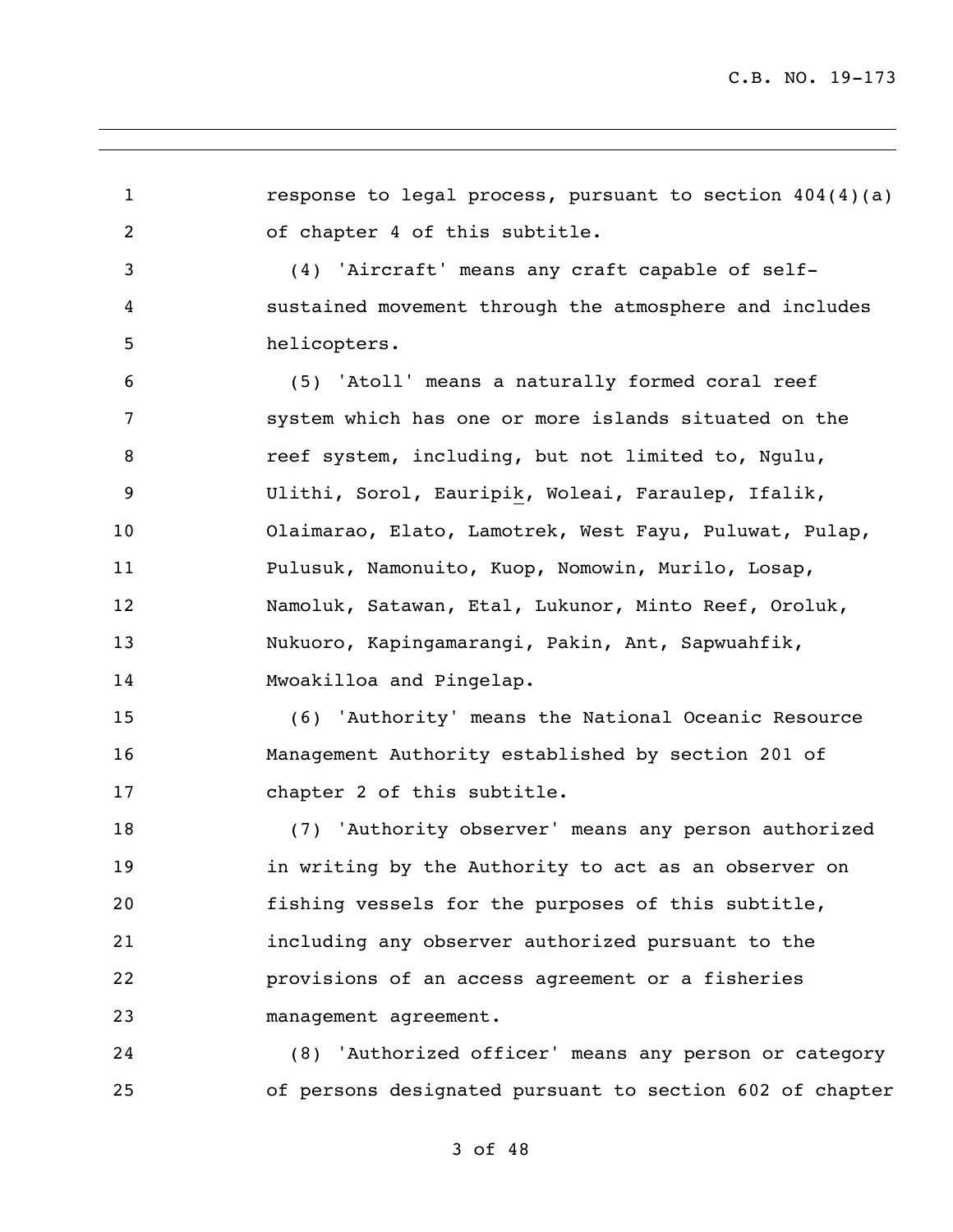6 of this subtitle as an authorized officer. (9) 'Automatic location communicator' or 'mobile transceiver unit' or 'transponder' means a Forum Fisheries Agency (FFA) approved device placed on a fishing vessel that transmits either in conjunction with another device or devices or independently, information concerning the position, fishing and such other 8 activities of the vessel. (10) 'Based in the Federated States of Micronesia' means using land-based facilities in the Federated States of Micronesia to support fishing, including location of the home port of a vessel in the Federated States of Micronesia, landing or transshipping all fish harvested within the exclusive economic zone and/or operating under a joint venture arrangement in the Federated States of Micronesia, or under arrangements where the operator of a vessel is participating in shore-based developments or is otherwise making a substantial contribution to the development of the domestic tuna industry. (11) 'Buy' includes: 22 (a) barter or attempt to barter; (b) purchase or attempt to purchase; (c) receive on account or consignment;

(d) purchase or barter for future goods or for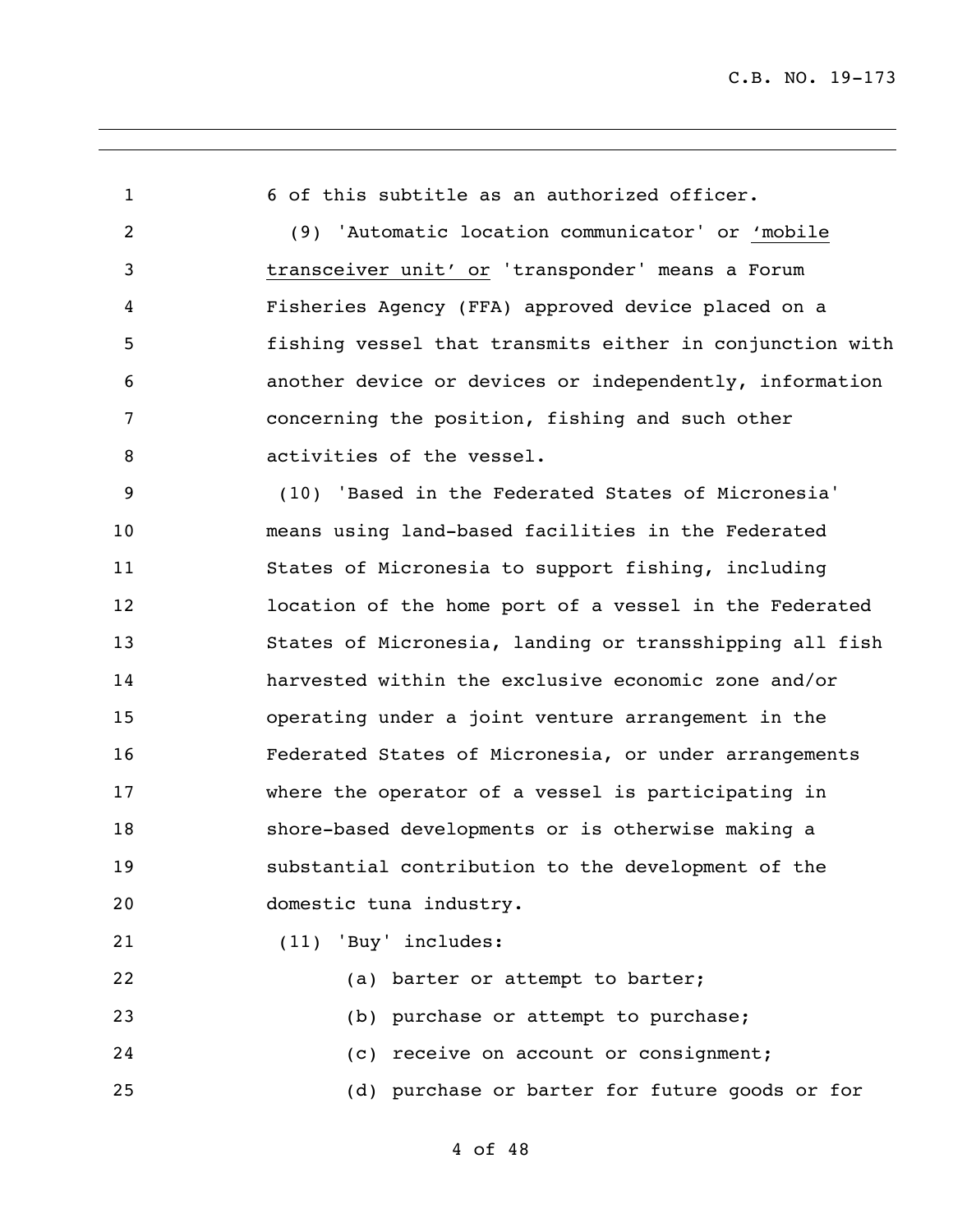| $\overline{2}$<br>(e) purchase or barter as an agent for another<br>3<br>person, and 'buyer' shall have a corresponding meaning.<br>(12) 'by-catch' means all living and non-living<br>4<br>organisms incidentally caught while fishing for target<br>5<br>species, including any by-products and discard forming<br>6<br>part of the catch not retained on board the vessel<br>7<br>8<br>during such fishing operation.<br>9<br>$(13)$ $[+12)$ 'Citizen' means a person who is a citizen<br>of the Federated States of Micronesia.<br>10<br>$(14)$ $[+13)$ 'Closed area' means an area in which<br>11<br>fishing is prohibited.<br>12<br>13<br>$(15)$ [ $(14)$ ] 'Closed season' means a period of time<br>during which fishing is prohibited.<br>14<br>$(16)$ $[+15)$ 'Commercial fishing' means any fishing<br>15<br>resulting or intending or appearing to result in the<br>16<br>17<br>sale or trade of any fish which may be taken during the<br>fishing operation, and does not include subsistence<br>18<br>fishing. For the purposes of this act, the following<br>19<br>20<br>shall be presumed to be commercial fishing:<br>(a) use of a vessel for fishing which measures<br>21<br>22<br>twenty-seven (27) feet or more in overall length;<br>23<br>(b) use of more than one vessel for fishing<br>24<br>which is owned by a single person for the primary<br>25<br>purpose of selling or trading any fish. | $\mathbf{1}$ | any consideration of value; and |
|-------------------------------------------------------------------------------------------------------------------------------------------------------------------------------------------------------------------------------------------------------------------------------------------------------------------------------------------------------------------------------------------------------------------------------------------------------------------------------------------------------------------------------------------------------------------------------------------------------------------------------------------------------------------------------------------------------------------------------------------------------------------------------------------------------------------------------------------------------------------------------------------------------------------------------------------------------------------------------------------------------------------------------------------------------------------------------------------------------------------------------------------------------------------------------------------------------------------------------------------------------------------------------------------------------------------------------------------------------------------------------------------------------------------------|--------------|---------------------------------|
|                                                                                                                                                                                                                                                                                                                                                                                                                                                                                                                                                                                                                                                                                                                                                                                                                                                                                                                                                                                                                                                                                                                                                                                                                                                                                                                                                                                                                         |              |                                 |
|                                                                                                                                                                                                                                                                                                                                                                                                                                                                                                                                                                                                                                                                                                                                                                                                                                                                                                                                                                                                                                                                                                                                                                                                                                                                                                                                                                                                                         |              |                                 |
|                                                                                                                                                                                                                                                                                                                                                                                                                                                                                                                                                                                                                                                                                                                                                                                                                                                                                                                                                                                                                                                                                                                                                                                                                                                                                                                                                                                                                         |              |                                 |
|                                                                                                                                                                                                                                                                                                                                                                                                                                                                                                                                                                                                                                                                                                                                                                                                                                                                                                                                                                                                                                                                                                                                                                                                                                                                                                                                                                                                                         |              |                                 |
|                                                                                                                                                                                                                                                                                                                                                                                                                                                                                                                                                                                                                                                                                                                                                                                                                                                                                                                                                                                                                                                                                                                                                                                                                                                                                                                                                                                                                         |              |                                 |
|                                                                                                                                                                                                                                                                                                                                                                                                                                                                                                                                                                                                                                                                                                                                                                                                                                                                                                                                                                                                                                                                                                                                                                                                                                                                                                                                                                                                                         |              |                                 |
|                                                                                                                                                                                                                                                                                                                                                                                                                                                                                                                                                                                                                                                                                                                                                                                                                                                                                                                                                                                                                                                                                                                                                                                                                                                                                                                                                                                                                         |              |                                 |
|                                                                                                                                                                                                                                                                                                                                                                                                                                                                                                                                                                                                                                                                                                                                                                                                                                                                                                                                                                                                                                                                                                                                                                                                                                                                                                                                                                                                                         |              |                                 |
|                                                                                                                                                                                                                                                                                                                                                                                                                                                                                                                                                                                                                                                                                                                                                                                                                                                                                                                                                                                                                                                                                                                                                                                                                                                                                                                                                                                                                         |              |                                 |
|                                                                                                                                                                                                                                                                                                                                                                                                                                                                                                                                                                                                                                                                                                                                                                                                                                                                                                                                                                                                                                                                                                                                                                                                                                                                                                                                                                                                                         |              |                                 |
|                                                                                                                                                                                                                                                                                                                                                                                                                                                                                                                                                                                                                                                                                                                                                                                                                                                                                                                                                                                                                                                                                                                                                                                                                                                                                                                                                                                                                         |              |                                 |
|                                                                                                                                                                                                                                                                                                                                                                                                                                                                                                                                                                                                                                                                                                                                                                                                                                                                                                                                                                                                                                                                                                                                                                                                                                                                                                                                                                                                                         |              |                                 |
|                                                                                                                                                                                                                                                                                                                                                                                                                                                                                                                                                                                                                                                                                                                                                                                                                                                                                                                                                                                                                                                                                                                                                                                                                                                                                                                                                                                                                         |              |                                 |
|                                                                                                                                                                                                                                                                                                                                                                                                                                                                                                                                                                                                                                                                                                                                                                                                                                                                                                                                                                                                                                                                                                                                                                                                                                                                                                                                                                                                                         |              |                                 |
|                                                                                                                                                                                                                                                                                                                                                                                                                                                                                                                                                                                                                                                                                                                                                                                                                                                                                                                                                                                                                                                                                                                                                                                                                                                                                                                                                                                                                         |              |                                 |
|                                                                                                                                                                                                                                                                                                                                                                                                                                                                                                                                                                                                                                                                                                                                                                                                                                                                                                                                                                                                                                                                                                                                                                                                                                                                                                                                                                                                                         |              |                                 |
|                                                                                                                                                                                                                                                                                                                                                                                                                                                                                                                                                                                                                                                                                                                                                                                                                                                                                                                                                                                                                                                                                                                                                                                                                                                                                                                                                                                                                         |              |                                 |
|                                                                                                                                                                                                                                                                                                                                                                                                                                                                                                                                                                                                                                                                                                                                                                                                                                                                                                                                                                                                                                                                                                                                                                                                                                                                                                                                                                                                                         |              |                                 |
|                                                                                                                                                                                                                                                                                                                                                                                                                                                                                                                                                                                                                                                                                                                                                                                                                                                                                                                                                                                                                                                                                                                                                                                                                                                                                                                                                                                                                         |              |                                 |
|                                                                                                                                                                                                                                                                                                                                                                                                                                                                                                                                                                                                                                                                                                                                                                                                                                                                                                                                                                                                                                                                                                                                                                                                                                                                                                                                                                                                                         |              |                                 |
|                                                                                                                                                                                                                                                                                                                                                                                                                                                                                                                                                                                                                                                                                                                                                                                                                                                                                                                                                                                                                                                                                                                                                                                                                                                                                                                                                                                                                         |              |                                 |
|                                                                                                                                                                                                                                                                                                                                                                                                                                                                                                                                                                                                                                                                                                                                                                                                                                                                                                                                                                                                                                                                                                                                                                                                                                                                                                                                                                                                                         |              |                                 |
|                                                                                                                                                                                                                                                                                                                                                                                                                                                                                                                                                                                                                                                                                                                                                                                                                                                                                                                                                                                                                                                                                                                                                                                                                                                                                                                                                                                                                         |              |                                 |
|                                                                                                                                                                                                                                                                                                                                                                                                                                                                                                                                                                                                                                                                                                                                                                                                                                                                                                                                                                                                                                                                                                                                                                                                                                                                                                                                                                                                                         |              |                                 |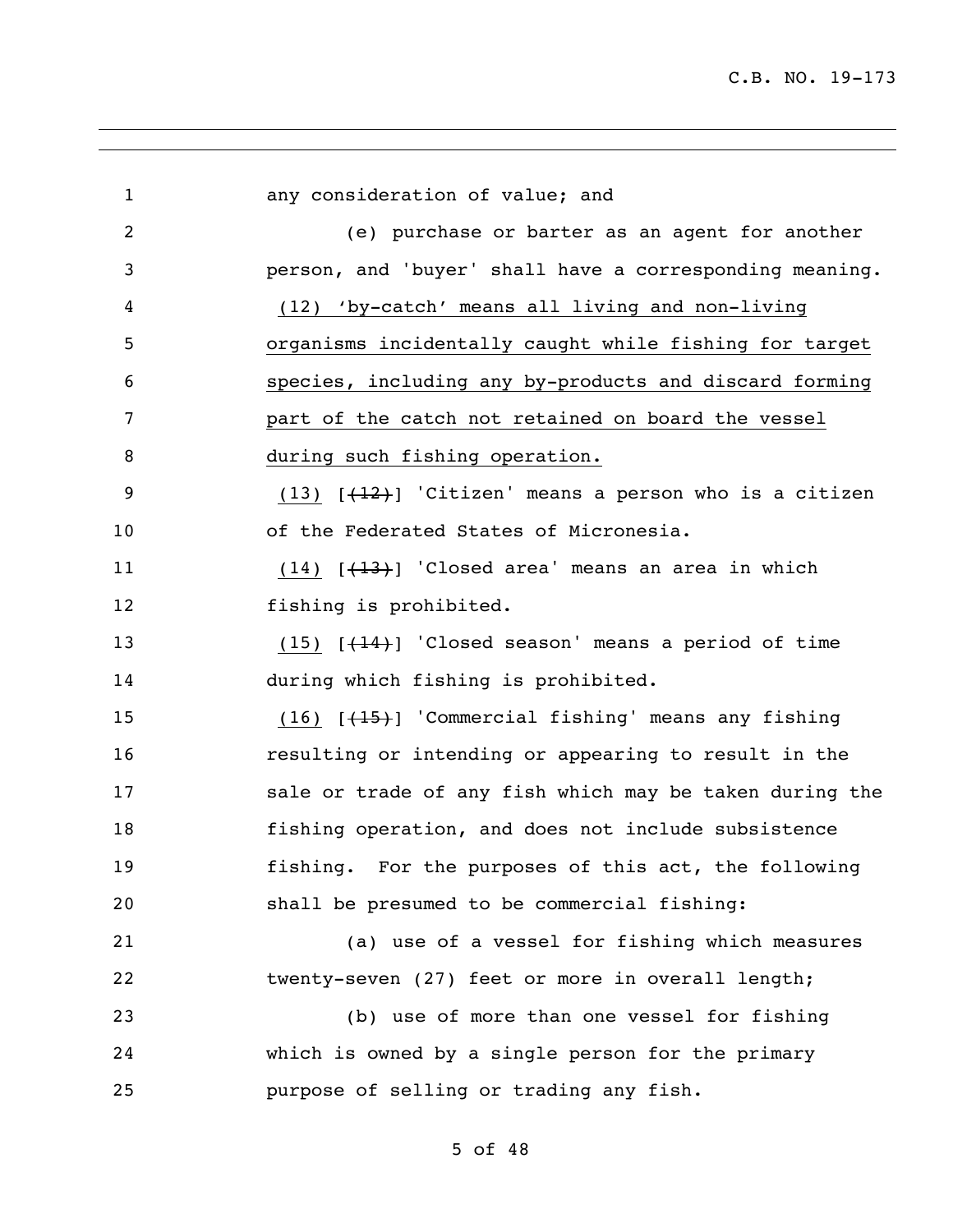1 (17) [(16)] 'Commercial pilot fishing' means any fishing for the purpose of testing the commercial viability of: (a) new fishing methods; (b) developing new stocks of fish; or (c) fishing in previously unexploited areas. 7 (18) [(17)] 'Court' means the Supreme Court of the Federated States of Micronesia. 9 (19) [<del>(18)</del>] 'Domestic fishing' means any fishing by a local fishing vessel longer than twenty-seven (27) feet 11 in overall length, but not including commercial pilot fishing, and 'domestic fishing vessel' shall have a corresponding meaning. **[(19) (Reserved)**] (20) (Reserved) (21) 'Drift net' means a gillnet or other net or arrangement of nets which is more than 2.5 kilometers (1.56 miles) in length, the purpose of which is to enmesh, entrap or entangle fish. (22) 'Drift net fishing activities' includes fishing with the use of a drift net and any related activities including transporting, transshipping and processing any drift net catch, and provisioning of food, fuel and other supplies for vessels used or outfitted for drift net fishing.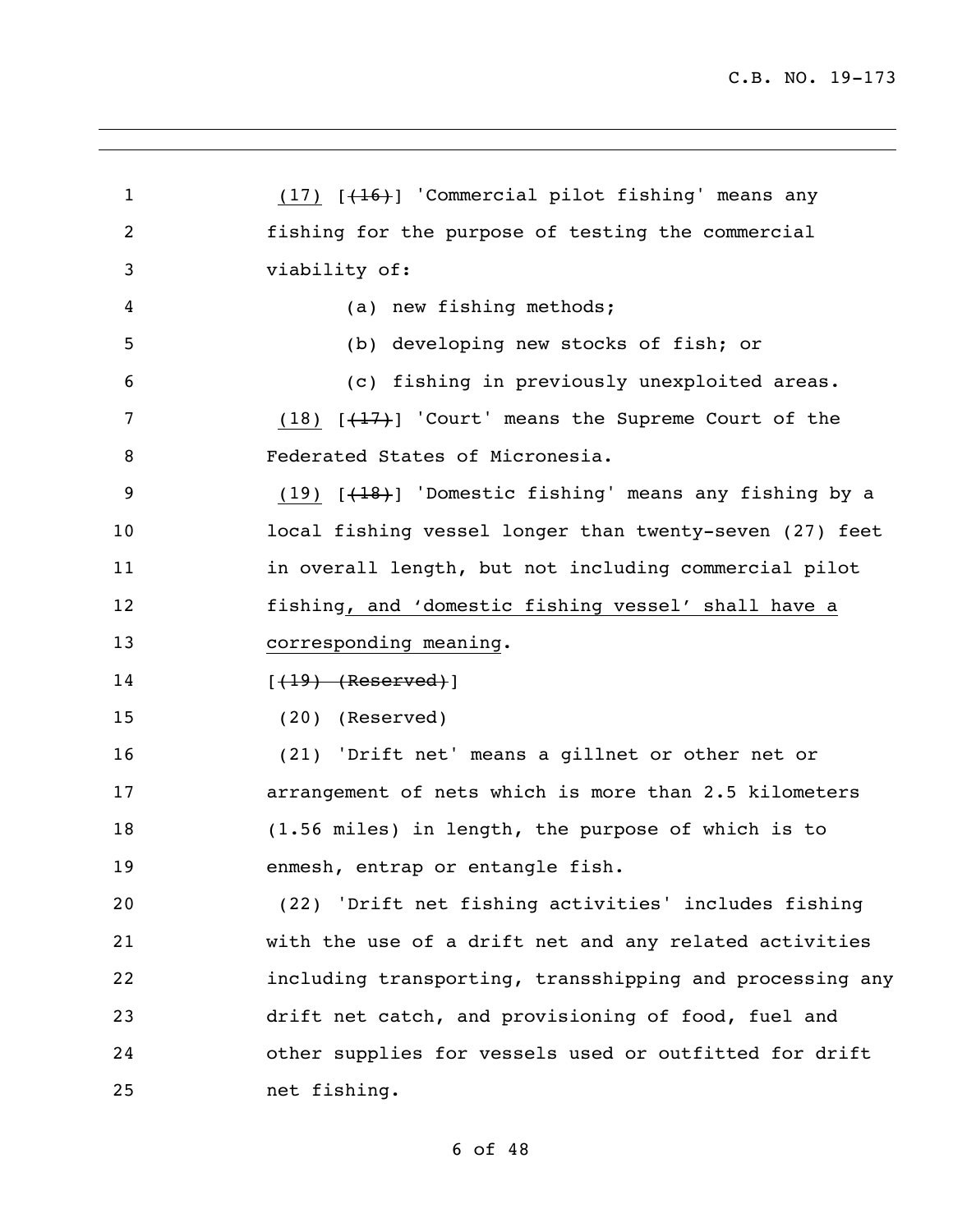(23) 'Exclusive economic zone' means the exclusive economic zone as defined in title 18 of the Code of the Federated States of Micronesia. (24) 'Executive Director' means the individual appointed by the Authority to be in charge of the daily activities and operation of the authority and to perform such other functions as required by this subtitle. 8 (25) 'Export' means to: 9 (a) send or take out of the country; 10 (b) attempt to send or take out of the country; (c) receive on account or consignment for purposes of paragraph (a) or (b) above; (d) act as an agent for another person for purposes of (a) through (c) above; and (e) carry or transport anything for purposes of paragraphs (a) through (d) of this subsection, and 'exporter' shall have a corresponding meaning. (26) 'Fish' means any living marine resource. 19 (27) 'Fish aggregating device' means [any man-made or party man-made floating or not, intended for the purpose of aggregating fish, and includes any natural floating object on which a device has been placed to facilitate 23 its location] an object or group of objects, of any size, that has or has not been deployed, that is living or non-living, including but not limited to buoys,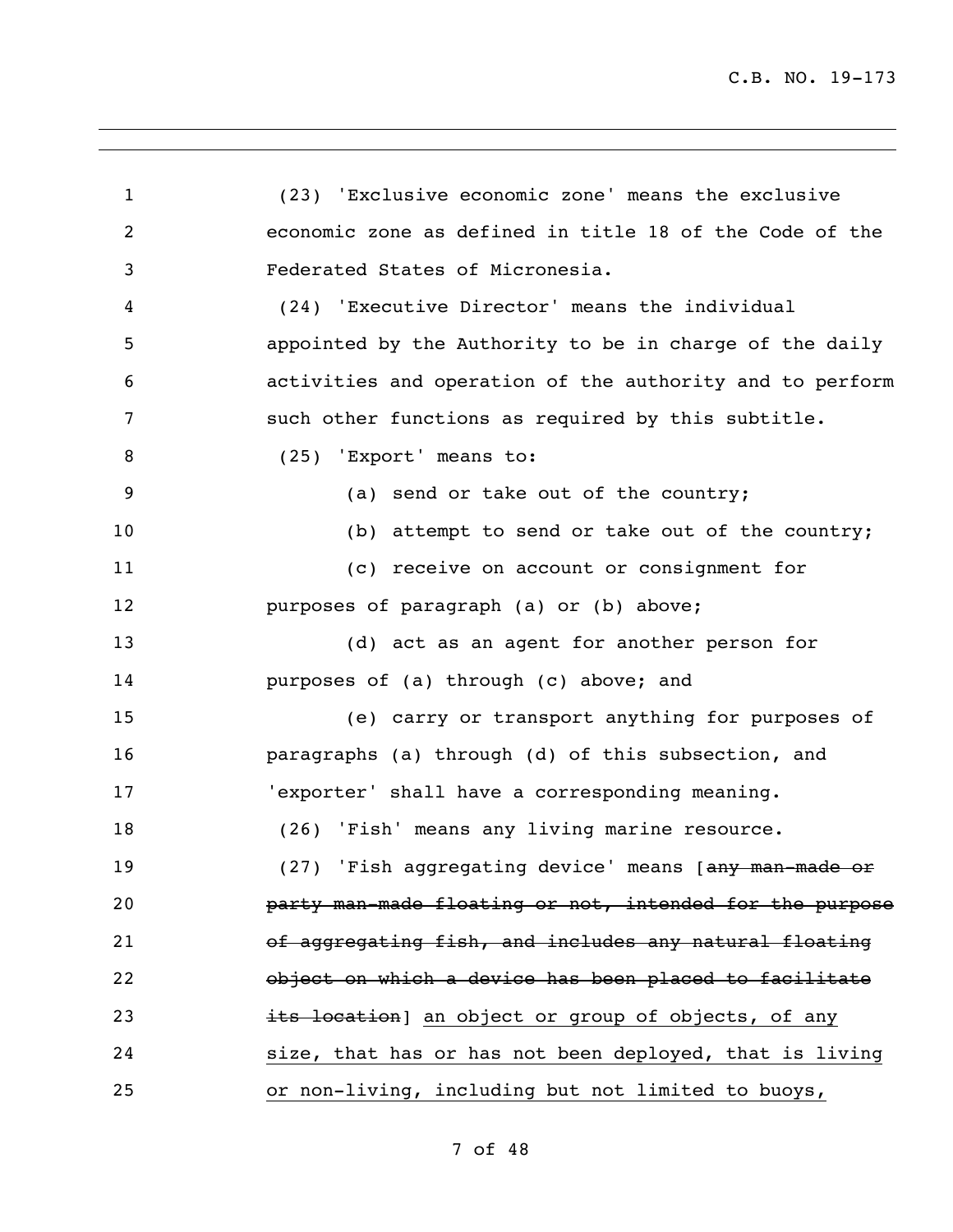floats, netting, webbing, plastics, bamboo, logs and whale sharks floating on or near the surface of the water that fish may associate with.

 (28) 'Fish processing' means the producing of any substance or article from fish by any method and includes the cutting up, dismembering, cleaning, sorting, loining, freezing, canning, salting, preserving 8 and reduction of fish.

 (29) 'Fisheries management agreement' means any agreement, arrangement or treaty in force to which the Federated States of Micronesia is a party, not including any access agreement, which has as its primary purpose cooperation in or coordination of fisheries management measures in all or part of the region, or implementation of a multilateral access agreement, including, but not **limited to, fisheries monitoring, control and**  surveillance and establishing criteria or requirements 18 for fishing and fisheries access.

 (30) 'Fishery' or 'Fisheries' means one or more stock of fish or any fishing operation based on such stocks which can be treated as a unit for purposes of conservation and management, taking into account geographical, scientific, technical, recreational, economic and other relevant characteristics. (31) 'Fishery waters' means the exclusive economic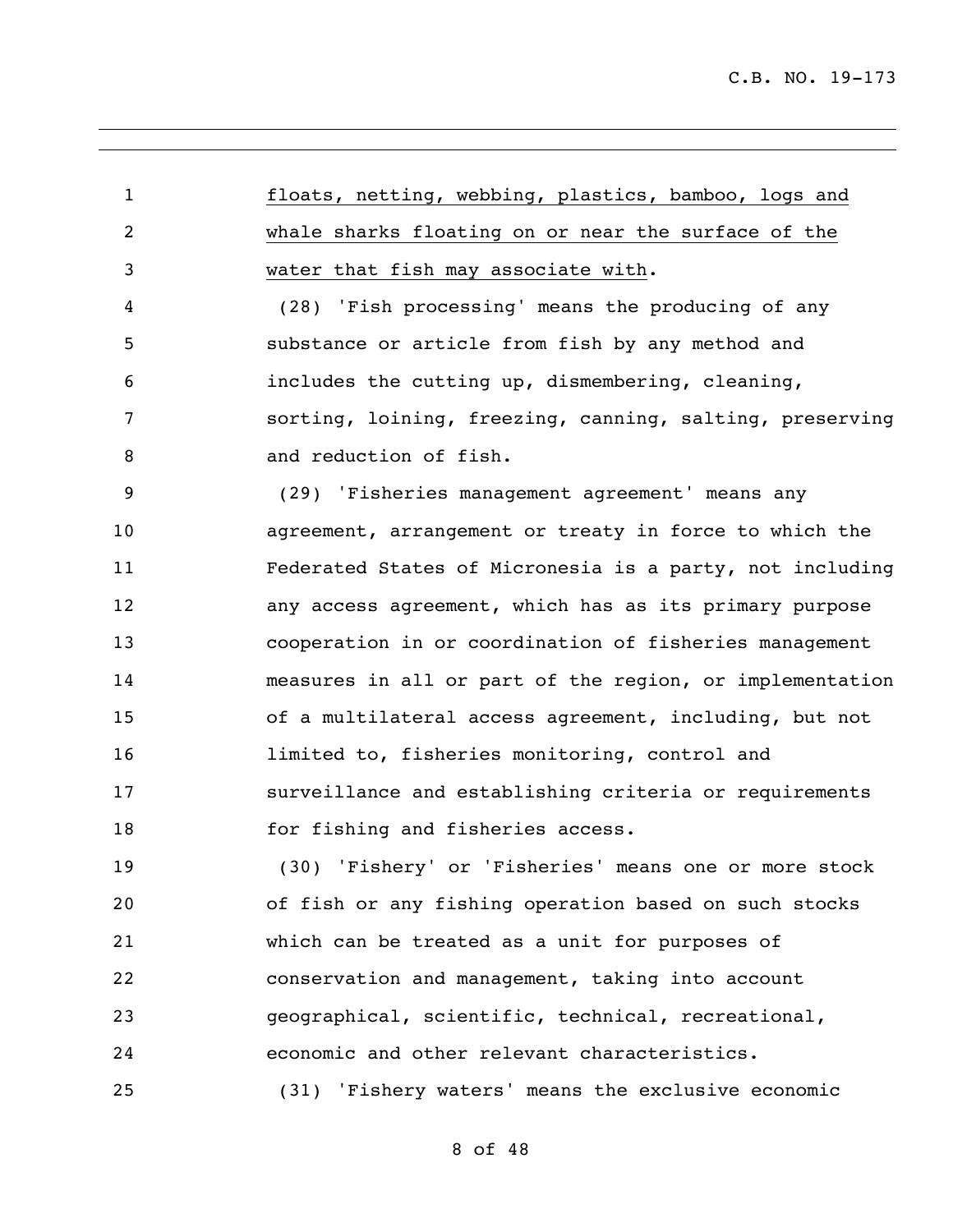| $\mathbf{1}$   | zone, the territorial sea and internal waters as                                                                                                                                                                                  |
|----------------|-----------------------------------------------------------------------------------------------------------------------------------------------------------------------------------------------------------------------------------|
| $\overline{c}$ | described in title 18 of the Code of the Federated                                                                                                                                                                                |
| 3              | States of Micronesia, and any other waters over which                                                                                                                                                                             |
| 4              | the Federated States of Micronesia claims sovereignty or                                                                                                                                                                          |
| 5              | sovereign [R]rights.                                                                                                                                                                                                              |
| 6              | (32) 'Fishing' means:                                                                                                                                                                                                             |
| 7              | (a) $[actual or attempted] searching for,$                                                                                                                                                                                        |
| 8              | catching, taking or harvesting fish;                                                                                                                                                                                              |
| 9              | (b) attempting to search for, catch, take or                                                                                                                                                                                      |
| 10             | harvest fish;                                                                                                                                                                                                                     |
| 11             | (c) $[+b+]$ engaging in any other activity which                                                                                                                                                                                  |
| 12             | can reasonably be expected to result in the locating,                                                                                                                                                                             |
| 13             | catching, taking or harvesting of fish for any purpose;                                                                                                                                                                           |
| 14             | (d) $[(-c)]$ the placing, searching for or                                                                                                                                                                                        |
| 15             | recovering fish aggregating devices or associated                                                                                                                                                                                 |
| 16             | electronic equipment such as radio beacons;                                                                                                                                                                                       |
| 17             | (e) $[d+1]$ any operations at sea directly in                                                                                                                                                                                     |
| 18             | support of, or in preparation for, any activity                                                                                                                                                                                   |
| 19             | described in sub-paragraphs (a) to (d), except for                                                                                                                                                                                |
| 20             | operations defined as related activities in subsection                                                                                                                                                                            |
| 21             | (60) of this section;                                                                                                                                                                                                             |
| 22             | $(f)$ [ $\left\{\n e\right\}$ ] the use of any other vessel, vehicle,                                                                                                                                                             |
| 23             | aircraft or hovercraft, [in relation to] for any                                                                                                                                                                                  |
| 24             | activity described in [this subsection] sub-paragraphs                                                                                                                                                                            |
| 25             | (a) to (e) except for $f$ $f$ $f$ $f$ $g$ $h$ $t$ $s$ $i$ $n$ $p$ $p$ $p$ $p$ $i$ $n$ $i$ $n$ $i$ $n$ $i$ $n$ $i$ $n$ $i$ $n$ $i$ $n$ $i$ $n$ $i$ $n$ $i$ $n$ $i$ $n$ $i$ $n$ $i$ $n$ $i$ $n$ $i$ $n$ $i$ $n$ $i$ $n$ $i$ $n$ $i$ |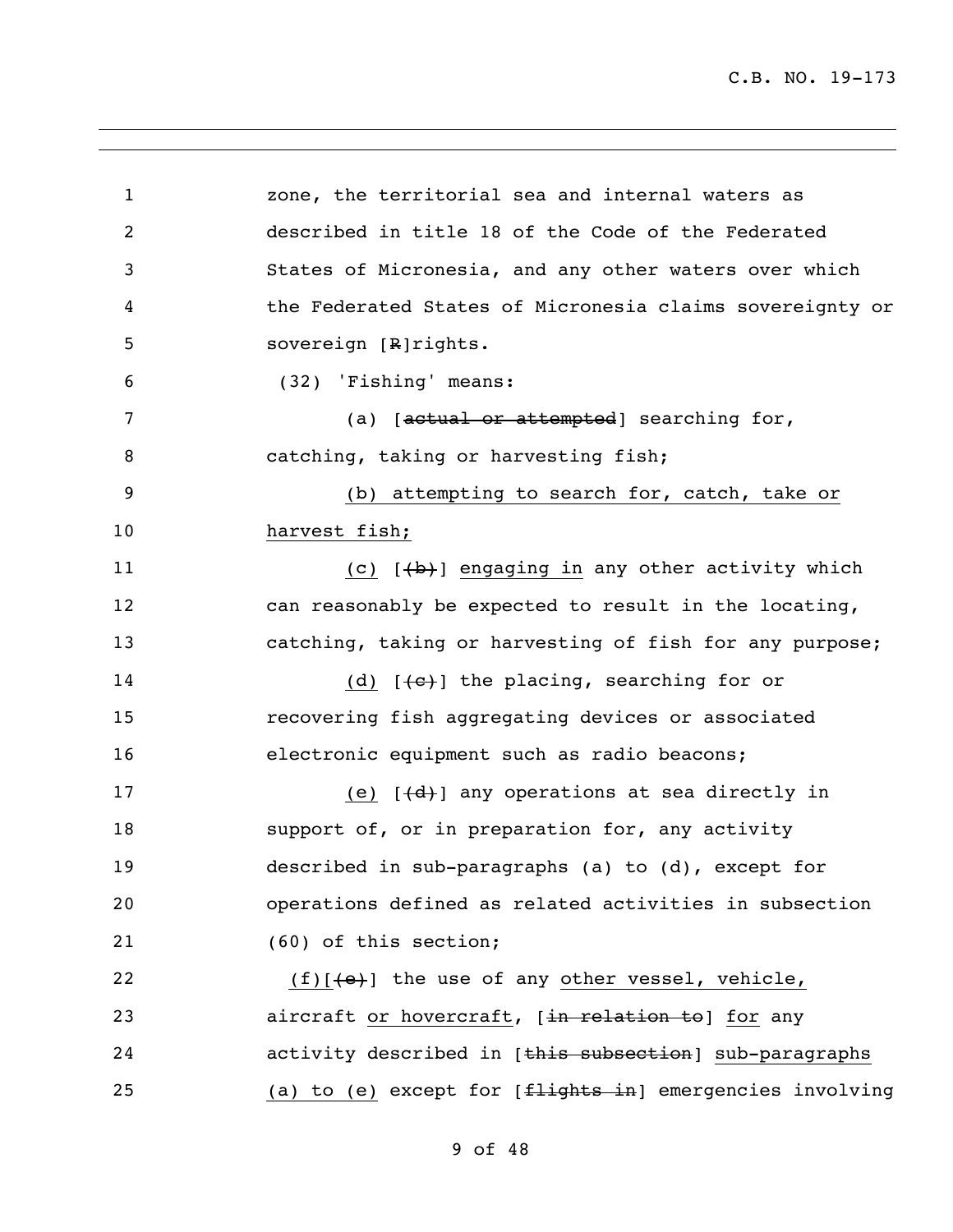| $\mathbf{1}$ | the health and safety of crew or the safety of a vessel.       |
|--------------|----------------------------------------------------------------|
| 2            | (33) 'Fishing day' means any calendar day, or part of          |
| 3            | a calendar day, during which a fishing vessel is in the        |
| 4            | fishery waters outside of a port, but does not include         |
| 5            | any calendar day, or part of a calendar day on which the       |
| 6            | fishing vessel is not engaged in fishing or related            |
| 7            | activities.                                                    |
| 8            | $(34)$ [ $(33)$ ] 'Fishing gear' means any equipment,          |
| 9            | implement, or other thing that can be used in the act of       |
| 10           | fishing, including any fishing net, rope, line, float,         |
| 11           | trap, hook, winch, boat, beacon or locating device,            |
| 12           | aircraft or helicopter.                                        |
| 13           | (35)[(34)] 'Fishing vessel' means any vessel, boat, ship       |
| 14           | or other craft which is used for, equipped to be used          |
| 15           | for or of a type that is normally used for fishing as          |
| 16           | the term fishing is defined in subsection $[$ $(33)$ $(32)$ of |
| 17           | this section.                                                  |
| 18           | $(36)$ $(35)$ ] 'Flag fishing vessel' means any foreign        |
| 19           | fishing vessel that is [registered in] entitled to fly         |
| 20           | the flag of the Federated States of Micronesia pursuant        |
| 21           | to title 18 of the Code of the FSM and any domestic            |
| 22           | fishing vessel.                                                |
| 23           | $(37)$ $(36)$ ] 'Foreign fishing' means any fishing not        |
| 24           | defined as domestic fishing, and not including                 |
| 25           | commercial pilot fishing or fishing from a local fishing       |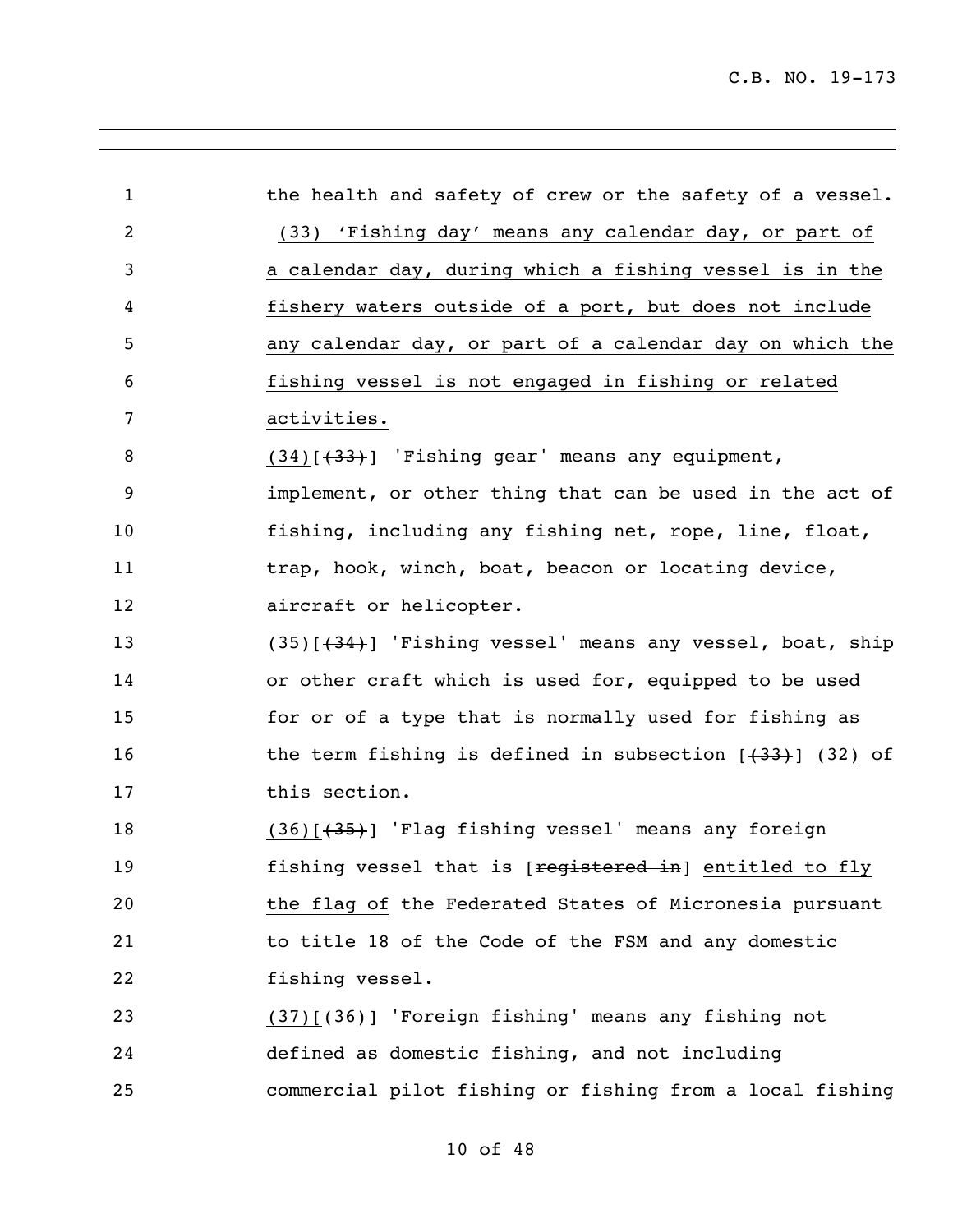| $\mathbf{1}$ | vessel less than or equal to twenty-seven (27) feet in            |
|--------------|-------------------------------------------------------------------|
| 2            | overall length.                                                   |
| 3            | $(38)$ [ $(37)$ ] 'Foreign fishing vessel' means any fishing      |
| 4            | vessel other than a local fishing vessel.                         |
| 5            | $(39)$ [ $(38)$ ] 'Foreign party' means a noncitizen party to     |
| 6            | an access agreement or a party to an access agreement             |
| 7            | that is at least twenty percent foreign-owned.                    |
| 8            | $(40)$ $(439)$ $\cdot$ Foreign recreational fishing means fishing |
| 9            | using a foreign fishing vessel for recreational or sport          |
| 10           | purposes.                                                         |
| 11           | "Full insurance coverage" means insurance cover<br>(41)           |
| 12           | for:                                                              |
| 13           | (a) personal injury;                                              |
| 14           | loss of life;<br>(b)                                              |
| 15           | loss of equipment and personal effects;<br>(C)                    |
| 16           | medical coverage, including medical<br>(d)                        |
| 17           | evacuation if required;                                           |
| 18           | (e) repatriation costs if required; and                           |
| 19           | (f) losses arising from the action, inaction or                   |
| 20           | activity of the authorized observer whilst on board or            |
| 21           | in the service of the vessel."                                    |
| 22           | $(42)$ [ $(40)$ ] 'High seas' means all parts of the sea that     |
| 23           | are not included in the exclusive economic zone, in the           |
| 24           | territorial sea, or in the internal water of any nation,          |
| 25           | or in the archipelagic waters of an archipelagic nation.          |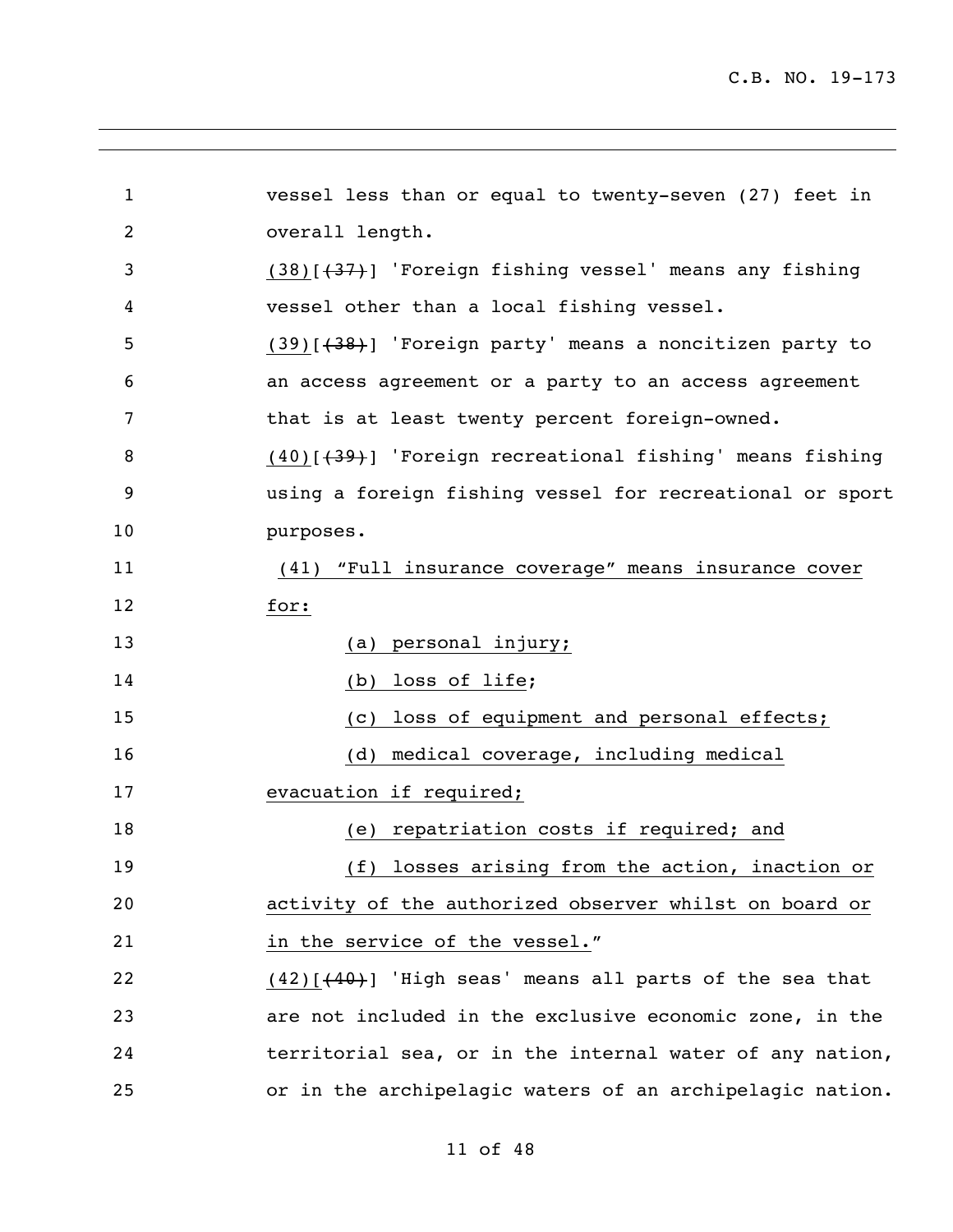| $\mathbf{1}$ | $(42)$ [ $(41)$ ] 'Internal waters' means waters on the    |
|--------------|------------------------------------------------------------|
| 2            | landward side of the baseline of the territorial sea of    |
| 3            | any island within the Federated States of Micronesia.      |
| 4            | (43) 'international conservation and management            |
| 5            | measures' means measures to conserve or manage fish that   |
| 6            | are adopted and applied by an organization or              |
| 7            | arrangement to which the Federated States of Micronesia    |
| 8            | is a member and is required to apply.                      |
| 9            | $(44)[(42)]$ 'Island' means a naturally formed area of     |
| 10           | land surrounded by water, which is above water at high     |
| 11           | tide.                                                      |
| 12           | (45) 'licensing member' or 'FFA member' means a party      |
| 13           | to the South Pacific Forum Fisheries Agency Convention,    |
| 14           | 1979.                                                      |
| 15           | $(46)$ [ $(43)$ ] 'Local fishing vessel' means any fishing |
| 16           | vessel wholly owned and controlled by:                     |
| 17           | (a) the Government of the Federated States of              |
| 18           | Micronesia, any State government or any subdivision        |
| 19           | thereof;                                                   |
| 20           | (b) one or more natural persons who are citizens           |
| 21           | of the Federated States of Micronesia;                     |
| 22           | (c) any corporation, company, society, or other            |
| 23           | association of persons incorporated or established under   |
| 24           | the laws of the Federated States of Micronesia or of any   |
| 25           | State and which is wholly owned and controlled by one or   |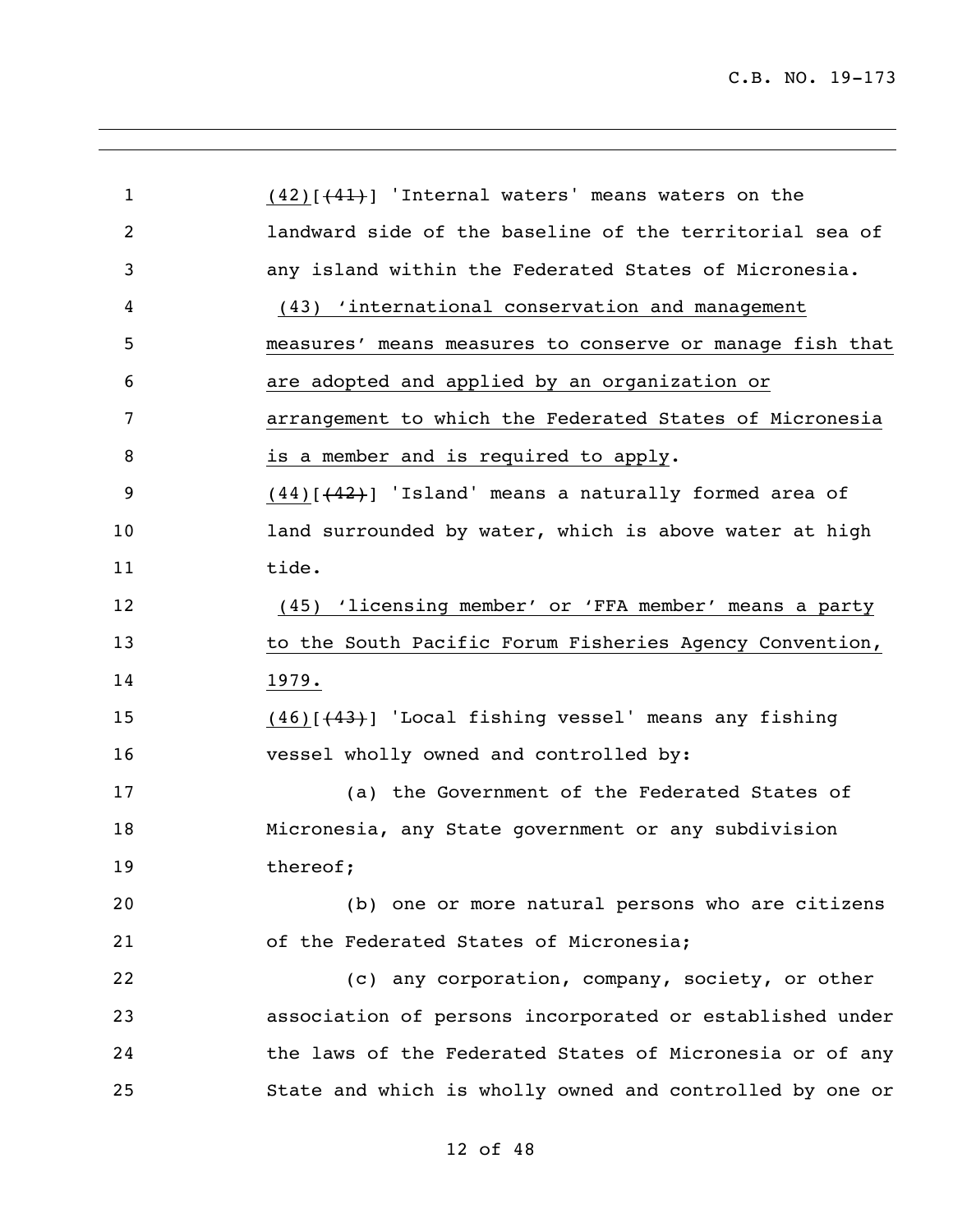more of the entities or persons described in paragraphs(a) or (b) of this subsection; and (d) any combination of persons or entities described in paragraphs (a) through (c) of this subsection. 6 (47) $(44)$ ] 'Master' in relation to any fishing vessel means the person in charge or apparently in charge of 8 that vessel. (48)[(45)] 'Multilateral access agreement' means an access agreement between a foreign party and one or more regional parties, to which the Federated States of Micronesia is a party. (49) 'net sharing' means the transfer of any fish or fish products from one vessel to another vessel belonging to the same owner, or to any other vessel, provided that such transfer is in the last set, **authorized by the Authority, and carried out in**  accordance with any conditions required in writing by 19 the Authority or prescribed by regulations. 20 (50)[(46)] 'Officer' means any authorized officer or national police officer, and includes any officer of a vessel or aircraft used for the enforcement of this act, whether or not such officers are officials of the Government of the Federated States of Micronesia or of one of the four State governments.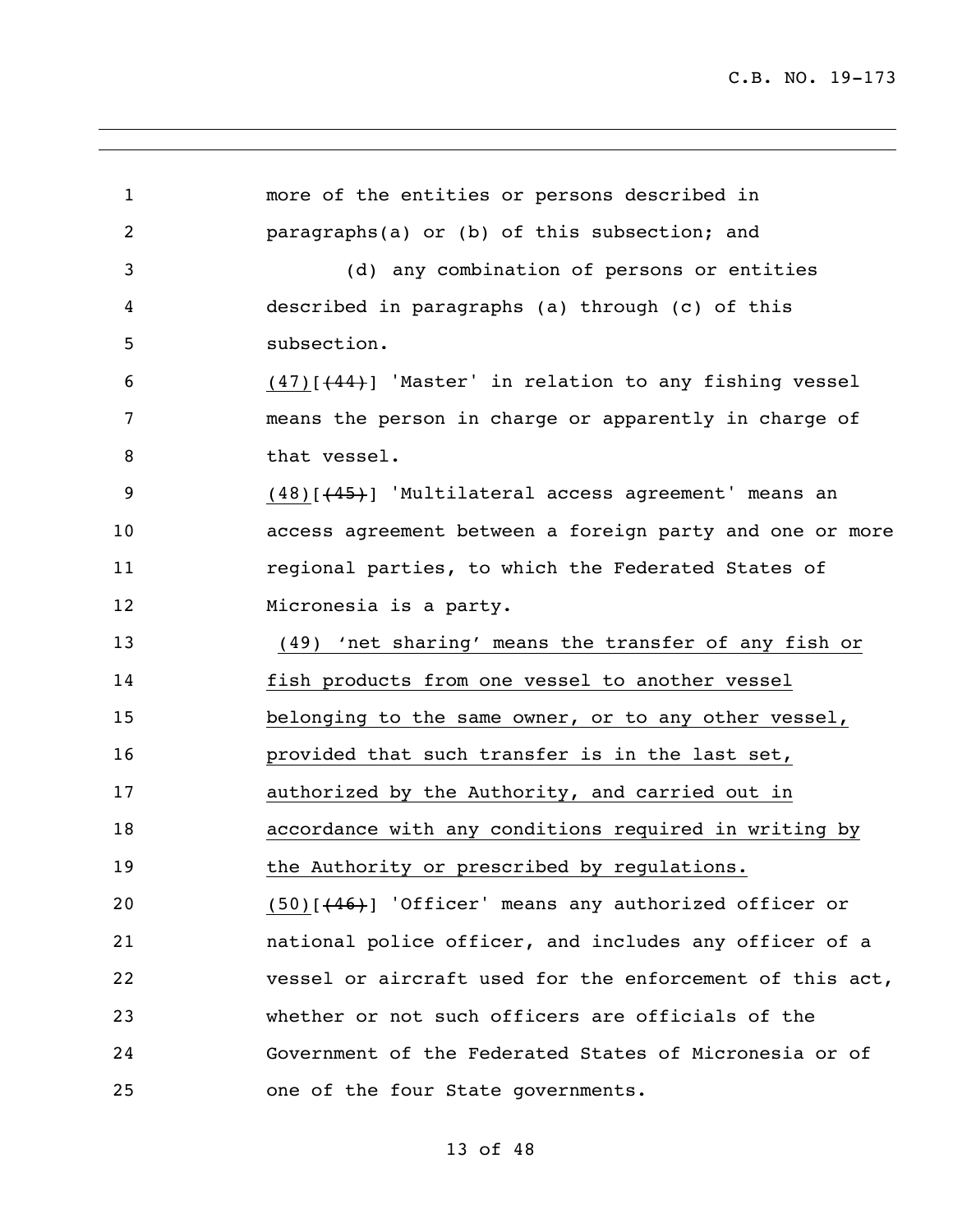1 (51)[(47)] 'Operator' means any person who is in charge of, directs or controls a fishing vessel, or for whose direct economic or financial benefit a vessel is being used, including the owner, charterer and master. (52)[(48)] 'Owner' in relation to a fishing vessel means any person exercising or discharging or claiming the right or accepting the obligation to exercise or discharge any of the powers or duties of an owner, whether on his own behalf or on behalf of another, and includes a person who owns the vessel jointly with any other person or persons and any manager, director or secretary of any corporate body or company that holds an ownership interest in the vessel.

14 (53)[(49)] 'Permit' means any permit issued under this subtitle or under an access agreement entered into **pursuant to this subtitle.** 

17 (54)[(54)] 'Person' means any natural person or business enterprise and includes, but is not limited to, a corporation, partnership, cooperative, association, the government of any of the four States, or any political subdivision thereof, and any foreign government, subdivision of such government or other entity. 23 (55)[(51)] 'Port sampler' means a category of authorized observer who performs duties at a point of transshipment or port located either inside or outside the Federated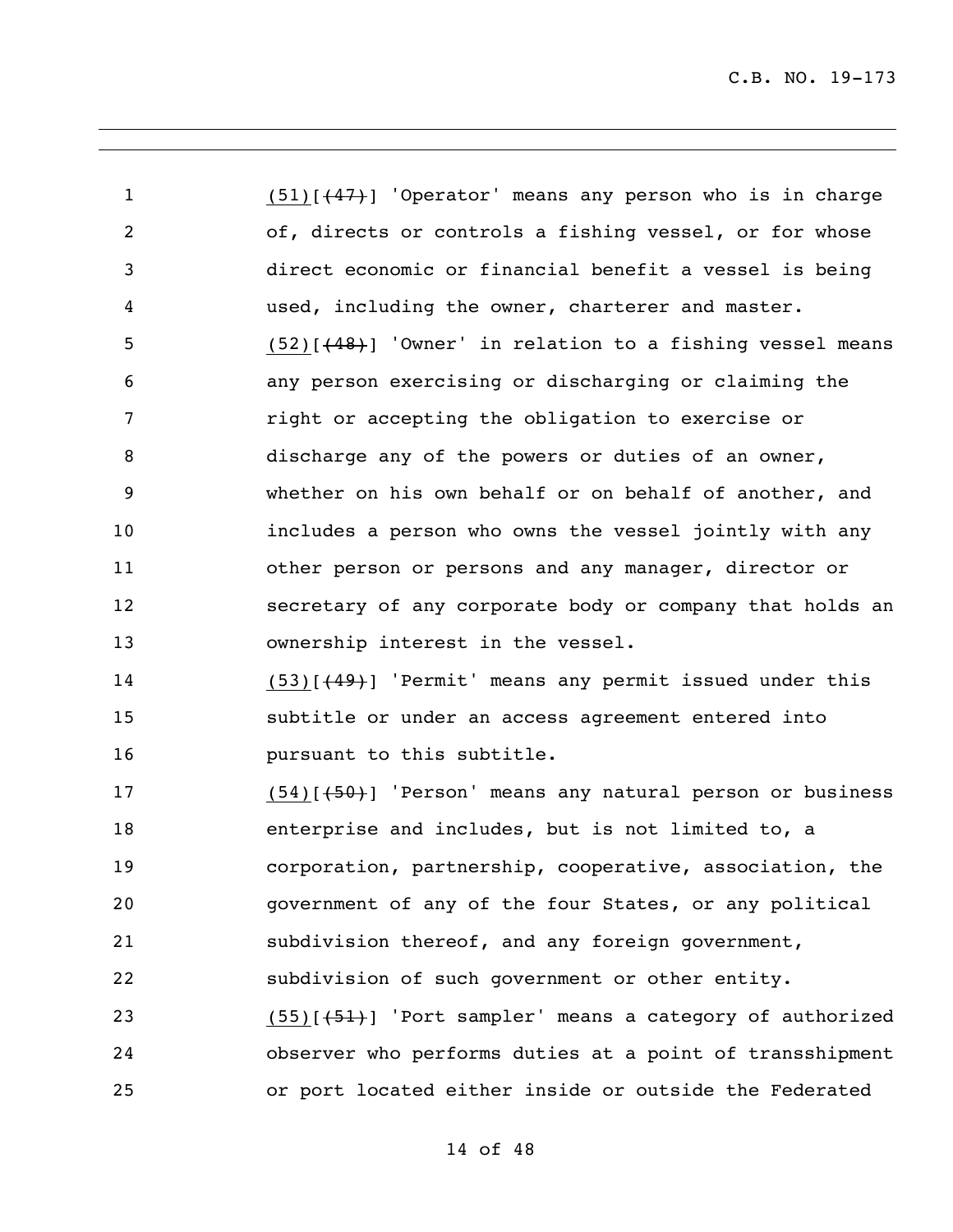States of Micronesia.

 (56)[(52)] 'Recreational fishing' means fishing for sport or leisure.

4 (57) [(53)] 'Region' means that area of land and ocean which falls within the sovereignty and sovereign rights 6 6 of the member countries of the South Pacific Islands Forum Fisheries Agency, whose headquarters are located 8 in Honiara, Solomon Islands, and includes high seas within such area, and for the purposes of data collection, includes that area of the Western and Central Pacific Ocean which falls within the jurisdiction and sovereign rights of the member countries of the Secretariat of the Pacific Community located in Noumea, New Caledonia, and 'regional' shall have a corresponding meaning.

 (58)[(54)] 'Regional access license' means a regional access license issued to any fishing vessel of a party to a multilateral access agreement or fisheries management agreement, in accordance with such agreement. (59) 'Regulation' or 'Regulations' means any

regulation which may be promulgated by the Authority

pursuant to this act.

23 (60)[(55)] 'Related activities' in relation to fishing means:

(a) transshipment;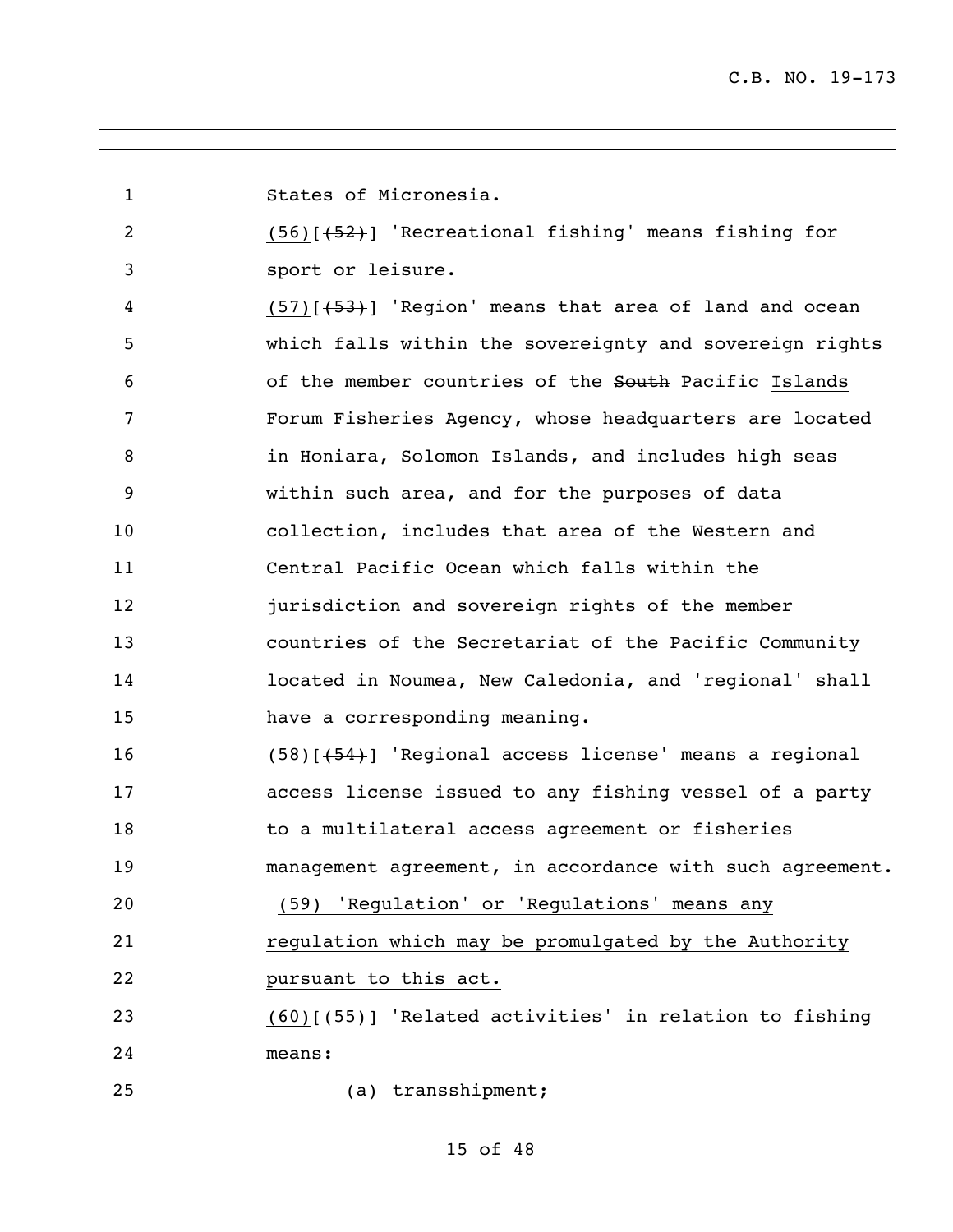| $\mathbf{1}$ | (b) refueling or supplying fishing vessels,                   |
|--------------|---------------------------------------------------------------|
| 2            | selling or supplying fishing equipment, or performing         |
| 3            | either activity in support of fishing; and                    |
| 4            | (c) on-shore storing, buying or processing fish               |
| 5            | or fish products from the time they are first landed.         |
| 6            | $(61)[+57]$ 'Secretary' means the Secretary of the            |
| 7            | Department of Justice.                                        |
| 8            | $(62)$ [ $(58)$ ] 'Sell' includes the exchange of any fish or |
| 9            | fish product or other thing for cash or for anything          |
| 10           | which has value or which can be exchanged for cash, and       |
| 11           | includes any exchange by barter.                              |
| 12           | $(63)$ $(59)$ 'Shark' means any fish of the taxon             |
| 13           | Elasmobranchii.                                               |
| 14           | $(64)$ [ $(60)$ ] 'Shark Fin' means any fin of a shark        |
| 15           | including caudal fins.                                        |
| 16           | $(65)$ [ $(61)$ ] 'Stock of fish' means a species, subspecies |
| 17           | or other category of fish identified on the basis of          |
| 18           | geographical, scientific, technical, recreational and         |
| 19           | economic characteristics which can be treated as a unit       |
| 20           | for purposes of conservation and management.                  |
| 21           | $(66)$ $(62)$ 'Subsistence fishing' means fishing by a        |
| 22           | citizen or a resident substantially for personal              |
| 23           | consumption, and does not include any fishing resulting       |
| 24           | or intending or appearing to result, directly or              |
| 25           | indirectly, in the sale or trading of any fish which may      |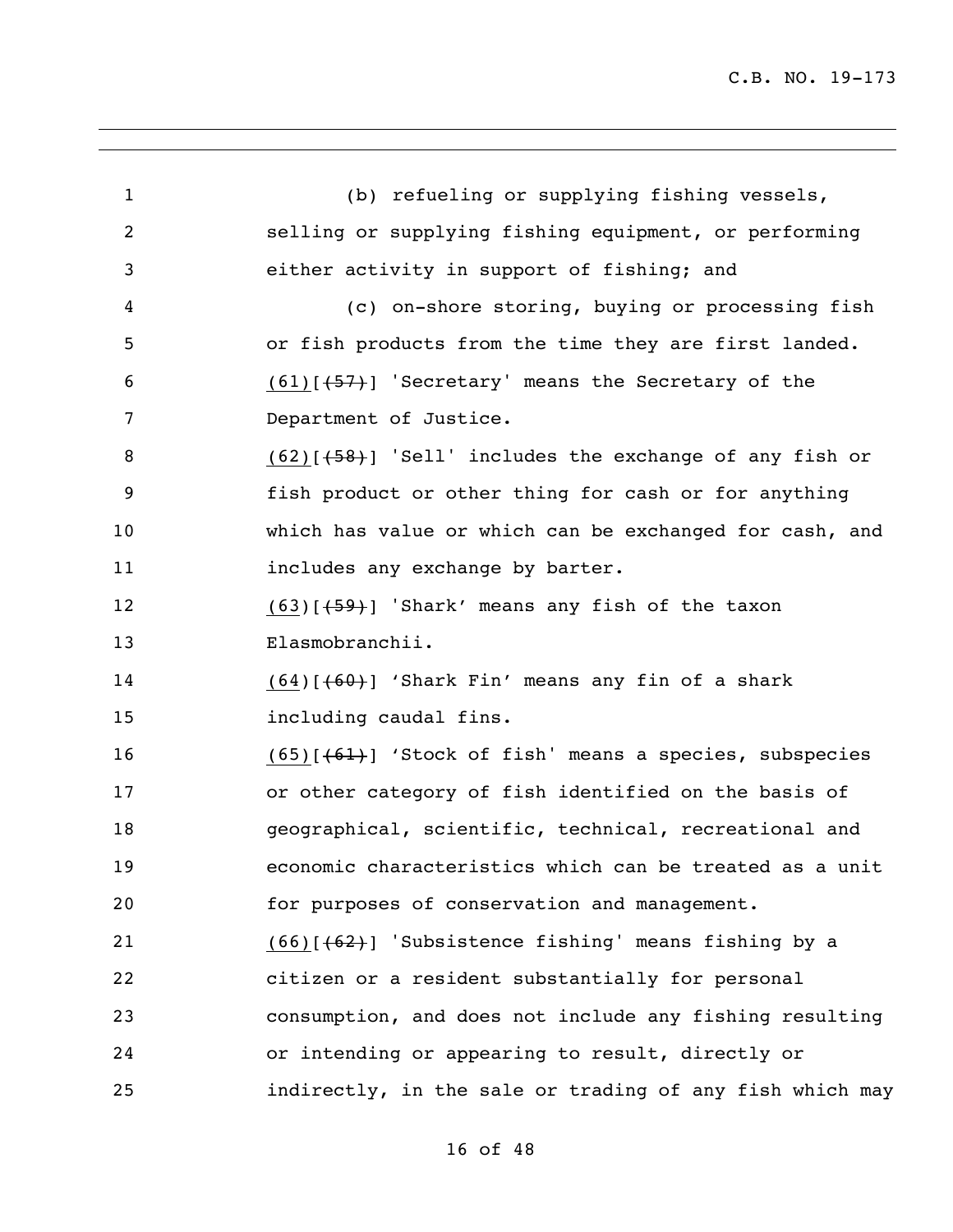be taken during the fishing operations. 2 (67) $(67)$ [ $(63)$ ] 'Transponder' [ $\Theta$ F] has the same meaning as 'automatic location communicator' [means a device placed on a fishing vessel that transmits, either in conjunction with another device or devices or independently, information concerning the position, **fishing and other activities of the vessel**]. 8 (68)[(64)] 'Transhipment' means the transfer of any or 9 all fish [or fish products] on board a fishing vessel to 10 [or from any] another vessel [or aircraft for the **purpose of transporting such fish or fish products elsewhere**]; provided, that net sharing is not considered as transhipment. (69)[(65)] 'United Nations Agreement' means the agreement for the implementation of the provisions of the United Nations Convention on the Law of the Sea of 17 10 December [1992] 1982 relating to the conservation and management of straddling fish stocks and highly **migratory** fish stocks. (70) 'United Nations Convention' means the United Nations Convention on the Law of the Sea, 1982. 22 (71) $\lceil (67) \rceil$  'Vehicle' means any car, truck, van, bus, trailer or other powered land conveyance. (72)[(68)] 'Vessel' means any boat, ship, canoe or other water-going craft."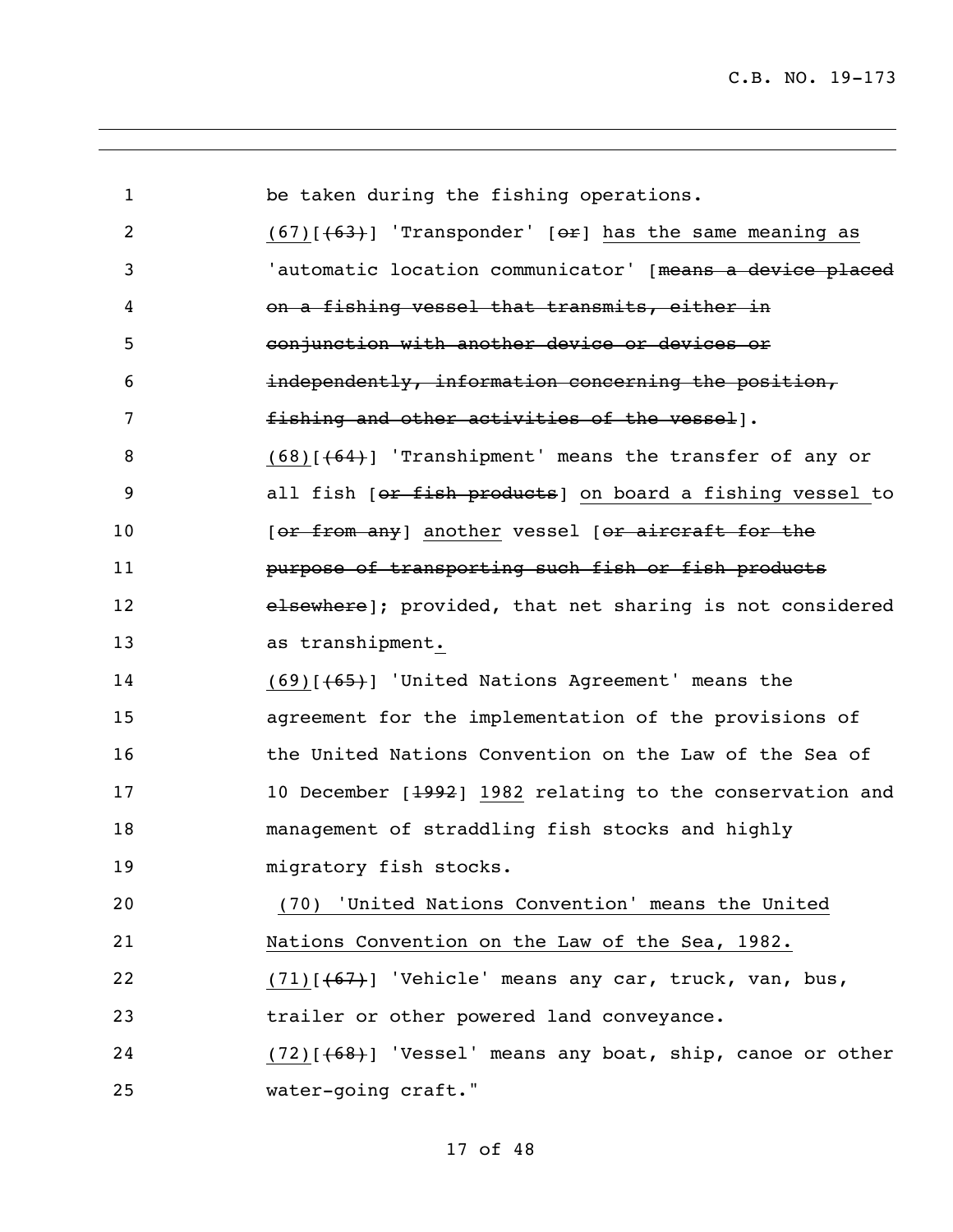| 1  |                     | (73) 'Vessel Monitoring System' or "VMS" means the            |
|----|---------------------|---------------------------------------------------------------|
| 2  |                     | systems employed by FFA members and coordinated by the        |
| 3  |                     | FFA to monitor the position and activities of fishing         |
| 4  |                     | vessels for the purpose of effective management               |
| 5  |                     | fisheries.                                                    |
| 6  |                     | (74) 'zone' means the exclusive economic zone or              |
| 7  |                     | fisheries zone of an FFA member of the Pacific Islands        |
| 8  |                     | Forum Fisheries Agency."                                      |
| 9  |                     | Section 3. Section 103 of title 24 of the Code of the         |
| 10 |                     | Federated States of Micronesia (Annotated), is hereby amended |
| 11 | to read as follows: |                                                               |
| 12 |                     | "Section 103. Fishing permits and related activities          |
| 13 |                     | permits required - commercial.                                |
| 14 |                     | No domestic fishing, commercial pilot fishing, foreign        |
| 15 |                     | fishing or such other fishing or related activity as may      |
| 16 |                     | be prescribed shall be allowed in the exclusive economic      |
| 17 |                     | zone unless it is in accordance with:                         |
| 18 |                     | (1) a valid and applicable permit issued under                |
| 19 |                     | authority conferred by this subtitle or its regulations;      |
| 20 | or                  |                                                               |
| 21 |                     | (2) a valid and applicable license issued by an               |
| 22 |                     | administrator pursuant to a multilateral access               |
| 23 |                     | agreement entered into pursuant to section 106 of             |
| 24 |                     | chapter 1 of this subtitle."                                  |
| 25 |                     | Section 4. Section 106 of title 24 of the Code of the         |
|    |                     |                                                               |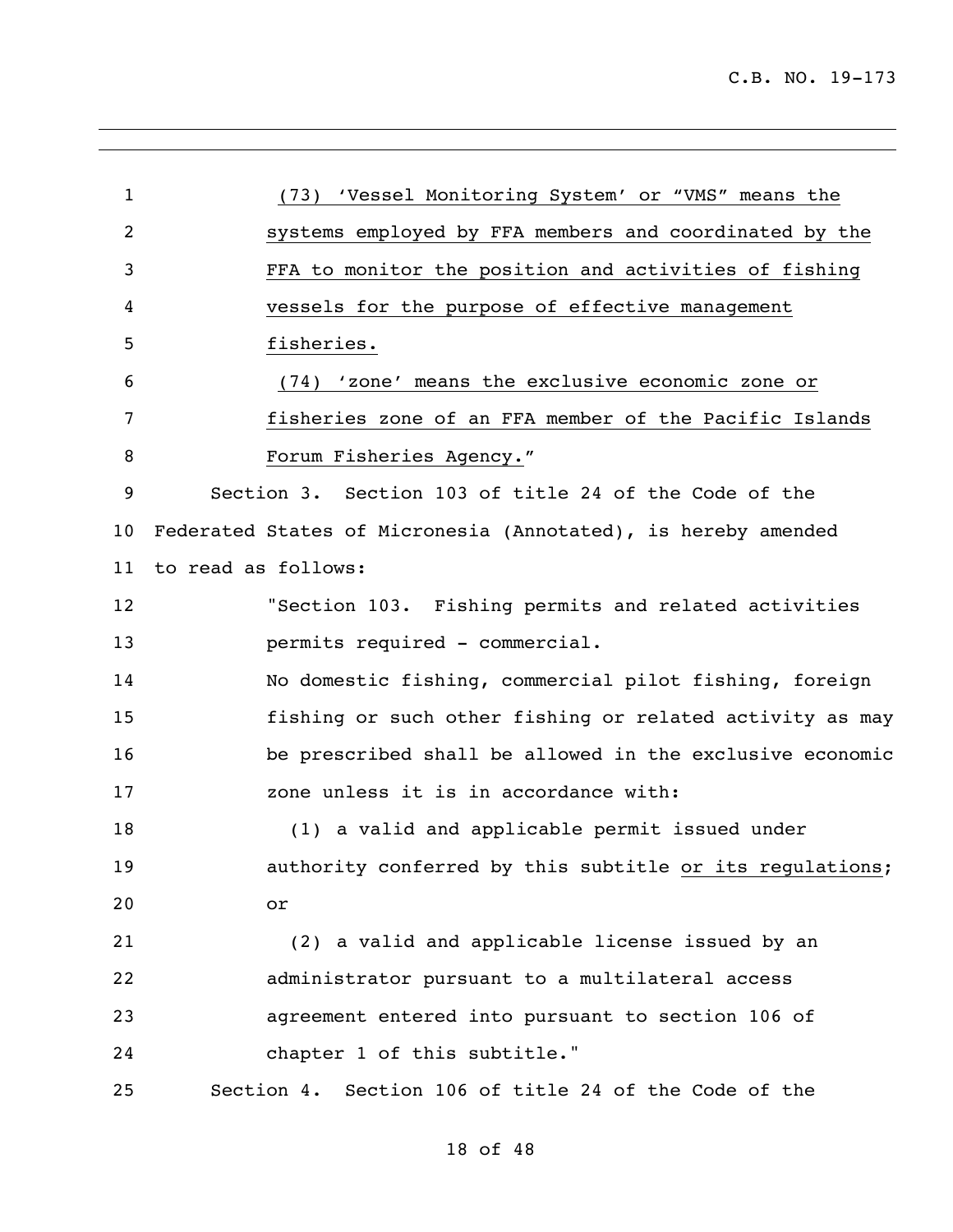Federated States of Micronesia (Annotated), is hereby amended to read as follows: "Section 106. Fisheries management agreements; multilateral access agreements. (1) Notwithstanding any other provision of this subtitle, the Authority is authorized to enter into fisheries management agreements for cooperation in or coordination of fisheries management measures in all or part of the region or for the implementation of a multilateral access agreement. Such agreements may, among other things, at the Authority's discretion, include provisions for the following: (a) authorization of a person, body or organization to perform functions required by a multilateral access agreement, including, but not limited to, the allocation, issuance and denial of 17 fishing licenses valid in the region or part thereof, including the exclusive economic zone; 19 (b) an observer program; (c) a port sampling program; (d) fisheries monitoring and control; and (e) any other matter relating to fisheries management. (2) For the purpose of giving effect to a multilateral access agreement or fisheries management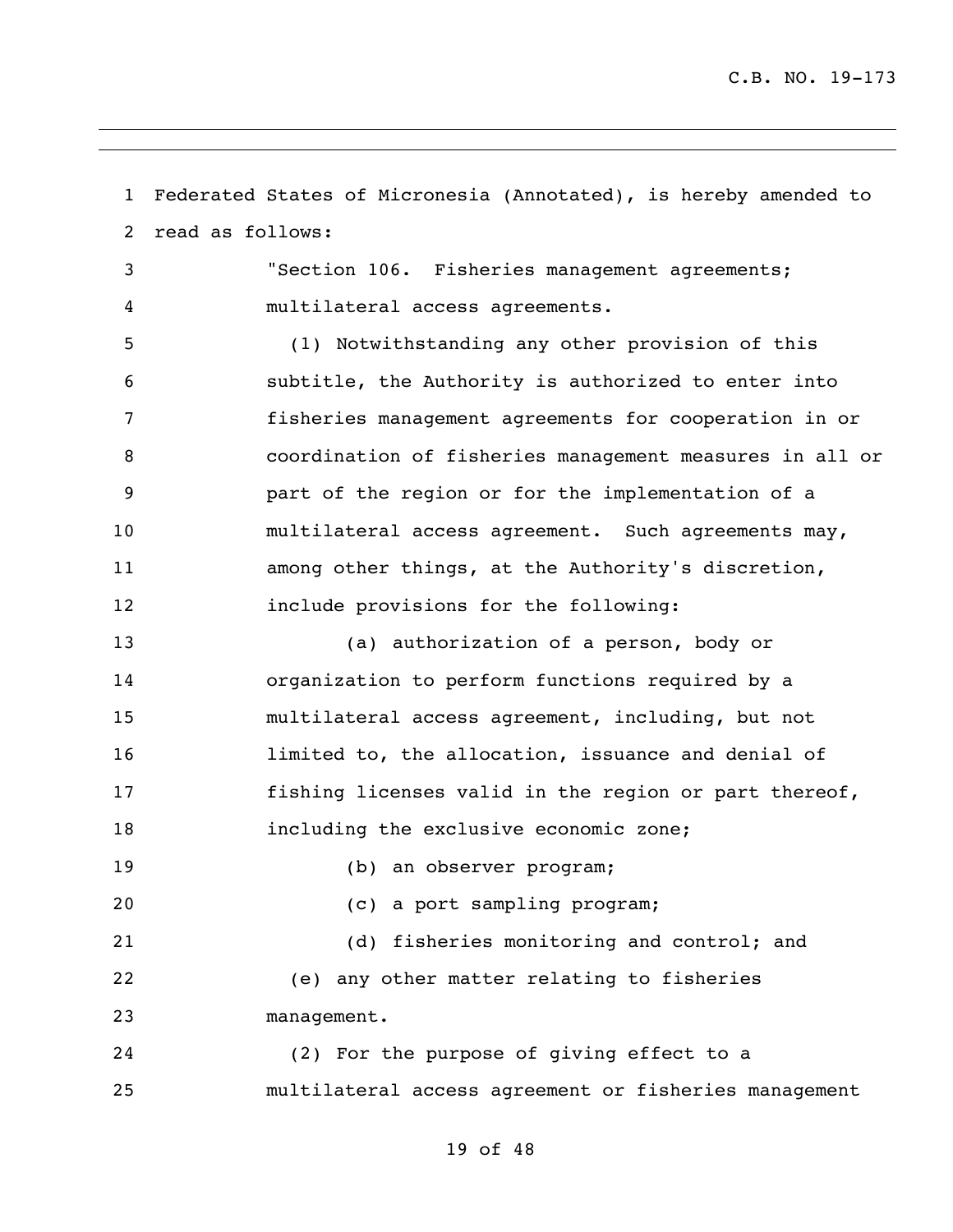agreement, the Authority may, in writing: (a) exempt any foreign fishing vessel, holding a valid fishing license issued pursuant to a multilateral access agreement, from any requirement of this subtitle which is inconsistent with the terms of such agreement; (b) implement the establishment of closed areas, closed seasons and such other management measures as may be agreed upon pursuant to a fisheries management agreement; (c) authorize observers designated under an observer program entered into pursuant to subsection (1)(b) of this section to perform such duties and **responsibilities as may be required by such agreement;**  (d) prescribe or otherwise require the conditions to be observed by operators of foreign fishing vessels exempted under paragraph (a) of this subsection; (e) prescribe or otherwise require the conditions to be observed by flag vessels and citizens for fishing outside the exclusive economic zone, in accordance with any access agreement or fisheries management agreement to which the Federated States of Micronesia may be party. (3) For the purpose of giving effect to international conservation and management measures and decisions of an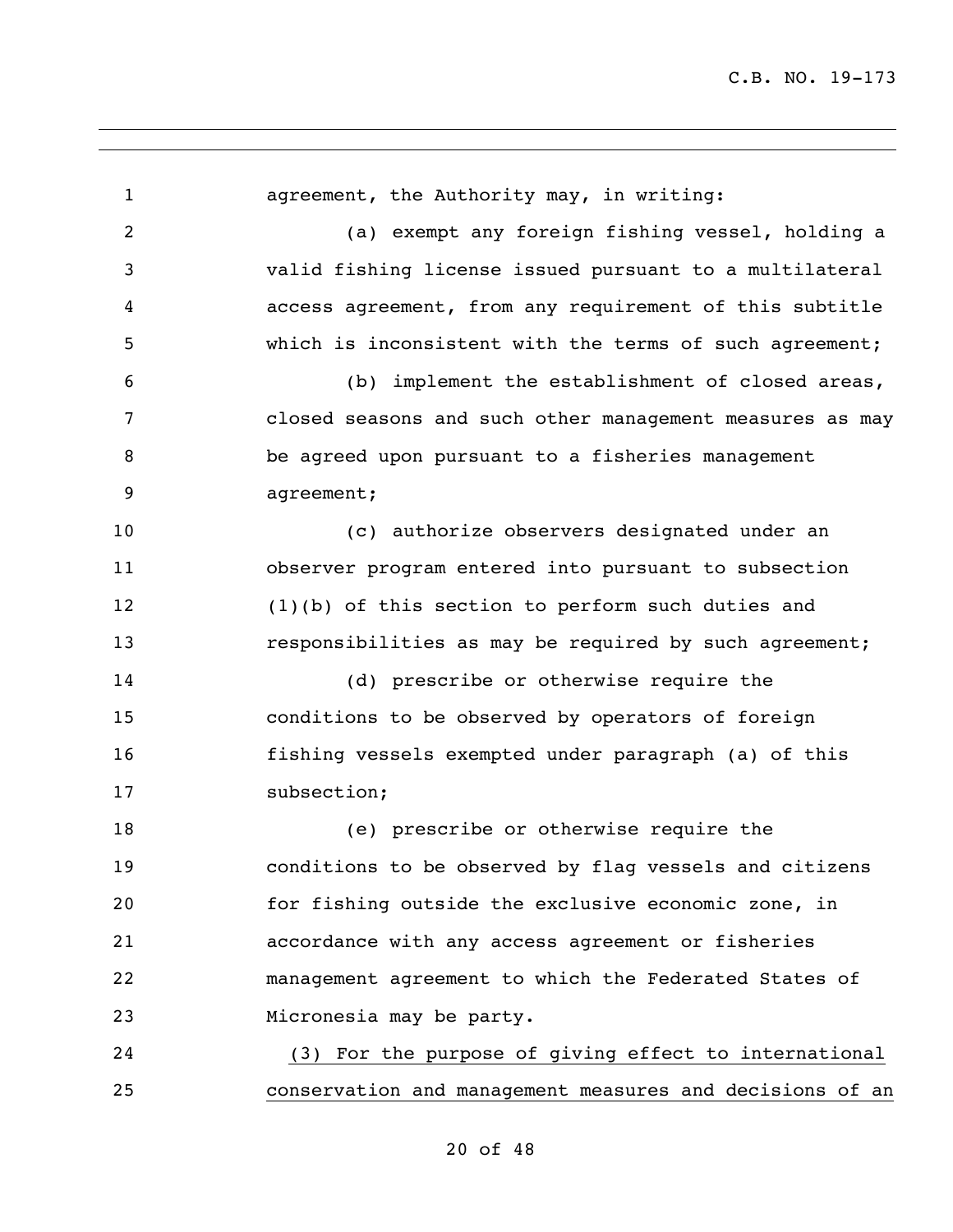| $\mathbf{1}$   | organization established under a fisheries management         |
|----------------|---------------------------------------------------------------|
| $\overline{c}$ | agreement, the Authority may prescribe regulations or         |
| 3              | attach such conditions to a permit, or authorization to       |
| 4              | fish or conduct related activities as the Authority may       |
| 5              | consider necessary or expedient for this purpose.             |
| 6              | (4) The provisions of this subtitle concerning the            |
| 7              | application of international conservation and management      |
| 8              | measures do not apply to the internal waters and              |
| 9              | territorial sea of the Federated States of Micronesia as      |
| 10             | defined under title 18 of the Code of the Federated           |
| 11             | States of Micronesia, without the express consent of          |
| 12             | each of the states of the Federated States of                 |
| 13             | Micronesia."                                                  |
| 14             | Section 5. Section 204 of Title 24 of the Code of the         |
| 15             | Federated States of Micronesia (Annotated), is hereby amended |
| 16             | to read as follows:                                           |
| 17             | "Section 204. Authority - adoption of regulations.            |
| 18             | (1) The Authority shall have the authority to:                |
| 19             | (a) adopt regulations for the management,                     |
| 20             | development and sustainable use of fisheries                  |
| 21             | resources in the exclusive economic zone;                     |
| 22             | (b) adopt regulations applicable to related                   |
| 23             | activities as defined in section 102 of this                  |
| 24             | subtitle;                                                     |
| 25             | (c) adopt regulations in relation to                          |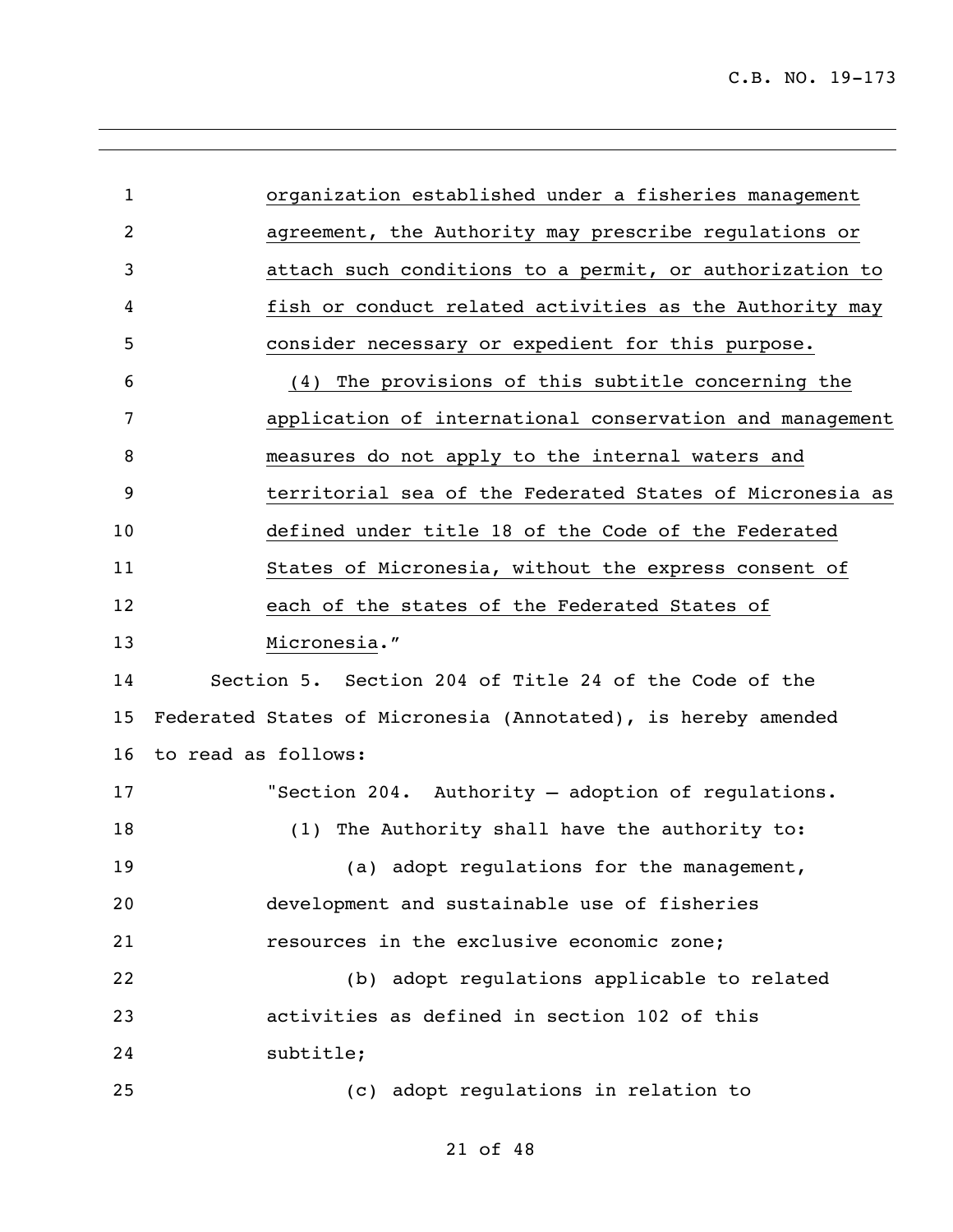fisheries monitoring and control; (d) adopt regulations to implement access agreements and fisheries management agreements; (e) adopt regulations relating to the confidentiality of information consistent with section 208 of this subtitle; (f) adopt regulations for the issuance of citations and assessment of administrative penalties consistent with chapter 7 of this subtitle; (g) adopt regulations relating to compliance by citizens and fishing vessels of the Federated States of Micronesia which engage in fishing or related activities on the high seas or outside the **Internal waters, the territorial sea or exclusive**  economic zone of the Federated States of Micronesia] fishery waters with applicable laws of foreign states and with applicable access agreements or 18 fisheries management agreements; (h) adopt regulations relating to marine scientific research and training; (i) adopt regulations relating to observer programs and port sampling programs; and 23 (j) adopt, in consultation with relevant State or national agencies, regulations consistent with the international obligations of the Federated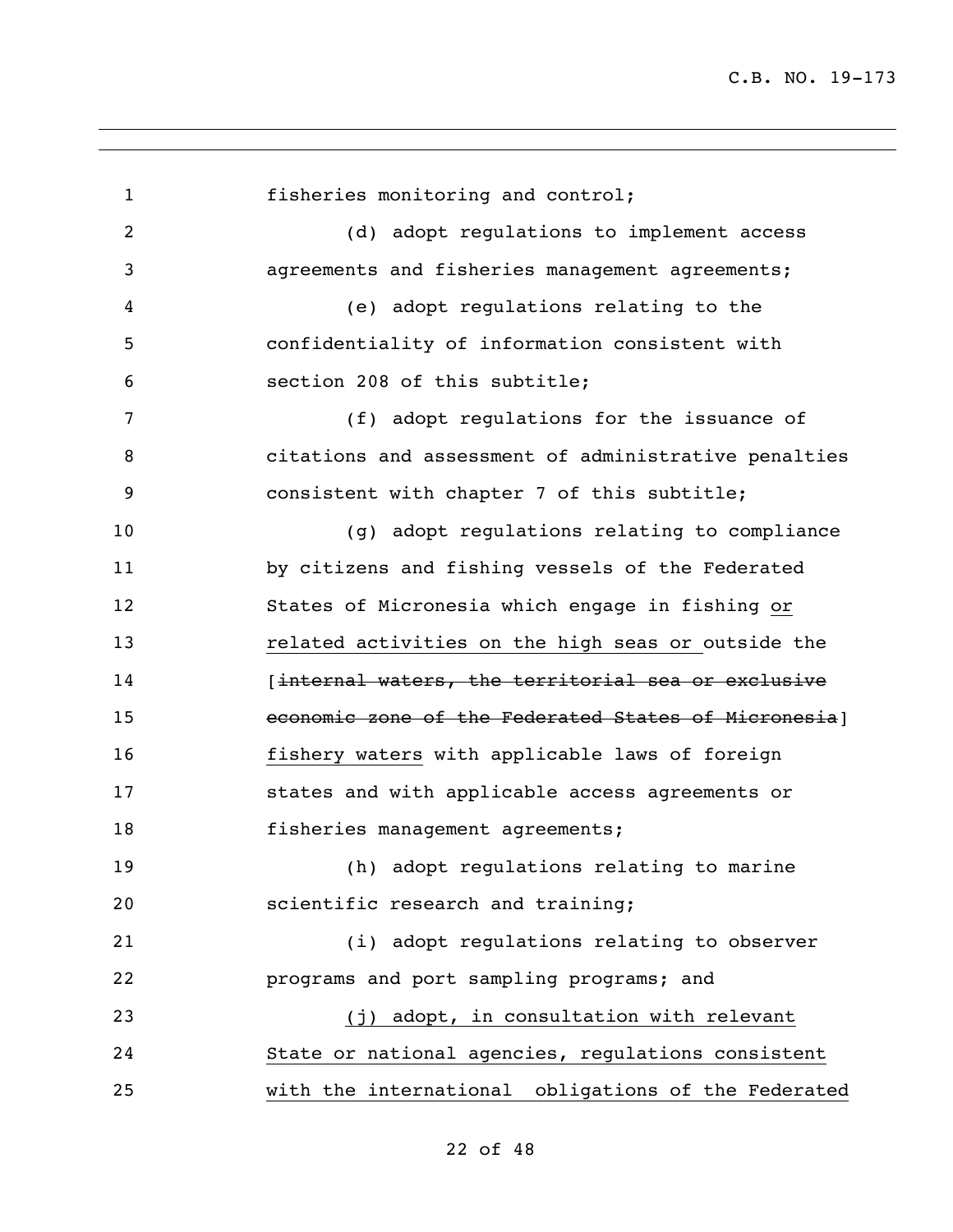| $\mathbf{1}$   | States of Micronesia to prohibit the entry and use               |
|----------------|------------------------------------------------------------------|
| $\overline{c}$ | of ports and facilities by vessels that have been                |
| 3              | engaged in fishing or related activities that                    |
| 4              | undermine international conservation and management              |
| 5              | measures;                                                        |
| 6              | $(k)$ $(\frac{1}{2})$ adopt any other regulations deemed         |
| 7              | necessary for the implementation of this subtitle."              |
| 8              | (2) Regulations adopted by the Authority shall                   |
| 9              | have the full force and effect of law, and shall be              |
| 10             | considered an integral part of this subtitle."                   |
| 11             | Section 6. Section 205 of Title 24 of the Code of the            |
| 12             | Federated States of Micronesia (Annotated), is hereby amended to |
| 13             | read as follows:                                                 |
| 14             | "Section 205. Authority - duties and functions.                  |
| 15             | In addition to the regulatory authority granted in               |
| 16             | the preceding section, the Authority shall have the              |
| 17             | following duties and functions:                                  |
| 18             | (1) to provide technical assistance in the                       |
| 19             | delimitation of the exclusive economic zone in                   |
| 20             | accordance with section 107 of title 18 of the Code of           |
| 21             | the Federated States of Micronesia;                              |
| 22             | (2) to negotiate, conclude and implement access                  |
| 23             | agreements and fisheries management agreements in                |
| 24             | accordance with sections 105 and 106 of chapter 1 of             |
| 25             | this subtitle and chapters 4 and 5 of this subtitle;             |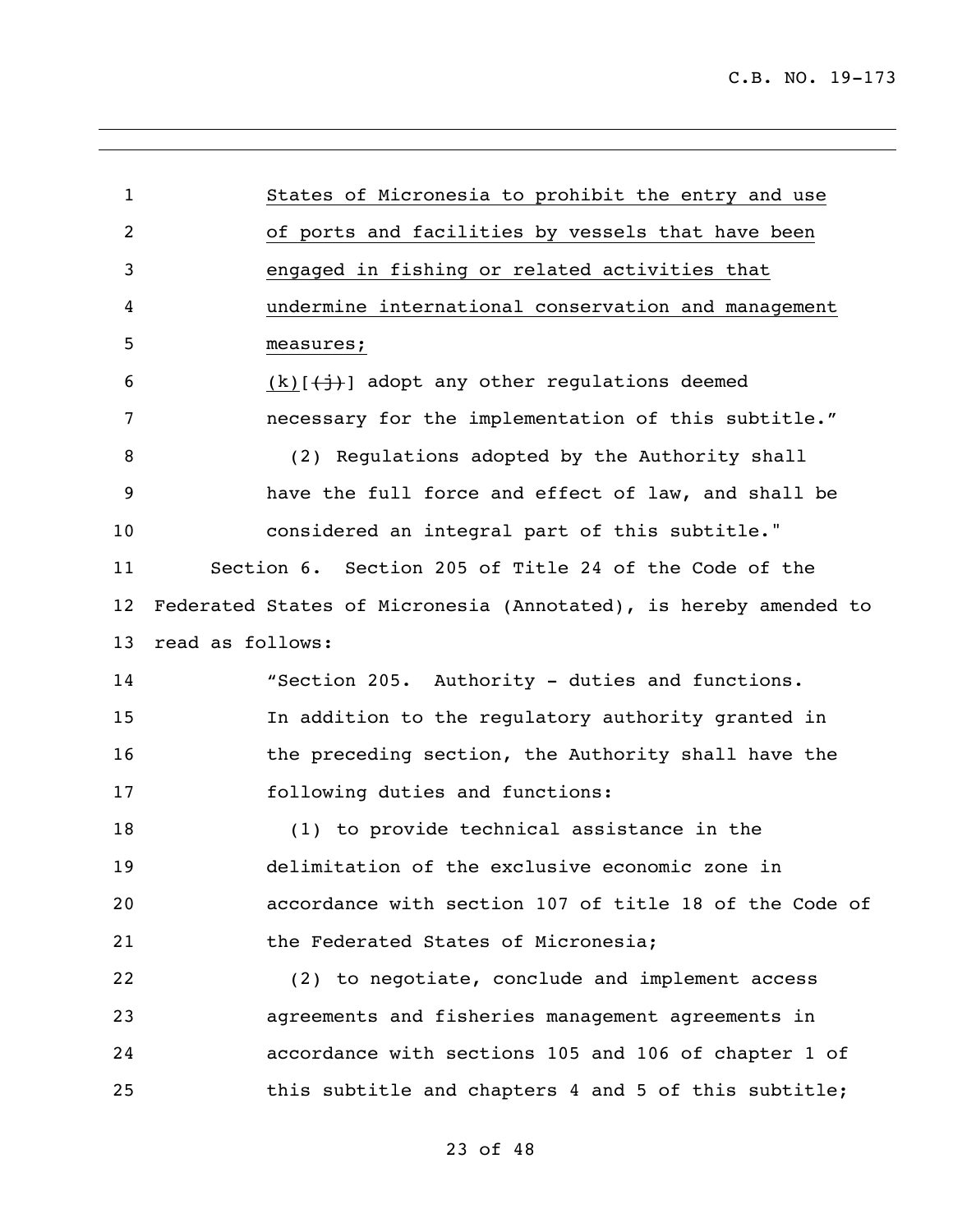(3) to issue fishing permits in accordance with 2 this subtitle; (4) to issue permits for fishing in the territorial sea or internal waters of an FSM State as authorized pursuant to section 118 of chapter 1 of this subtitle; (5) to regulate related activities in accordance with 7 this subtitle; (6) to coordinate and implement fisheries monitoring and control as required under this subtitle and under international treaties to which the Federated States of 11 Micronesia is a party; (7) to cooperate as appropriate with other nations or territories in the region and with foreign states fishing in the region and adjacent high seas area for 15 the conservation and management of highly migratory 16 fish stocks; (8) to cooperate in and coordinate as appropriate with each FSM State on fisheries management measures in 19 the exclusive economic zone and territorial sea; (9) to convene and chair a Fisheries Management and Surveillance Working Group as set forth in section 22 207 of this chapter; (10) to employ a full-time Executive Director and such other staff as it may deem necessary; (11) to submit the Authority's budget and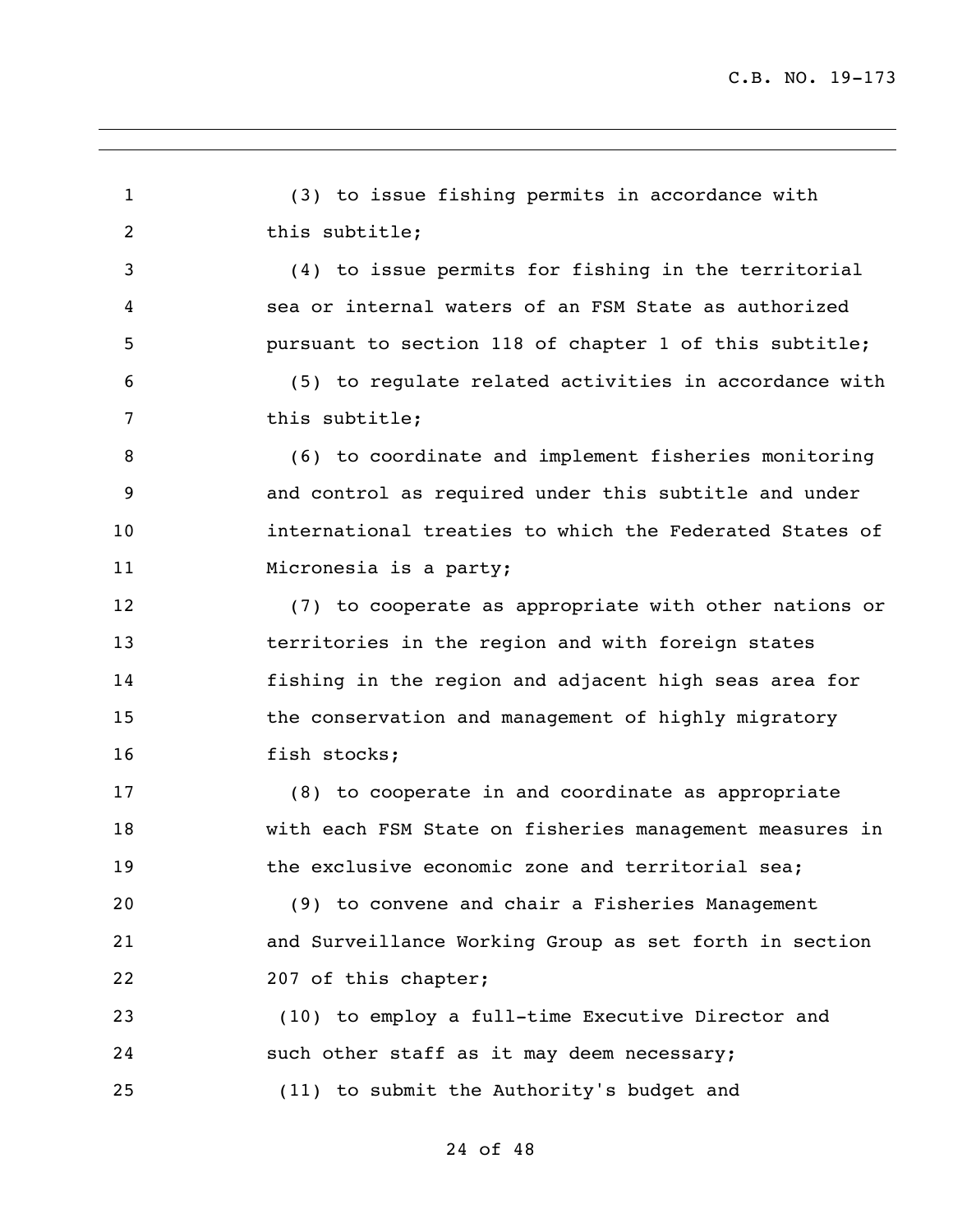| $\mathbf{1}$    | report regarding the expenditure of its funds to the             |  |
|-----------------|------------------------------------------------------------------|--|
| $\overline{2}$  | Congress each regular session for review;                        |  |
| 3               | (12) to contribute to the planning of programs                   |  |
| 4               | relating to fisheries, or fishing in the exclusive               |  |
| 5               | economic zone, in which an FSM State government or the           |  |
| 6               | Government of the Federated States of Micronesia, or any         |  |
| 7               | agency or subdivision thereof, has a proprietary                 |  |
| 8               | interest, direct or indirect, by way of stock ownership,         |  |
| 9               | partnership, joint venture or otherwise; and                     |  |
| 10 <sub>o</sub> | (13) to act as the authority responsible for                     |  |
| 11              | implementing the international fisheries and related             |  |
| 12              | obligations of the Federated States of Micronesia                |  |
| 13              | including the verification of catch and issuance of              |  |
| 14              | catch certificates;                                              |  |
| 15              | $(14)$ $(13)$ to perform such other duties and functions as      |  |
| 16              | may be necessary to carry out the purpose of this                |  |
| 17              | subtitle."                                                       |  |
| 18              | Section 7. Section 303 of title 24 of the Code of the            |  |
| 19              | Federated States of Micronesia (Annotated), is hereby amended to |  |
| 20              | read as follows:                                                 |  |
| 21              | "Section 303. Fishing by flag fishing vessels on                 |  |
| 22              | the high seas or in an area designated by a                      |  |
| 23              | fisheries management agreement-compliance.                       |  |
| 24              | (1) Whenever fishing is permitted under subsection               |  |
| 25              | (5) of this section, Flag fishing vessels and citizens           |  |
|                 |                                                                  |  |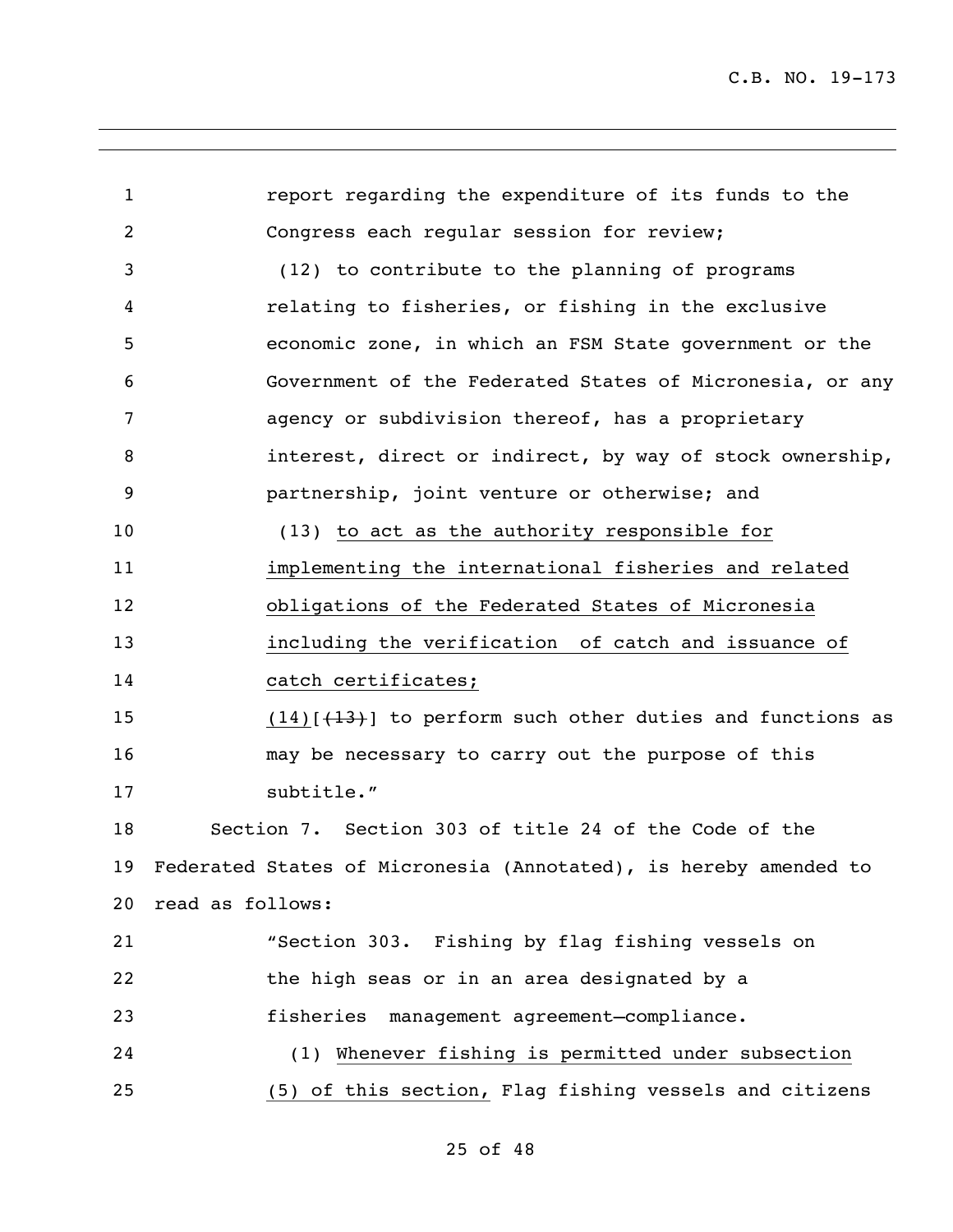fishing on the high seas or in an area designated by a fisheries management agreement shall: (a) comply at all times with any applicable law or agreement and the terms of any applicable permit, and shall carry such permit on board at all times and produce it on demand for inspection by an authorized officer or investigating authority appointed pursuant to 8 a fisheries management agreement; and (b) give information to an authorized officer or investigating authority appointed pursuant to a fisheries management agreement which may be required, including vessel position, catches, fishing gear, fishing operations and related activities in the area of 14 an alleged violation of such agreement. (2) The Authority shall establish a national record of fishing vessels authorized to fish on the high seas and provide access to the information contained in that 18 record on request by directly interested foreign states, taking into account any applicable laws of the Federated States of Micronesia regarding the release of such information. (3) Flag fishing vessels and citizens are not permitted to engage in drift net fishing activities. (4) The Authority may take such further measures to implement any fisheries management agreement in respect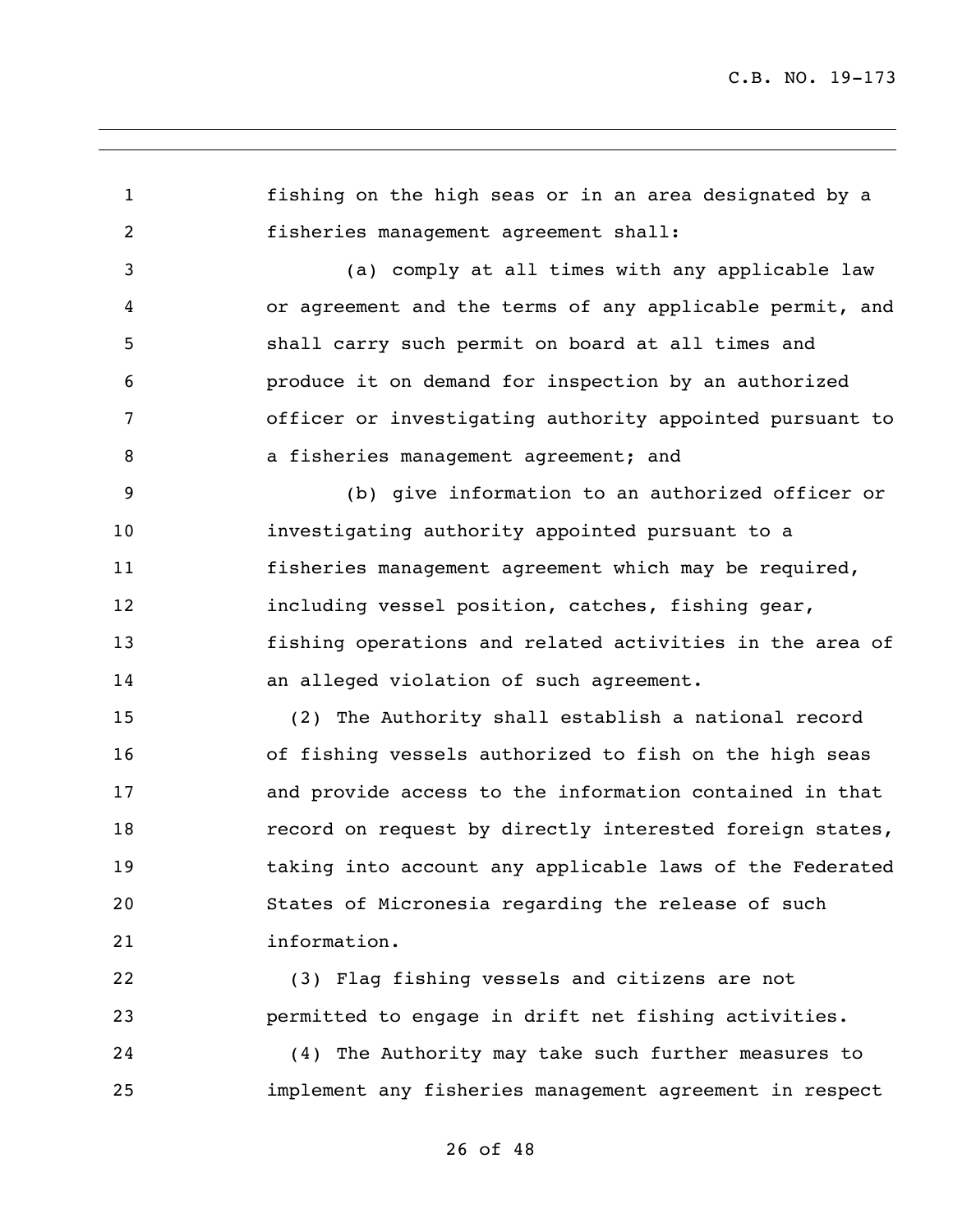| $\mathbf 1$    | to flag fishing vessels as may be necessary.              |
|----------------|-----------------------------------------------------------|
| $\overline{2}$ | (5) Flag fishing vessels and citizens shall not fish      |
| 3              | the areas listed below:                                   |
| 4              | (a) the area of high seas bounded by the                  |
| 5              | national waters of the Federated States of Micronesia,    |
| 6              | Indonesia, Palau, and Papua New Guinea; and               |
| 7              | the area of high seas bounded by the<br>(b)               |
| 8              | national waters of the Federated States of Micronesia,    |
| 9              | Fiji, Kiribati, the Marshall Islands, Nauru, Papua New    |
| 10             | Guinea, the Solomon Islands, and Tuvalu. On a case-by-    |
| 11             | case basis, the Authority may exercise discretionary      |
| 12             | exemption from this prohibition to flag fishing vessels   |
| 13             | and citizens.                                             |
| 14             | (6) Catch retention. All bigeye, skipjack and yellow      |
| 15             | fin tuna taken by a purse seine vessel shall be retained  |
| 16             | on board and then landed or transshipped in accordance    |
| 17             | with this title, except for:                              |
| 18             | (a) fish clearly and demonstrably unfit for               |
| 19             | human consumption; and                                    |
| 20             | (b) the final set of a trip when there may be             |
| 21             | insufficient space to accommodate all fish caught in      |
| 22             | that set. It is the duty of the Master of fishing         |
| 23             | vessel to report fish that is discarded under $(1)$ $(a)$ |
| 24             | and (b) of this subsection."                              |
| 25             | Section 8. Section 402 of title 24 of the Code of the     |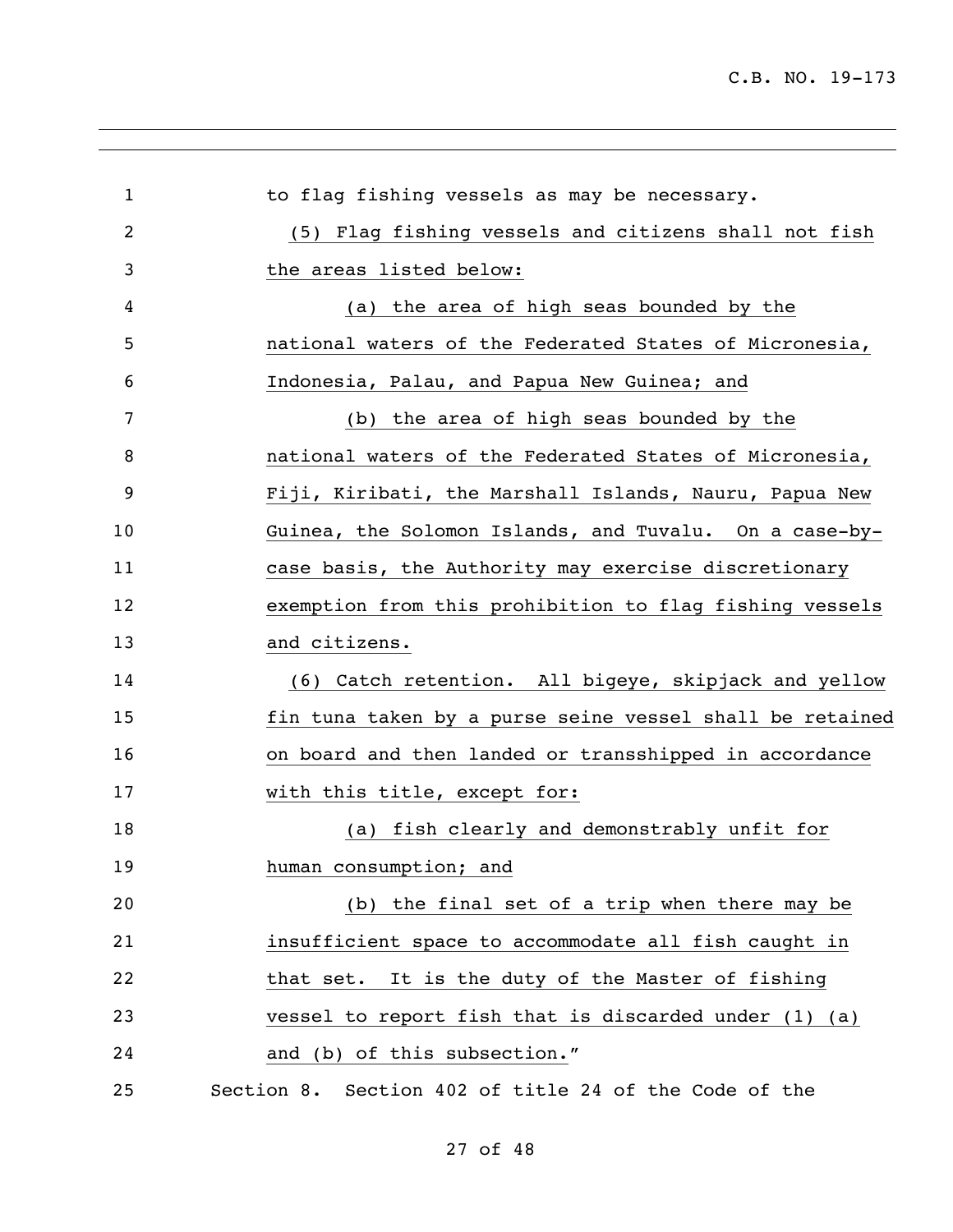Federated States of Micronesia (Annotated), is hereby amended to read as follows: "Section 402. Negotiation of access agreements. The Authority shall negotiate and enter into access agreements on behalf of the Government of the Federated States of Micronesia in accordance with this subtitle. Such agreements may, at the Authority's discretion: (1) establish fees to be collected for permits issued under the access agreement; (2) establish a minimum or maximum number of vessels 11 to be granted access under the agreement; [and] (3) establish a maximum number of fishing days or such other rights to be granted under an access 14 agreement; and 15 (4) $(4)$ [(3)] permit the rebate of access fees in accordance with section 403(2) of this subtitle, as the Authority deems appropriate at the end of the licensing period if 18 the operator of any applicable vessel participated substantially in shore-based developments or otherwise made a substantial contribution to the development of 21 the fishing industry of the Federated States of Micronesia." Section 9. Section 404 of title 24 of the Code of the Federated States of Micronesia (Annotated), is hereby amended to

read as follows: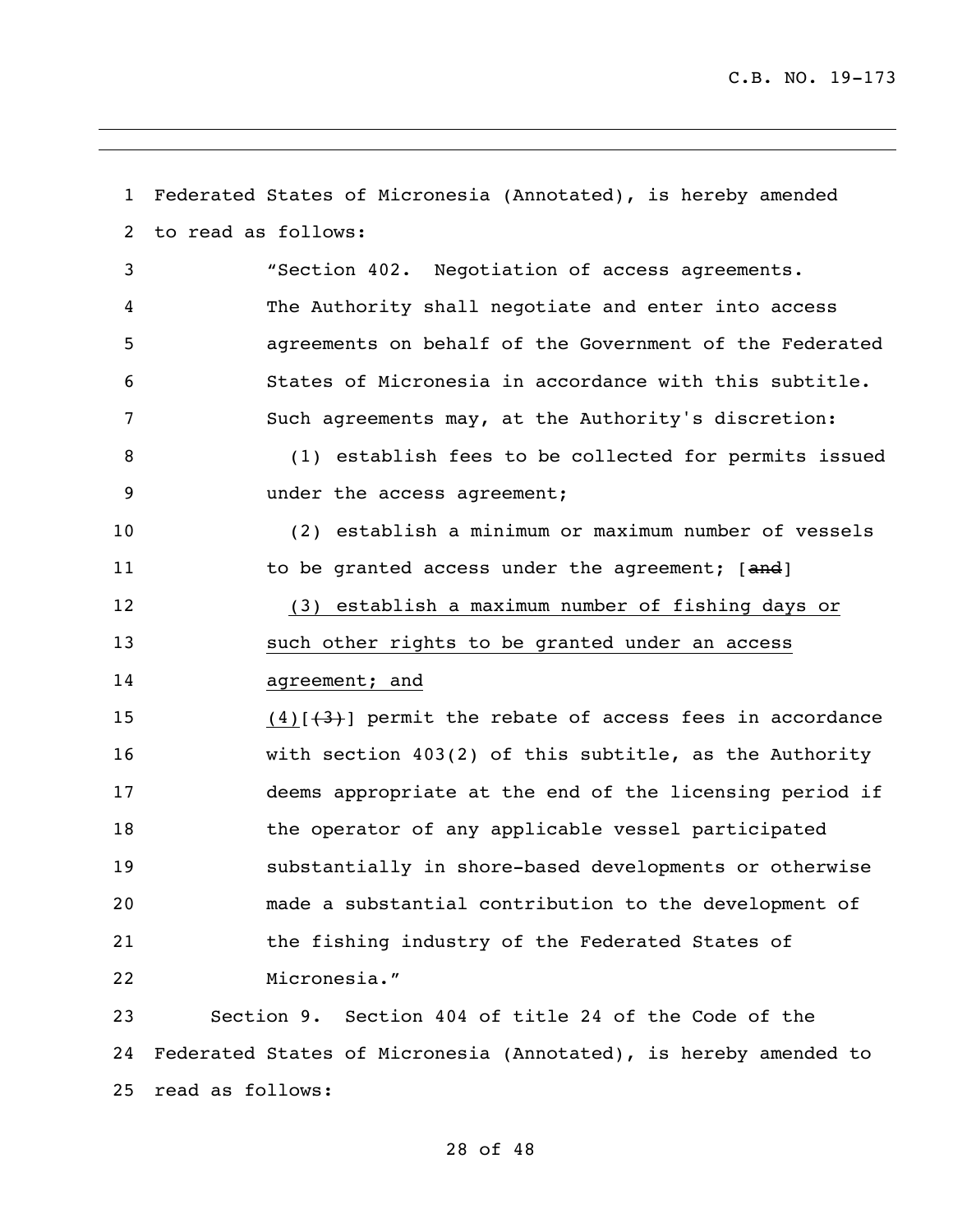"Section 404. Access agreements—minimum terms and conditions. (A) All access agreements shall include the following minimum terms: (1) the foreign party recognizes the sovereign rights and exclusive fishery management authority of the Federated States of Micronesia within the exclusive economic zone; (2) the operator and each member of the crew shall comply with the applicable access agreement, applicable permit conditions, this subtitle, all regulations issued pursuant to this subtitle and all other applicable laws 13 and requiations; (3) the operator shall: 14 (a) accept the Authority's authorized observers; (b) provide any authorized observer, while on board the vessel, at no expense, with officer level accommodations, food and medical facilities; (c) meet the following costs of the authorized observer: (i) full travel costs to and from the vessel; (ii) salary; and 23 (iii) full insurance coverage; (d) display any permit or permit number issued for any such vessel, pursuant to this subtitle, or any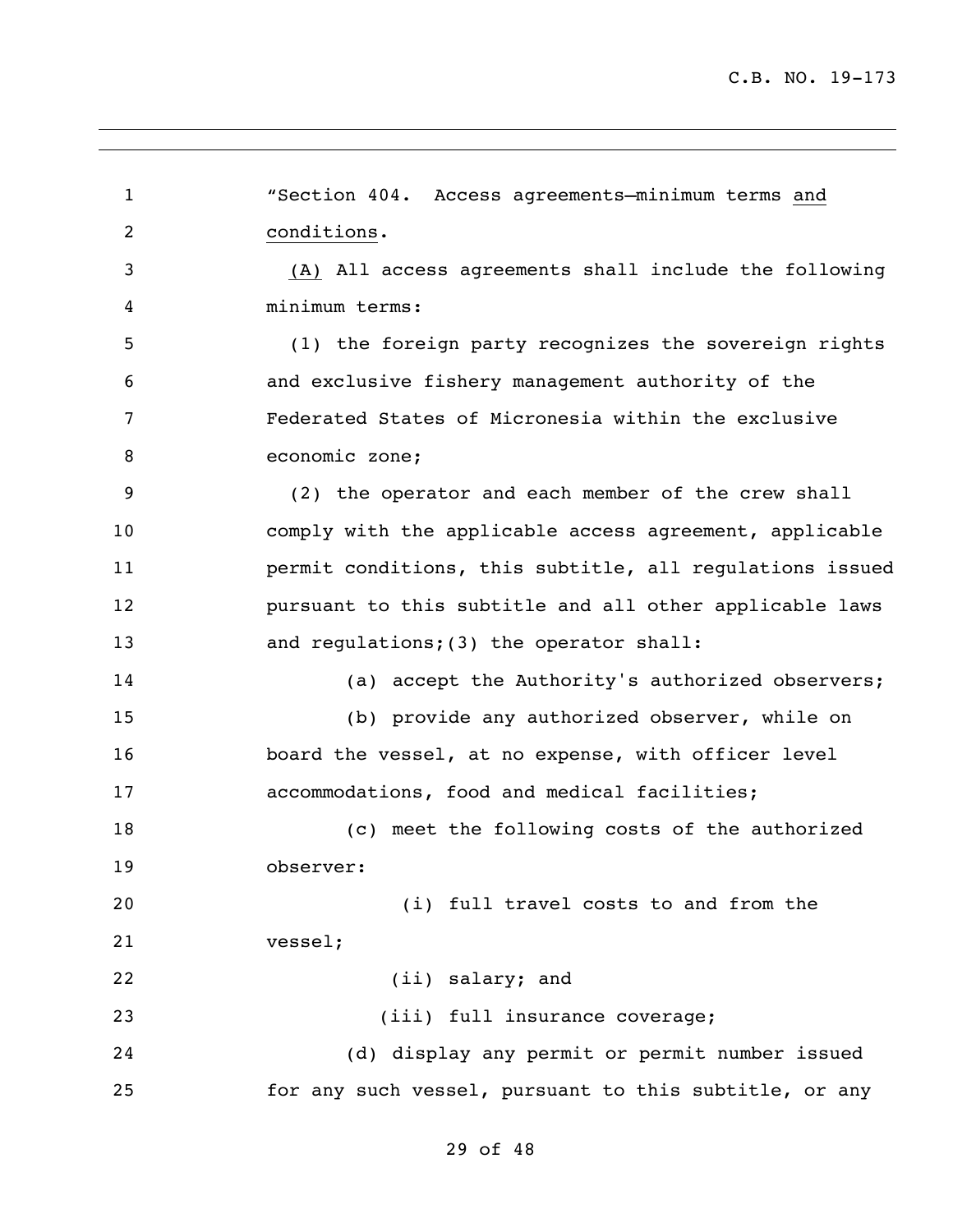other documentation as required by the Authority to be displayed, under any access agreement, in the wheelhouse of such vessel; (e) ensure that appropriate position-fixing and identification equipment is installed and maintained in working order on each vessel; (f) ensure that the vessel is marked and identified in accordance with the Food and Agricultural Organization (FAO) approved Standard Specifications for 10 the Marking and Identification of Fishing Vessels; (g) ensure the continuous monitoring of the international distress and call frequency 2182 kHz (HF) or the international safety and call frequency 156.8 MHz (channel 16, VHF-FM) to facilitate communication with the fisheries management, surveillance and 16 enforcement authorities; (h) ensure that a recent and up-to-date copy of the International Code of Signals (INTERCO) is on board 19 and accessible at all times; (i) ensure that the vessel is seaworthy and contains adequate life safety equipment and survival gear for each passenger and member of the crew; (j) ensure that, promptly upon direction by the Authority, each vessel will have installed, maintained and fully operational at all times on board a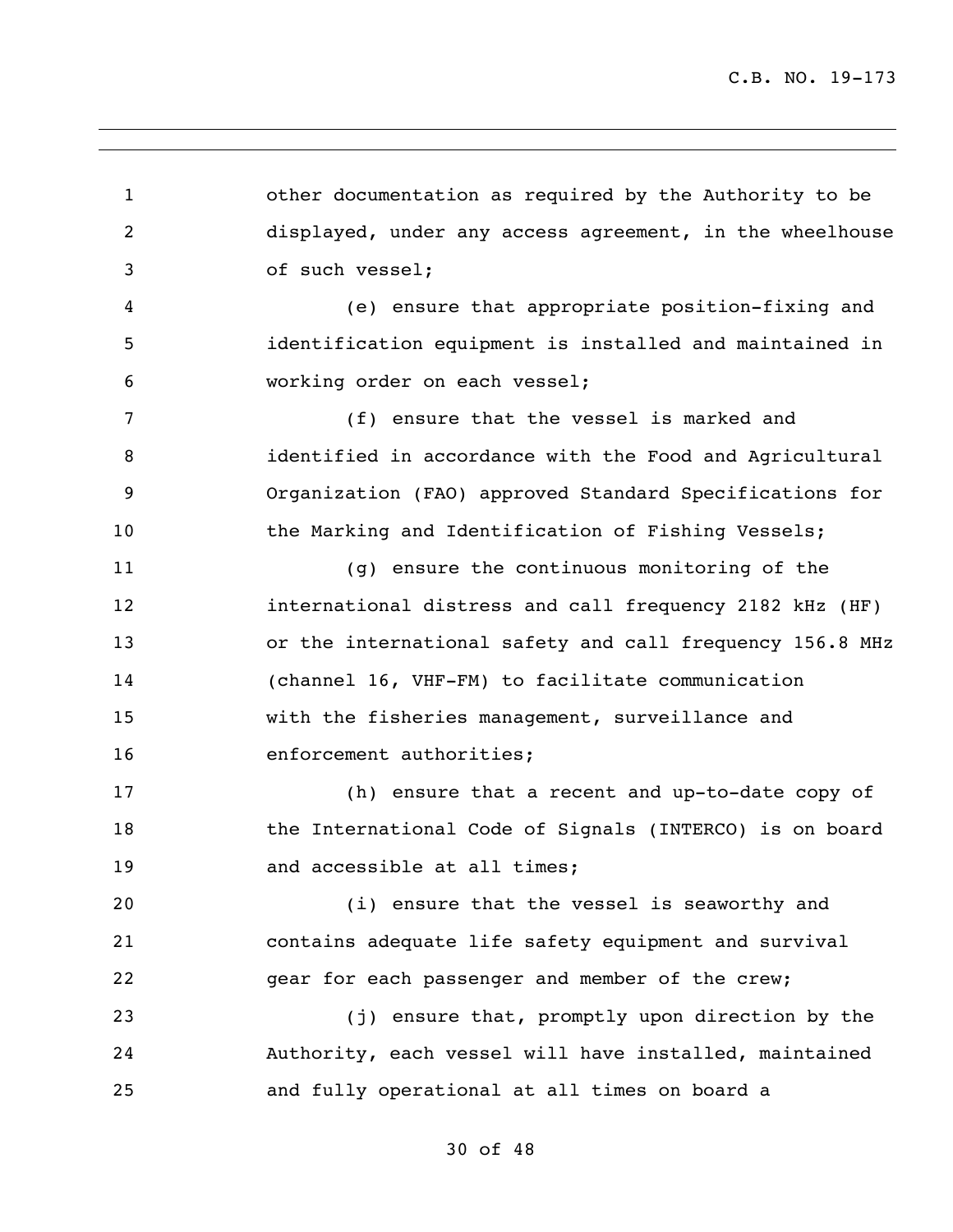1 transponder, in accordance with section 611 of chapter 6 of this subtitle, and shall be responsible for all operational and maintenance costs of the transponder and cooperate fully with the Authority in their utilization. (4) the party to the access agreement shall, for the duration of the access agreement: (a) appoint and maintain a resident agent in the Federated States of Micronesia that is approved by the Authority, or establish and maintain a company registered in accordance with the laws of the Federated States of Micronesia, authorized to receive and respond 12 to any legal process issued in the Federated States of Micronesia with respect to the owner or operator of the vessel, and shall notify the Federated States of Micronesia of the name and address of such agent or company, and any communication, information, document, direction, request or response to, or from that agent or company, shall be deemed to have been sent to, or received from such owner or operator; (b) not exceed any allocation which may be established in any given licensing period in accordance 22 with this subtitle; (c) ensure compliance by each fishing vessel, its operator and crew members, with the access agreement, all laws of the Federated States of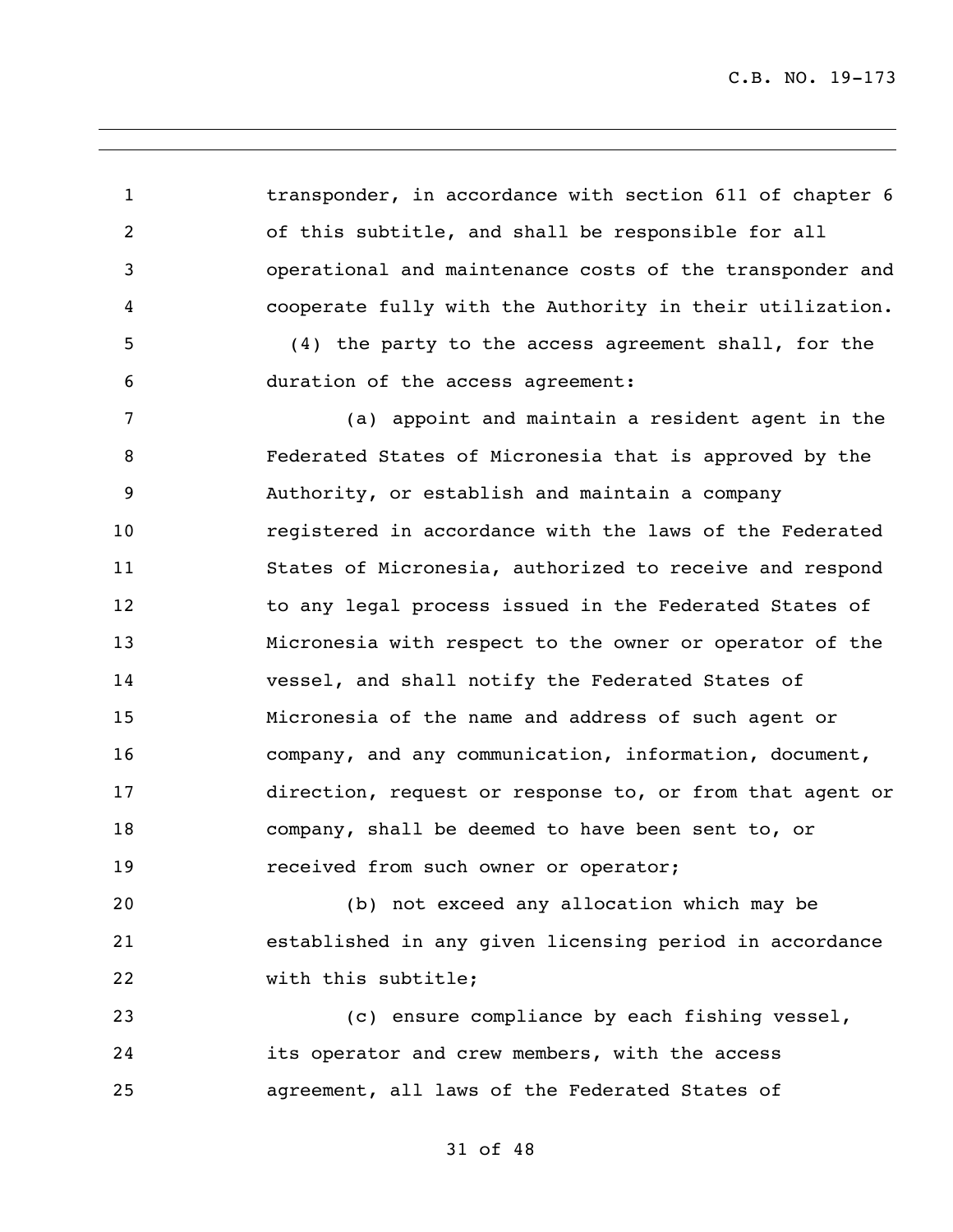| $\mathbf{1}$ | Micronesia and the terms of the permit; and              |
|--------------|----------------------------------------------------------|
| 2            | (d) ensure compliance by each fishing vessel,            |
| 3            | its operator and crew members, with subregional and      |
| 4            | regional conservation and management measures for highly |
| 5            | migratory fish stocks.                                   |
| 6            | (B) On such further terms and conditions as may be       |
| 7            | modified or expanded by regulation promulgated by the    |
| 8            | Authority in accordance with the Administrative          |
| 9            | Procedures Act, the following terms and conditions are   |
| 10           | mandatory to every access agreement:                     |
| 11           | (1) Catch retention. All bigeye, skipjack and            |
| 12           | yellowfin tuna taken by a purse seine vessel shall be    |
| 13           | retained on board and then landed or transshipped in     |
| 14           | accordance with this title, except for:                  |
| 15           | fish clearly and demonstrably unfit for<br>(a)           |
| 16           | human consumption; and                                   |
| 17           | (b) the final set of a trip where the Authority          |
| 18           | has authorized net-sharing.                              |
| 19           | It is the duty of vaster of fishing vessel to report     |
| 20           | fish discard under (1) (a) and (b) of this subsection.   |
| 21           | (2) Use of fish aggregating device. There shall be       |
| 22           | no deployment or servicing of fish aggregating device    |
| 23           | and associated electronic equipment, or fishing by purse |
| 24           | seine vessels on floating objects, between 0001 hours    |
| 25           | GMT on 1 July and 2359 hours GMT on 30 September each    |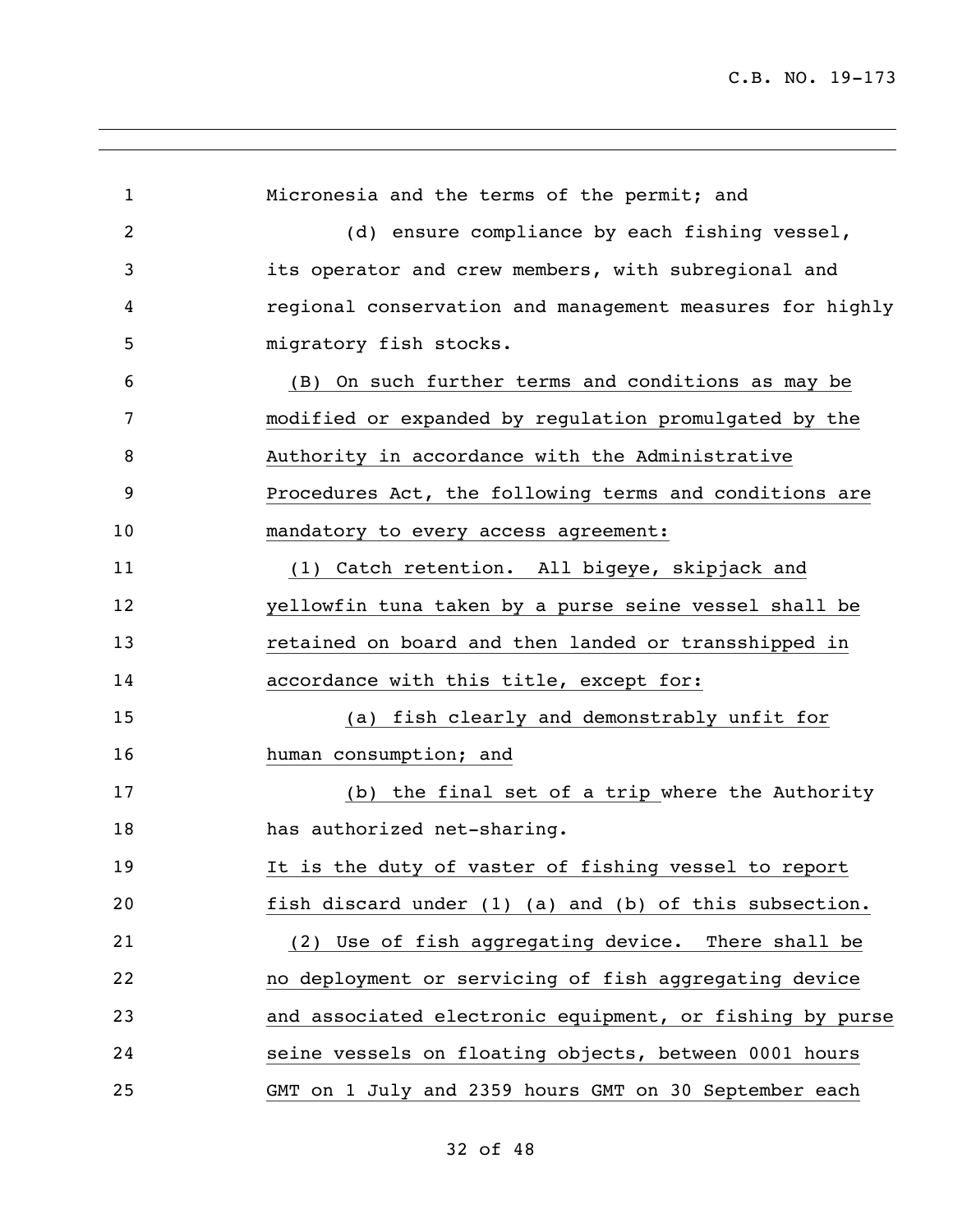year, except that: (a) by regulation, the Authority may grant exemption to fishing vessels that have suffered disproportionate burden from the prohibition on the use of fish aggregating device; and (b) by regulation, the Authority may provide for appropriate arrangement set out in a FAD management plan 8 to meet the requirements of domestic fishing vessels that are highly dependent on fishing on floating objects. (3) Closure of high seas areas. A fishing vessel shall not fish the areas listed below: (a) the area of high seas bounded by the national waters of the Federated States of Micronesia, Indonesia, Palau, and Papua New Guinea; and (b) the area of high seas bounded by the national waters of the Federated States of Micronesia, Fiji, Kiribati, the Marshall Islands, Nauru, Papua New Guinea, the Solomon Islands, and Tuvalu." Section 10. Section 407 of title 24 of the Code of the Federated States of Micronesia (Annotated), is hereby amended to read as follows: "Section 407. Related activities - transshipment. (1) The operator of a foreign fishing vessel shall: (a) not transship at sea under any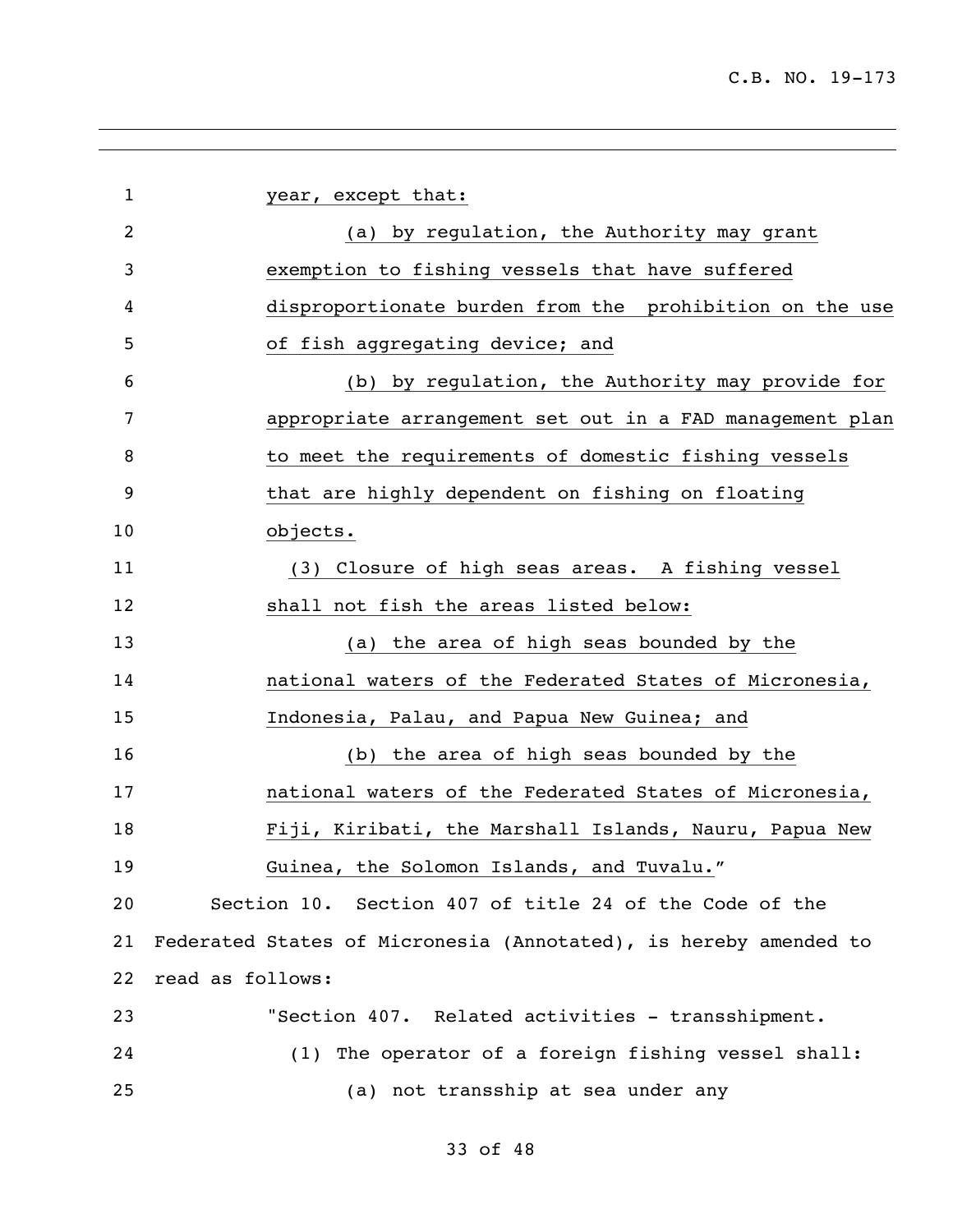circumstances, except where specifically authorized by 2 the Authority; (b) provide seventy-two (72) hours notice to the Authority of a request to transship any or all of the fish on board and shall provide the name of the vessel, its international radio call sign, its position, the catch on board by species, the time and port where such transshipment is requested to occur and an undertaking to pay all fees required under the laws of the Federated 10 States of Micronesia; (c) only transship at the time and port 12 authorized for transshipment; and (d) comply with all conditions attached to the 14 authorization for transhipment; (e) pay such fees required by the Authority or prescribed by regulation; and 17 (f)[(d)] submit full reports on transshipping on such forms as may be required by the Authority or prescribed by regulation. (g) shall allow and assist any person identified as an authorized officer or an officer of the licensing member full access to and use of facilities and equipment, which the officer may determine is necessary to carry out his duties; have full access to the bridge, fish on board and areas which may be used to hold,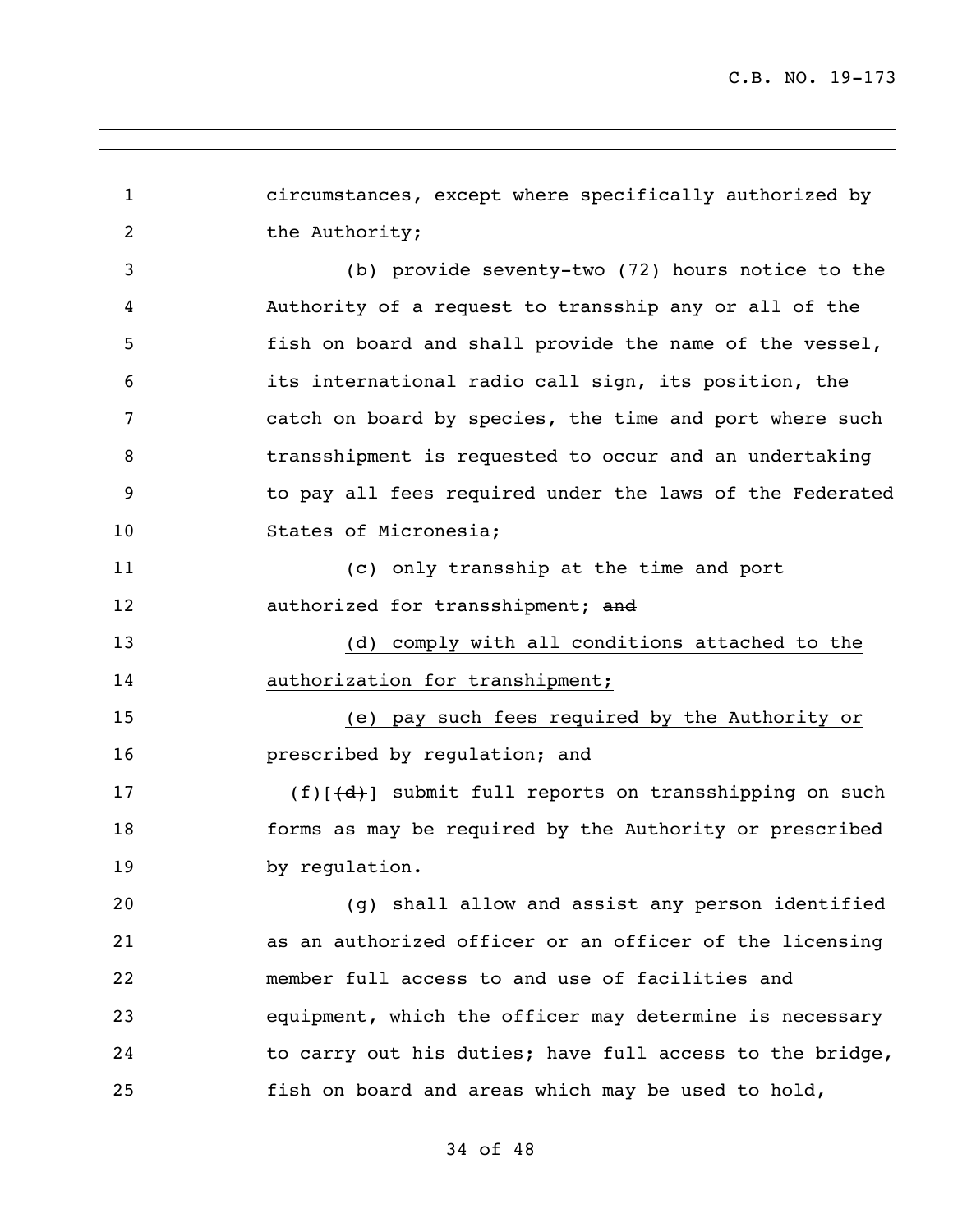process, weigh and store fish; remove samples; have full access to the vessel's records, including its log and documentation for the purpose of inspection and photocopying; and gather any other information required 5 to fully monitor the activity; (h) shall not assault, obstruct, resist, delay, **refuse boarding to, intimidate or interfere with any**  such officer in the performance of his duties. (2) During transshipment in the Federated States of Micronesia the foreign party and operator of each vessel 11 Shall comply with all applicable National and State laws and regulations in the Federated States of Micronesia **13** relating to protection of the environment, including without limitation, sewage holding tank requirements. (3) Any person who violates subsection (1)(a), 16 (1)(c), (1)(d), (1)(e), (1)(f), (1)(g), (1)(h) or (2) of **this section shall be subject to a civil penalty of not**  less than \$75,000 and not more than \$275,000." Section 11. Section 603 of title 24 of the Code of the Federated States of Micronesia (Annotated), as amended by Public Law No. 18-109, is hereby further amended to read as follows: "Section 603. Powers of authorized officers. (I) within the fishery waters. (1) For the purposes of enforcing this subtitle, any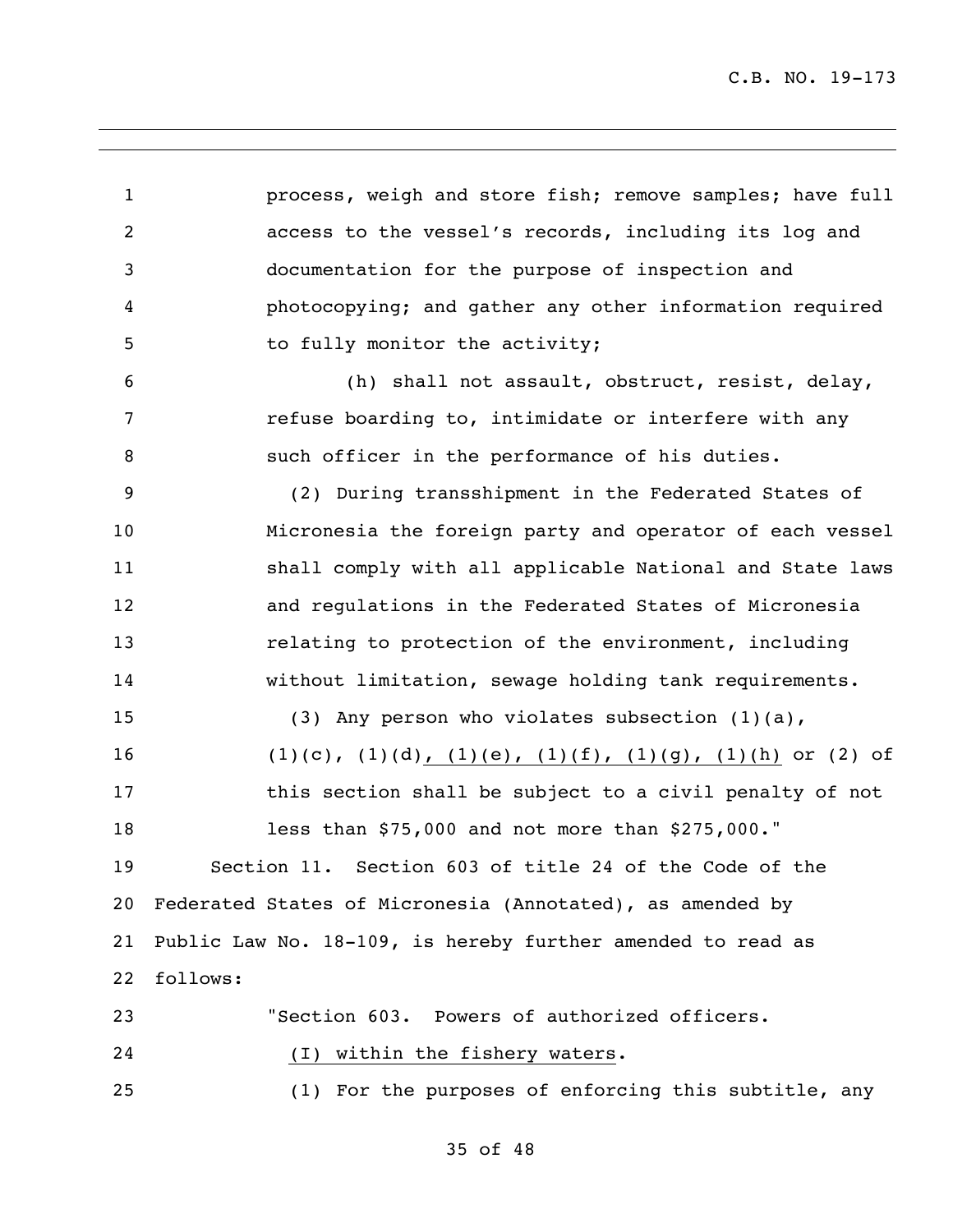| $\mathbf{1}$ | authorized officer may:                                                           |
|--------------|-----------------------------------------------------------------------------------|
| 2            | (a) stop, board, remain on board and search any                                   |
| 3            | vessel in the fishery waters that he reasonably believes                          |
| 4            | is a fishing vessel or a vessel which is used for,                                |
| 5            | equipped to be used for or of a type that is normally                             |
| 6            | used for related activities as the term related                                   |
| 7            | activities is defined in section 102 of chapter 1;                                |
| 8            | ((b) stop, board, remain on board and search any                                  |
| 9            | flag fishing vessel outside of the fishery waters;                                |
| 10           | (b) $[+e+1]$ stop and search any vessel, vehicle or                               |
| 11           | aircraft that he reasonably believes may be transporting                          |
| 12           | fish or engaging in other activities relating to                                  |
| 13           | fishing;                                                                          |
| 14           | $(c)$ [ $(d)$ ] require the master or any crew member or                          |
| 15           | other person aboard to inform him of the name, call sign                          |
| 16           | and country of registration of the vessel and the name                            |
| 17           | of the master, owner, charterer and crew members;                                 |
| 18           | $(d)$ [ $\left\lbrace e \right\rbrace$ ] examine the master or any crew member or |
| 19           | other person aboard about the cargo, contents of holds                            |
| 20           | and storage spaces, voyage and activities of the vessel;                          |
| 21           | (e) $[\frac{f}{f}]$ make such examination and inquiry as may                      |
| 22           | appear necessary concerning any vessel, vehicle or                                |
| 23           | aircraft in relation to which any of the powers                                   |
| 24           | conferred by this subsection have been or may be                                  |
| 25           | exercised and take samples of any fish or fish product                            |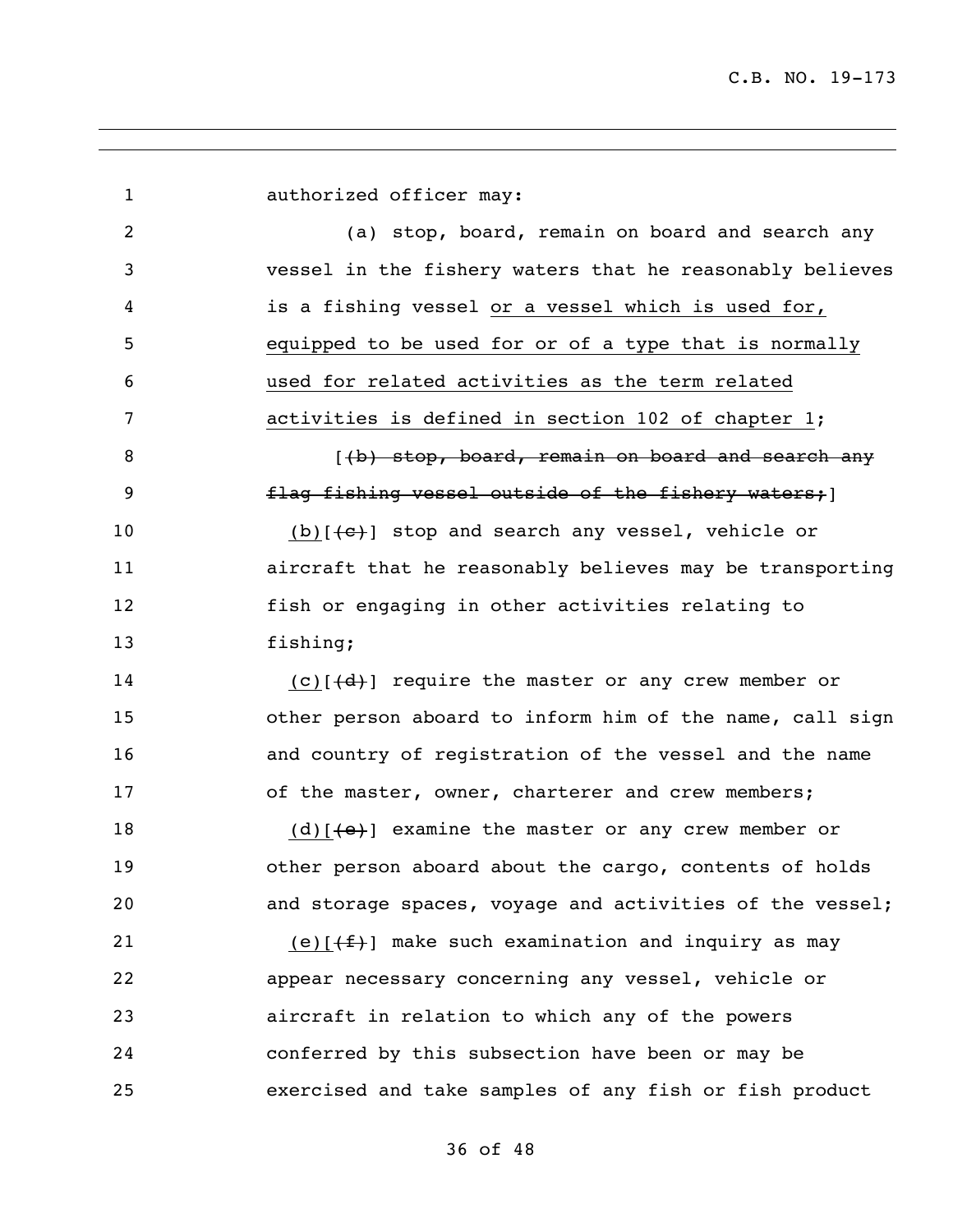| $\mathbf 1$ | found therein;                                                                  |
|-------------|---------------------------------------------------------------------------------|
| 2           | $(f)$ [ $\left\{\frac{q}{g}\right\}$ ] require to be produced, examine and take |
| 3           | copies of any permit, logbook, record or other documents                        |
| 4           | required under this subtitle or concerning the operation                        |
| 5           | of any vessel or aircraft;                                                      |
| 6           | $(g)$ [ $\frac{h}{h}$ ] make an entry dated and signed by him in the            |
| 7           | logbook of such vessel or aircraft;                                             |
| 8           | (h) $\lceil \frac{1}{1} \rceil$ require to be produced and examine any fish,    |
| 9           | fishing gear or appliance, explosive, poison or other                           |
| 10          | noxious substance;                                                              |
| 11          | $(i)$ [ $\leftarrow$ j}] give directions to the master and any crew             |
| 12          | member of any vessel, vehicle or aircraft stopped,                              |
| 13          | boarded or searched as may be necessary or reasonably                           |
| 14          | expedient for any purpose specified in this subtitle or                         |
| 15          | to provide for the compliance of the vessel, vehicle or                         |
| 16          | aircraft, or master or any crew member with the                                 |
| 17          | conditions of any permit;                                                       |
| 18          | $(j)$ [ $\frac{k}{k}$ ] endorse any permit; [and]                               |
| 19          | $(k)[+1]$ arrest any person who assaults him or any                             |
| 20          | other authorized officer in the exercise of his duties                          |
| 21          | under this subtitle.                                                            |
| 22          | (2) Where an authorized officer has reasonable                                  |
| 23          | grounds to believe an offense against this subtitle is                          |
| 24          | being or has been committed, he may without a warrant:                          |
| 25          | (a) enter, inspect and search any vessel,                                       |
|             |                                                                                 |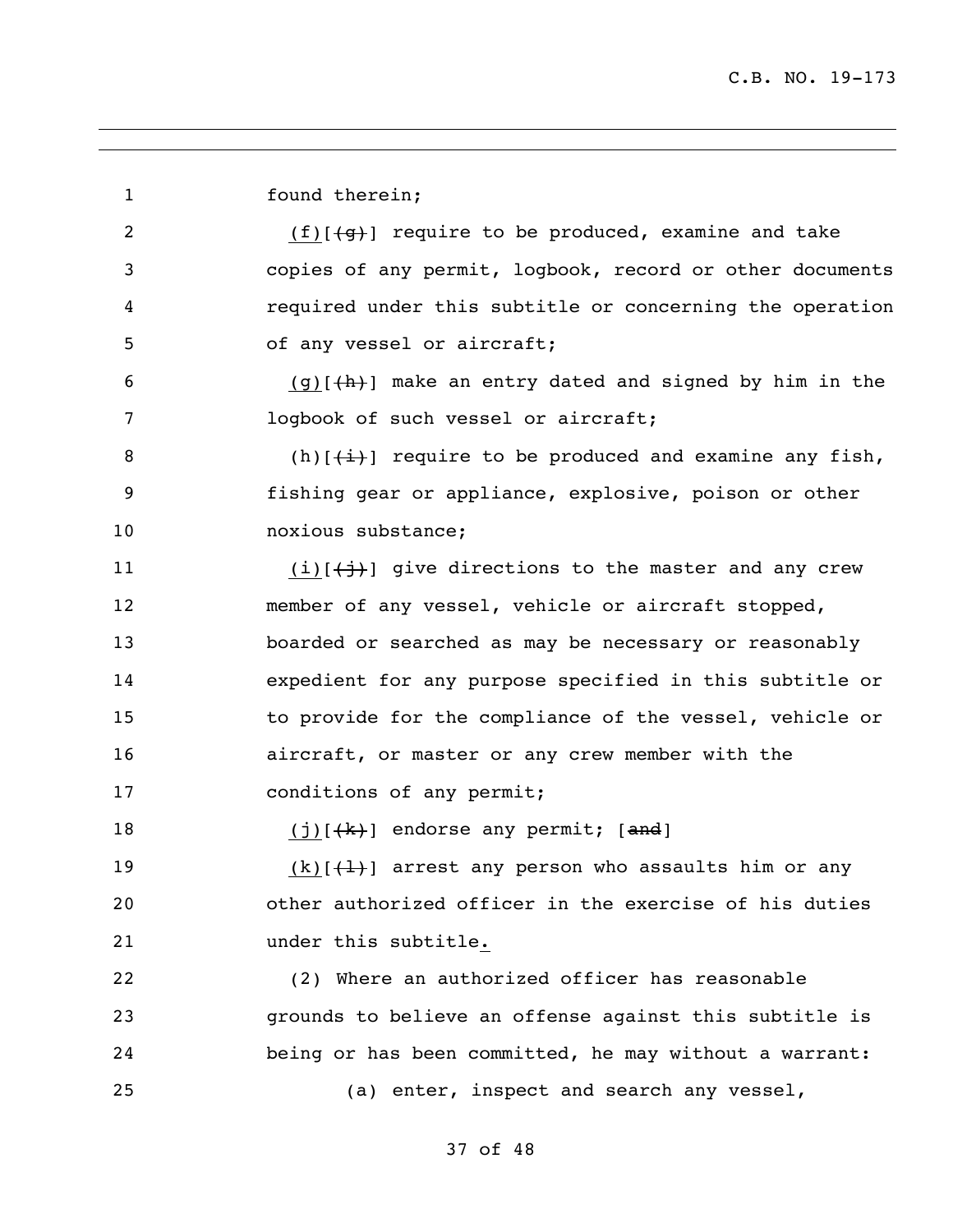premises, other than premises used exclusively as a dwelling house, in which he has reasonable grounds to believe an offense has been or is being committed or fish have been taken illegally and are being stored; (b) stop, enter, search and stay in or on any vessel, vehicle or aircraft which he reasonably suspects of transporting fish or fish products; (c) take samples of any fish found in any vessel or vehicle inspected or within any premises searched 10 under this subtitle; (d) after hot pursuit of a foreign fishing vessel undertaken in accordance with international law and commenced within the fishery waters, stop, board and search outside the fishery waters any fishing vessel that he has reasonable grounds to believe has been used 16 16 in the commission of an offense, exercise any powers conferred by this subtitle in accordance with international law, and bring such vessel and all persons and things on board within the fishery waters; (e) seize: (i) any vessel (including its fishing gear, equipment, stores and cargo), vehicle, fishing gear, nets or other fishing appliances or aircraft that he has reasonable grounds to believe has been or is being used in the commission of an offense or in respect of which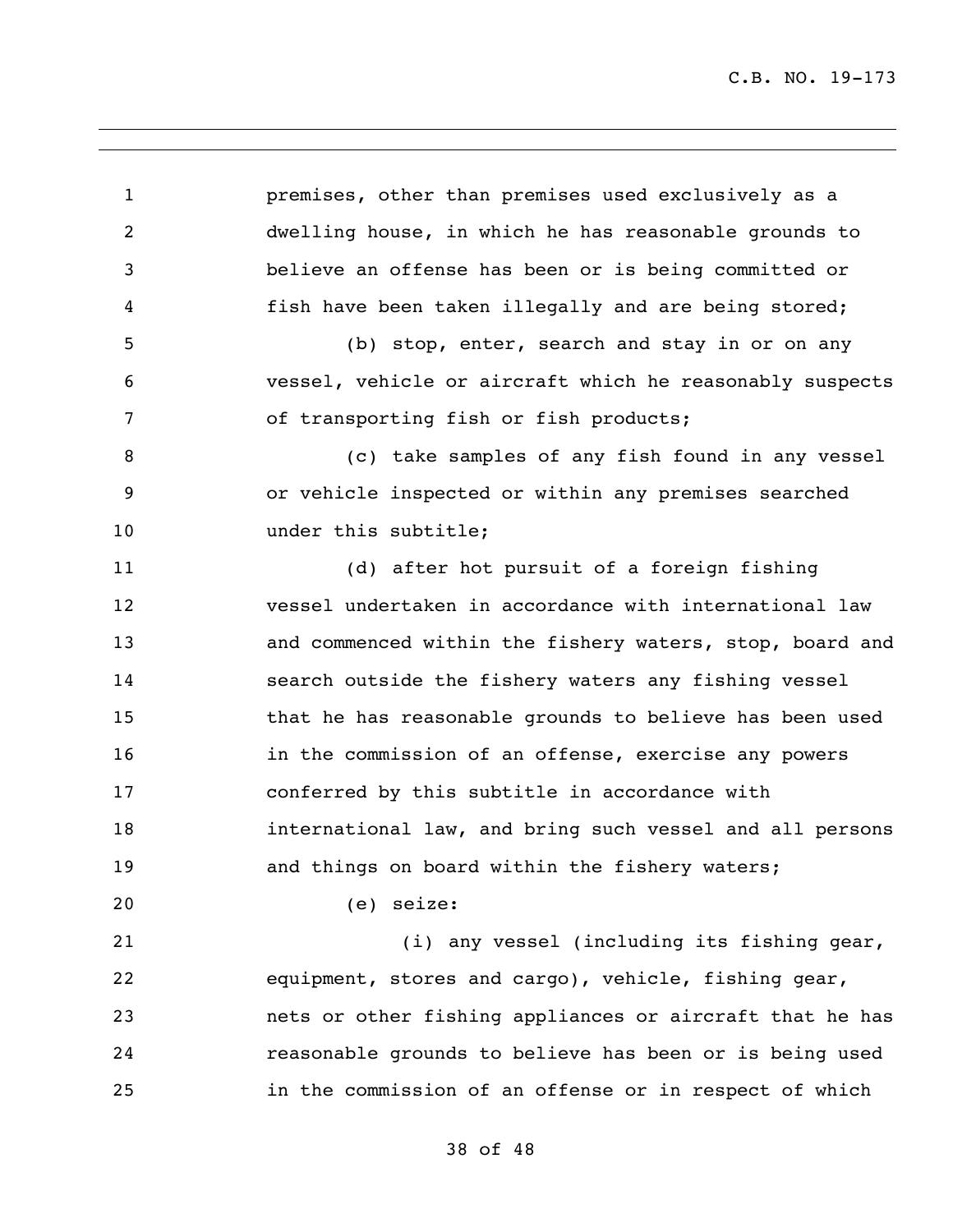| $\mathbf{1}$   | the offense has been committed;                          |
|----------------|----------------------------------------------------------|
| $\overline{2}$ | (ii) any fish or fish products that he has               |
| 3              | reasonable grounds to believe have been caught in the    |
| 4              | commission of an offense or are possessed in             |
| 5              | contravention of this subtitle;                          |
| 6              | (iii) any logs, charts or other documents                |
| 7              | required to be maintained by this subtitle or under the  |
| 8              | terms of any license or other authorization or which he  |
| 9              | has reasonable grounds to believe show or tend to show,  |
| 10             | with or without other evidence, the commission of an     |
| 11             | offense against this subtitle; and                       |
| 12             | (iv) any thing which he has reasonable                   |
| 13             | grounds to believe might be used as evidence in any      |
| 14             | proceeding under this subtitle;                          |
| 15             | (f) arrest any person who he has reasonable              |
| 16             | grounds to believe has committed an offense against this |
| 17             | subtitle; and                                            |
| 18             | (q) issue citations as authorized by regulations         |
| 19             | promulgated under section 703 of chapter 7 of this       |
| 20             | subtitle.                                                |
| 21             | (3) An authorized officer may, while arresting any       |
| 22             | person or fishing vessel that he has reasonable grounds  |
| 23             | to believe has done any act in contravention of this     |
| 24             | subtitle, use such force as is reasonably necessary in   |
| 25             | the circumstances to effect the arrest.                  |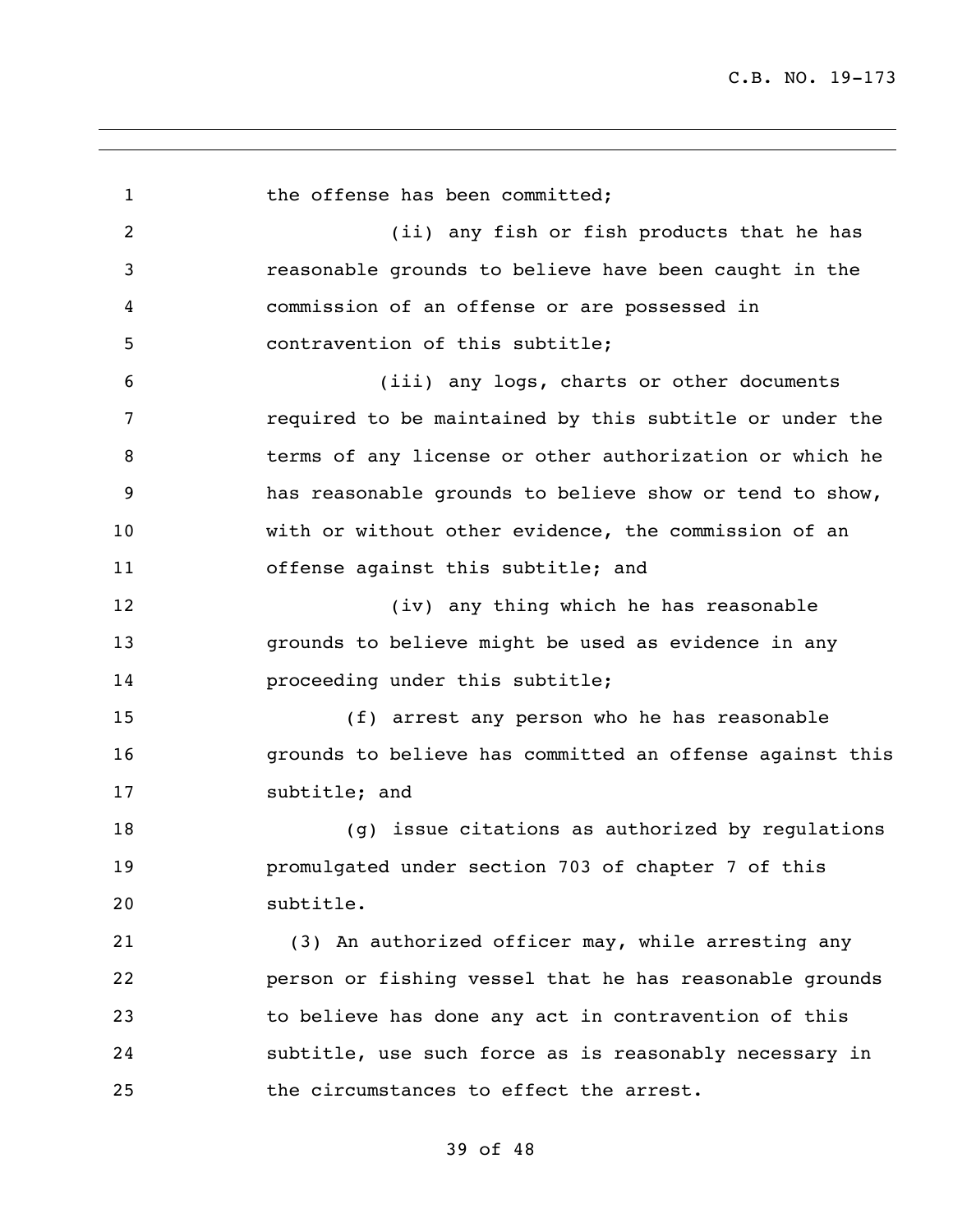(4) Any person arrested without a warrant under this section shall be detained and dealt with in accordance with law. (5) An authorized officer may: (a) execute any warrant or other process issued by any court of competent jurisdiction; and (b) exercise any other lawful authority. (6) A written receipt shall be given for any article or thing seized under this section and the grounds for 10 such seizure shall be stated in such receipt. 11 (II) Beyond the fishery waters. (1) An authorized officer may exercise any of the powers under this Title beyond the fishery waters of the Federated States of Micronesia in respect of any flag fishing vessel, foreign fishing vessel or any person on board any such vessel and relating to fisheries inspection, compliance or enforcement provided that the exercise of those powers is authorized by an access agreement or fisheries management agreement to which the Federated States of Micronesia is a party or authorized under a conservation and management measure of a regional fisheries management organization or arrangement to which the Federated States of Micronesia is a member. (2) In exercising his powers beyond the fishery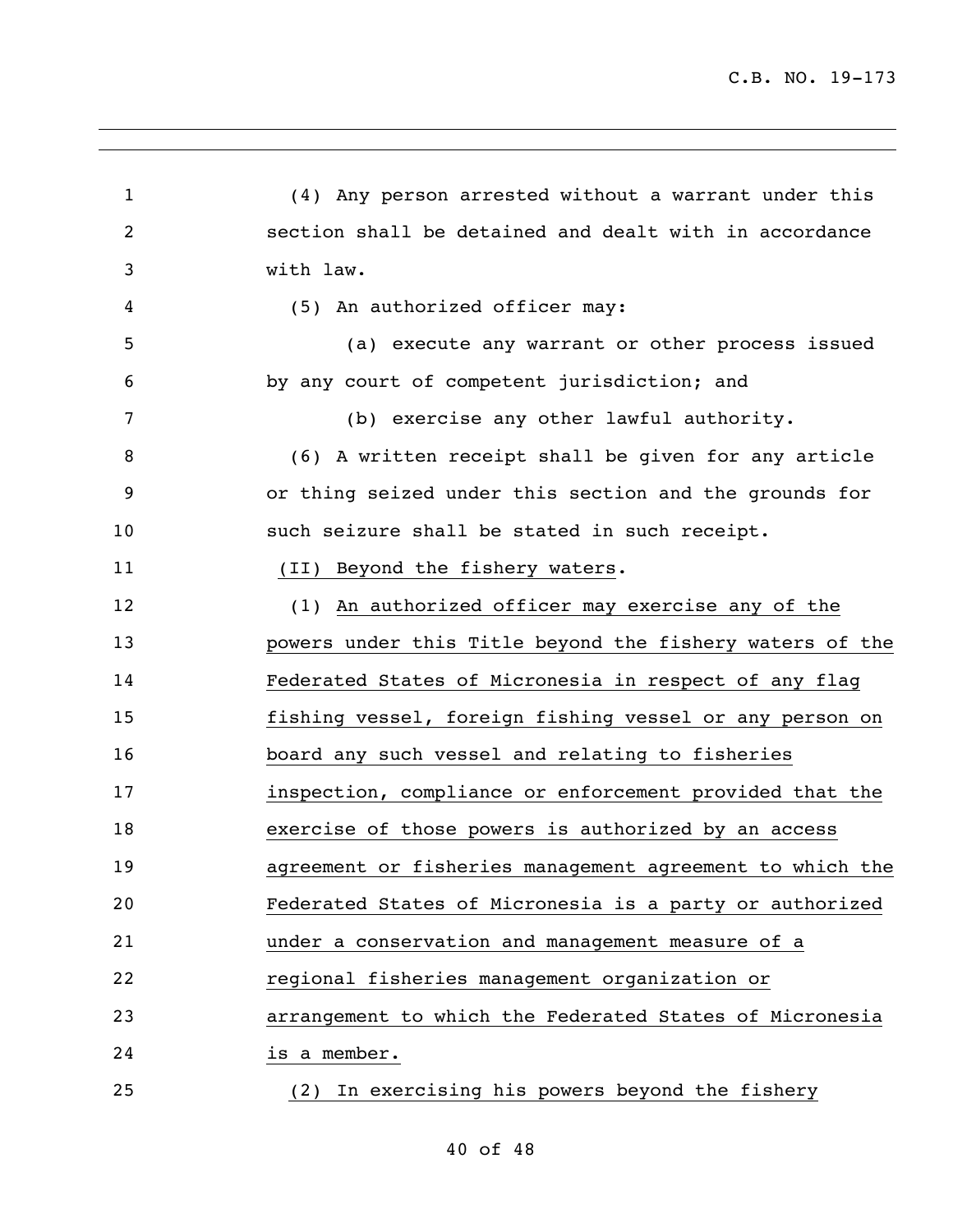| $\mathbf 1$ | waters, an authorized officer shall comply with the              |
|-------------|------------------------------------------------------------------|
| 2           | procedures and requirements under such access agreement          |
| 3           | or fisheries management agreement or conservation and            |
| 4           | management measures implemented by a regional fisheries          |
| 5           | management organization or arrangement.                          |
| 6           | The Authority may make regulations providing for<br>(3)          |
| 7           | additional measures and powers for authorized officers           |
| 8           | beyond the fishery waters."                                      |
| 9           | Section 12. Section 606 of title 24 of the Code of the           |
| 10          | Federated States of Micronesia (Annotated), is hereby amended to |
| 11          | read as follows:                                                 |
| 12          | "Section 606. Appointment of authorized observers; port          |
| 13          | samplers.                                                        |
| 14          | (1) The Executive Director may appoint, in writing,              |
| 15          | any person to be an authorized observer or class of              |
| 16          | persons to be authorized observers for the purposes of           |
| 17          | this subtitle, any access agreement or any fisheries             |
| 18          | management agreement.                                            |
| 19          | (2) Authorized observers appointed under this                    |
| 20          | subtitle shall exercise their duties beyond the fishery          |
| 21          | waters in accordance with any access agreement or                |
| 22          | fisheries management agreement. The Authority may enter          |
| 23          | into such reciprocal agreement or arrangement necessary          |
| 24          | to facilitate the exercise of the authorized observer's          |
| 25          | duties beyond the fishery waters.                                |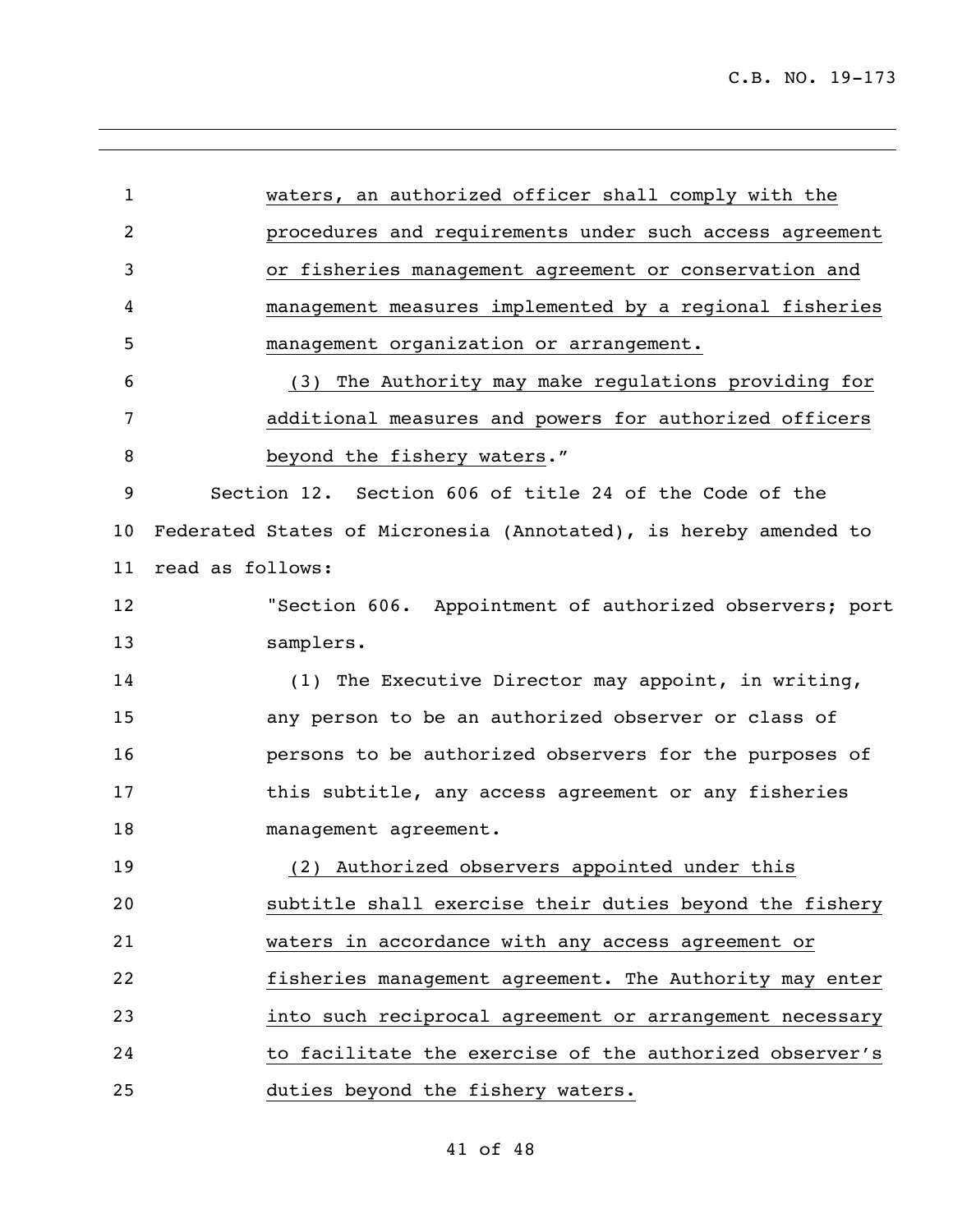1 (3) $\left[\frac{2}{2}\right]$  The Executive Director may appoint, in writing, any authorized observer to serve as a port sampler. Port samplers shall perform the duties of authorized observers at a point of transshipment or port located either inside or outside the Federated States of Micronesia. 7 [(3) Authorized observers and port samplers shall not 8 be appointed as authorized officers and shall not be authorized to take enforcement action under this 10 subtitle. (4) The Authority may promulgate regulations that provide, *inter alia,* for: 13 (a) observer duties within the fishery waters; (b) observer duties on the high seas and in waters under the jurisdiction of another nation; 16 (c) conduct of observers and related penalties; (d) observer agents including the conduct and **registration or licensing of such agents; and**  (e) reciprocal agreements or arrangements for the recognition of observers appointed by another nation. 22 (5) $[$ (4)] The requirements of sections 607(1), 607(2), 607(6), 607(7), 608, 609 and 610 shall apply equally to authorized observers and port samplers." Section 13. Section 611 of title 24 of the Code of the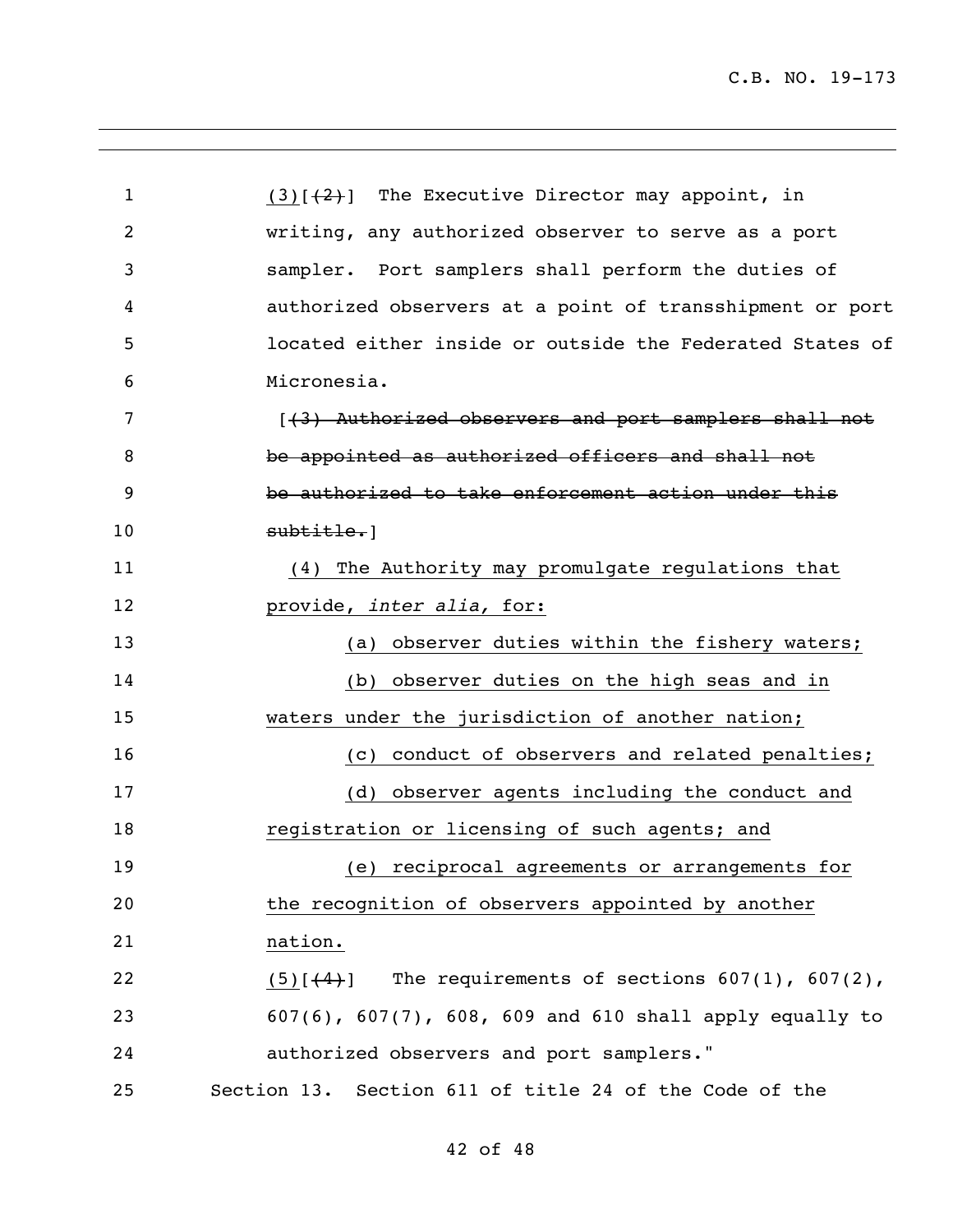Federated States of Micronesia (Annotated), is hereby amended to read as follows: "Section 611. Transponders required. (1) The Authority may require, as a condition of fishing in the exclusive economic zone, that the operator of any vessel: (a) install on such vessel, at its own expense, **a** a transponder approved by the Authority; (b) maintain such transponder in good working order at all times during the period of validity of a **permit** [while in the fishery waters or such other area **as may be agreed or designated** or  $\{$ and (c) consent to the monitoring of the transponder by the Authority in all waters and at all times during 15 the period of validity of the permit; and 16 (d) $[+e^+]$  ensure that any information or data required by the Authority to be transmitted by the transponder is transmitted continuously, accurately and effectively to 19 the designated receiver." Section 14. Section 701 of title 24 of the Code of the Federated States of Micronesia (Annotated), is hereby amended to read as follows: "Section 701. Jurisdiction of the court. (1) Any case or controversy arising under this subtitle or out of any act or omission committed in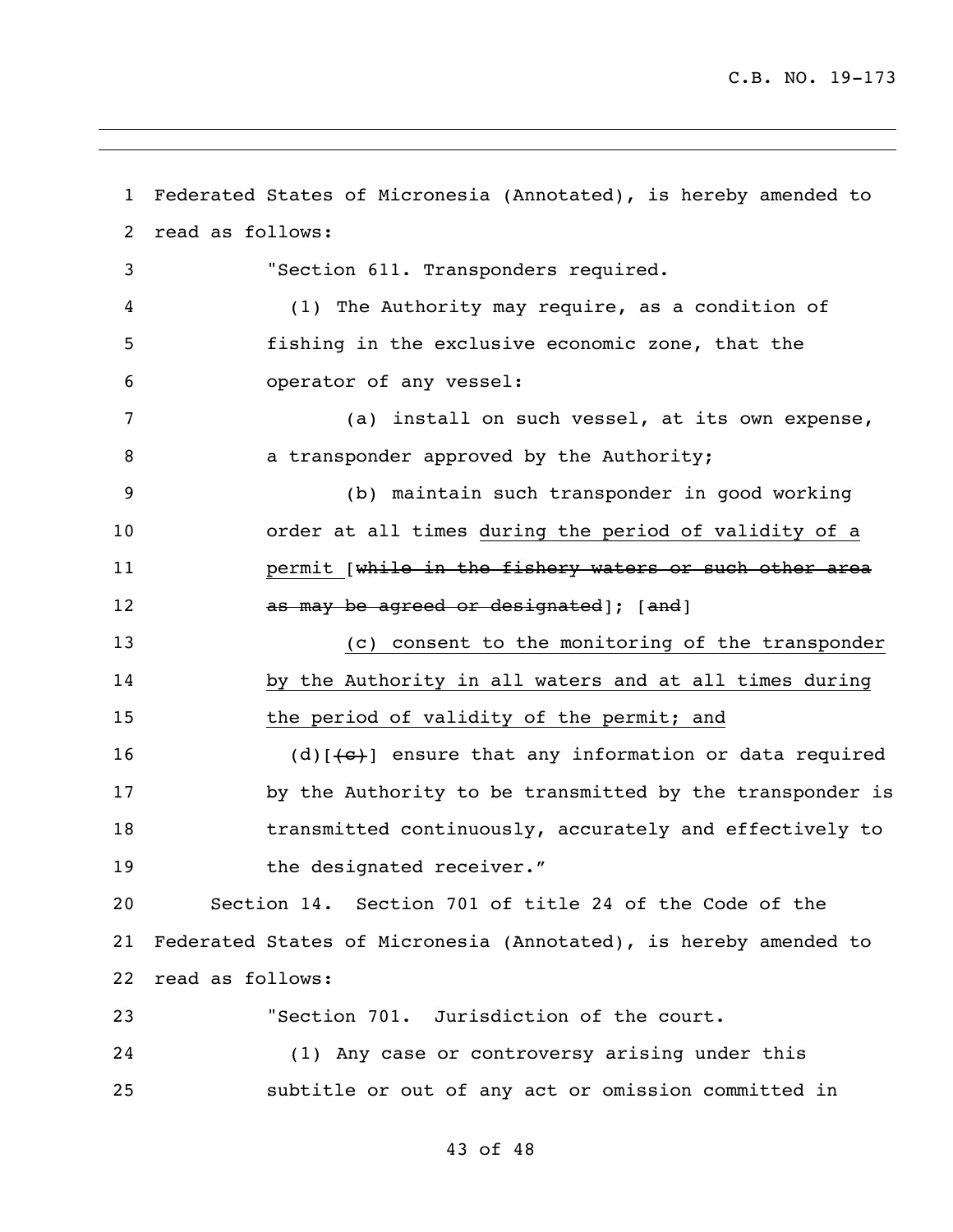contravention of any provision of this subtitle by any person: (a) within the fishery waters; or (b) outside the fishery waters by any flag vessel, citizen or person ordinarily resident in the Federated States of Micronesia; or (c) by any person on board any fishing vessel registered in the Federated States of Micronesia shall be subject to the jurisdiction of the Supreme Court of the Federated States of Micronesia and judicial proceedings shall be taken as if such act or omission had taken place in the Federated States of Micronesia within the jurisdiction of the Supreme Court of the Federated States of Micronesia. (2) Where an authorized officer is exercising any powers conferred on him outside the fishery waters in accordance with section 603(II) of chapter 6 of this subtitle, any act or omission of any person in contravention of any of the provisions of this subtitle shall be deemed to have been committed within the fishery waters. (3) Notwithstanding any provision of any other law of the Federated States of Micronesia, any information or complaint with respect to any violation of this subtitle must be filed within two years of the discovery of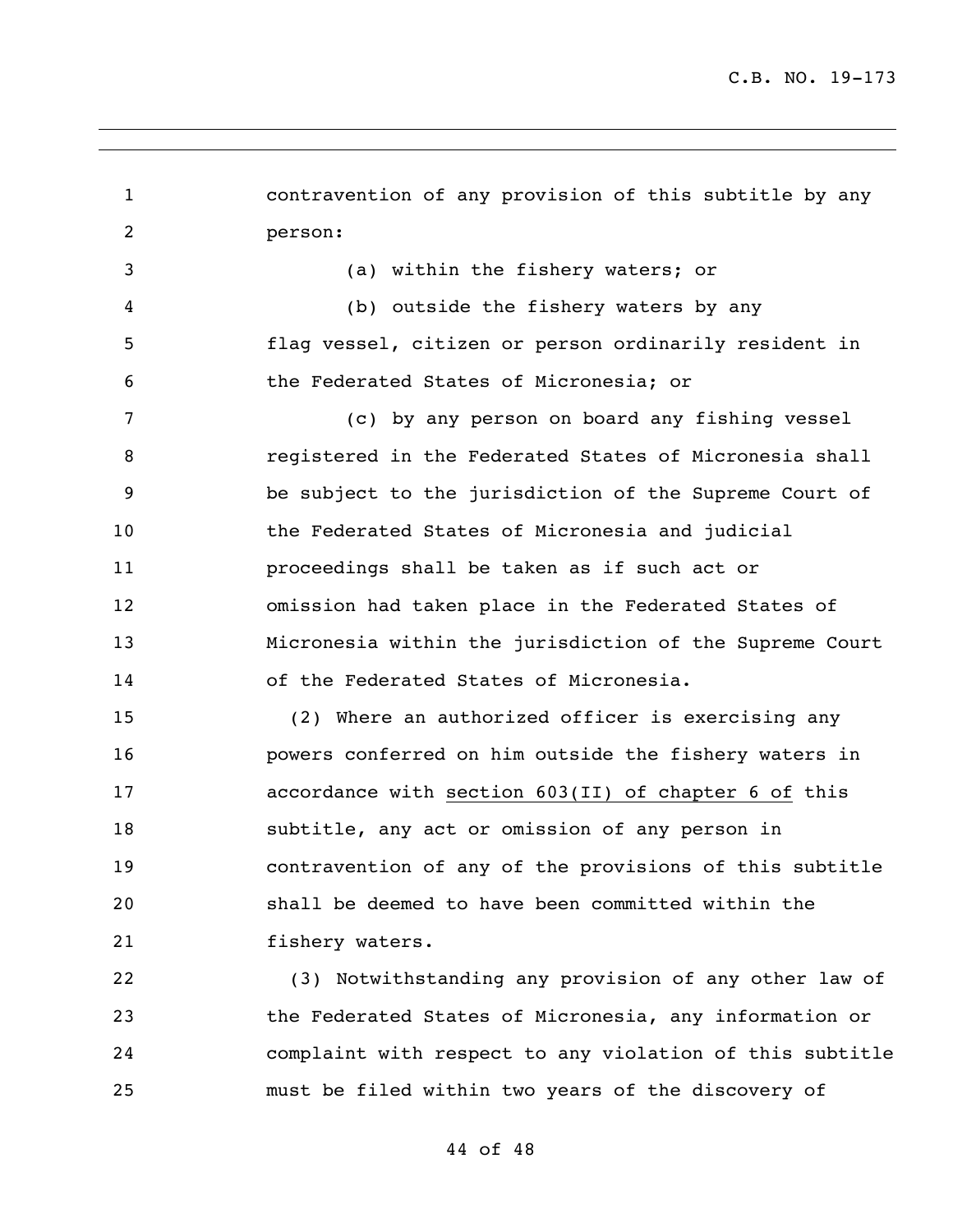1 the violation. (4) The Court may at any time enter restraining orders or prohibitions, issue warrants, issue process in rem or other processes, prescribe and accept satisfactory bonds or other security, and take such other actions as are in the interests of justice." Section 15. Section 907 of title 24 of the Code of the Federated States of Micronesia (Annotated), is hereby amended to read as follows: "Section 907. Fishing, Conducting Research or training or Related Activities without a valid permit. 13 (1) No person shall use any [<del>fishing</del>] vessel for, 14 and the crew and operator of any [fishing] vessel shall not engage in, commercial or non-commercial fishing, research or related activities in the **Exclusive economic zone** [fishery waters without a valid and applicable permit as required pursuant to sections 103, 104 or 117 of chapter 1 of this subtitle. (2) Any person who commits an act in violation of this section shall be subject to a civil penalty of not less than \$100,000 and not more than \$1,000,000. (3) Where a person who violates this section for not having a valid permit employs fish aggregating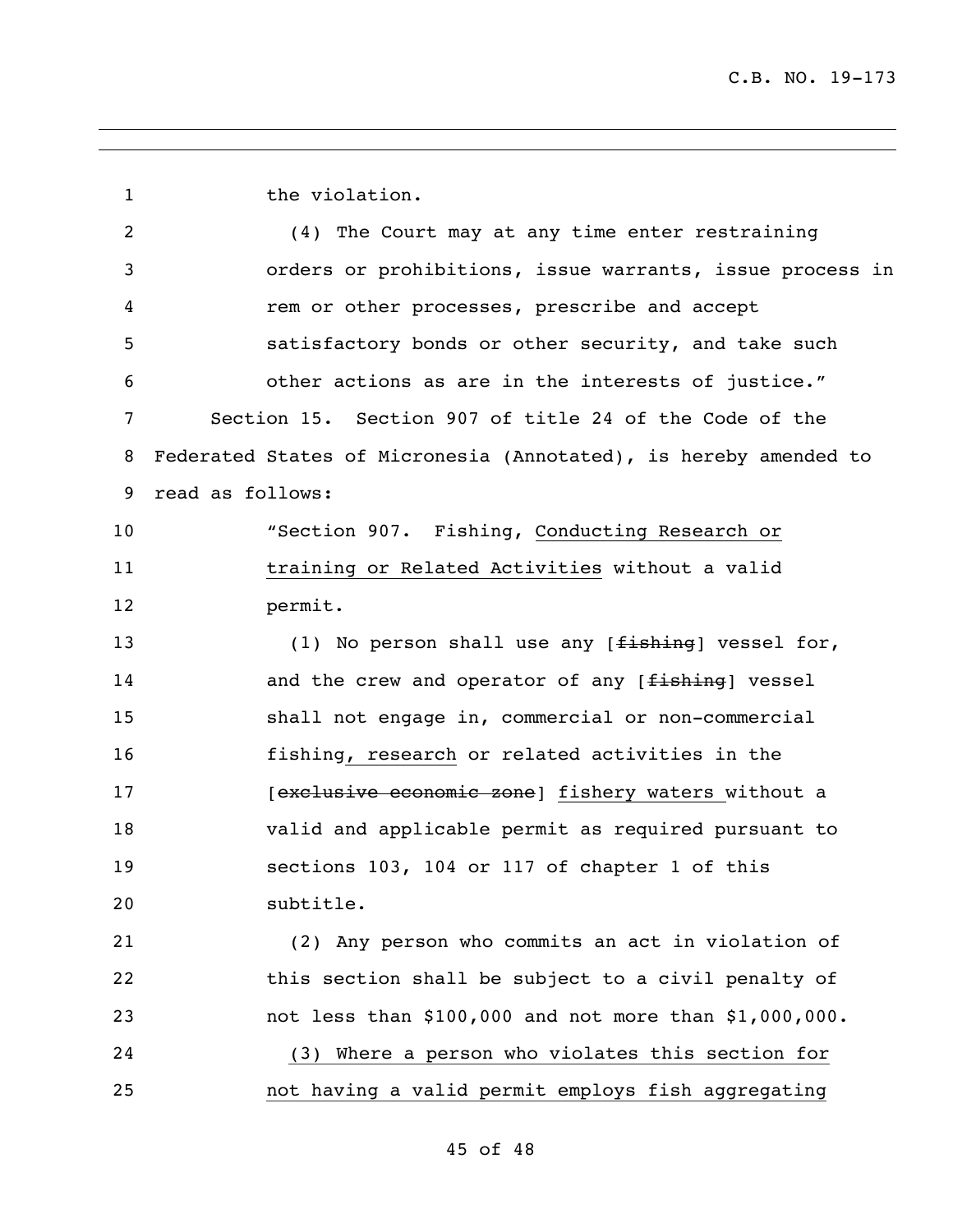| $\mathbf{1}$ | device prohibited by section 404(B)(2) of chapter 4              |
|--------------|------------------------------------------------------------------|
| 2            | of this subtitle, the maximum penalty applicable                 |
| 3            | under this section shall be \$2,000,000."                        |
| 4            | Section 16. Section 910 of title 24 of the Code of the           |
| 5            | Federated States of Micronesia (Annotated), is hereby amended to |
| 6            | read as follows:                                                 |
| 7            | "Section 910. Improper stowage of fishing gear and               |
| 8            | reporting requirement.                                           |
| 9            | (1) No operator of a fishing vessel in the fishery               |
| 10           | waters shall refuse or otherwise fail to stow all                |
| 11           | fishing gear in such a manner that it is not readily             |
| 12           | available for use in fishing except when such                    |
| 13           | fishing vessel is in an area in which it is                      |
| 14           | authorized to fish in accordance with this subtitle.             |
| 15           | (2) No operator of a vessel which is used for,                   |
| 16           | equipped to be used for or of a type that is                     |
| 17           | normally used for fishing or related activities                  |
| 18           | transiting the fishery waters shall, upon entry and              |
| 19           | while within the fishery waters, refuse or otherwise             |
| 20           | fail to report its name, International Radio Call                |
| 21           | Sign, flag registration, date and time, position (to             |
| 22           | 1 minute of arc), complement, intended activity in               |
| 23           | the fishery waters, catch on board, and such other               |
| 24           | information prescribed, to the Authority in the                  |
| 25           | manner prescribed.                                               |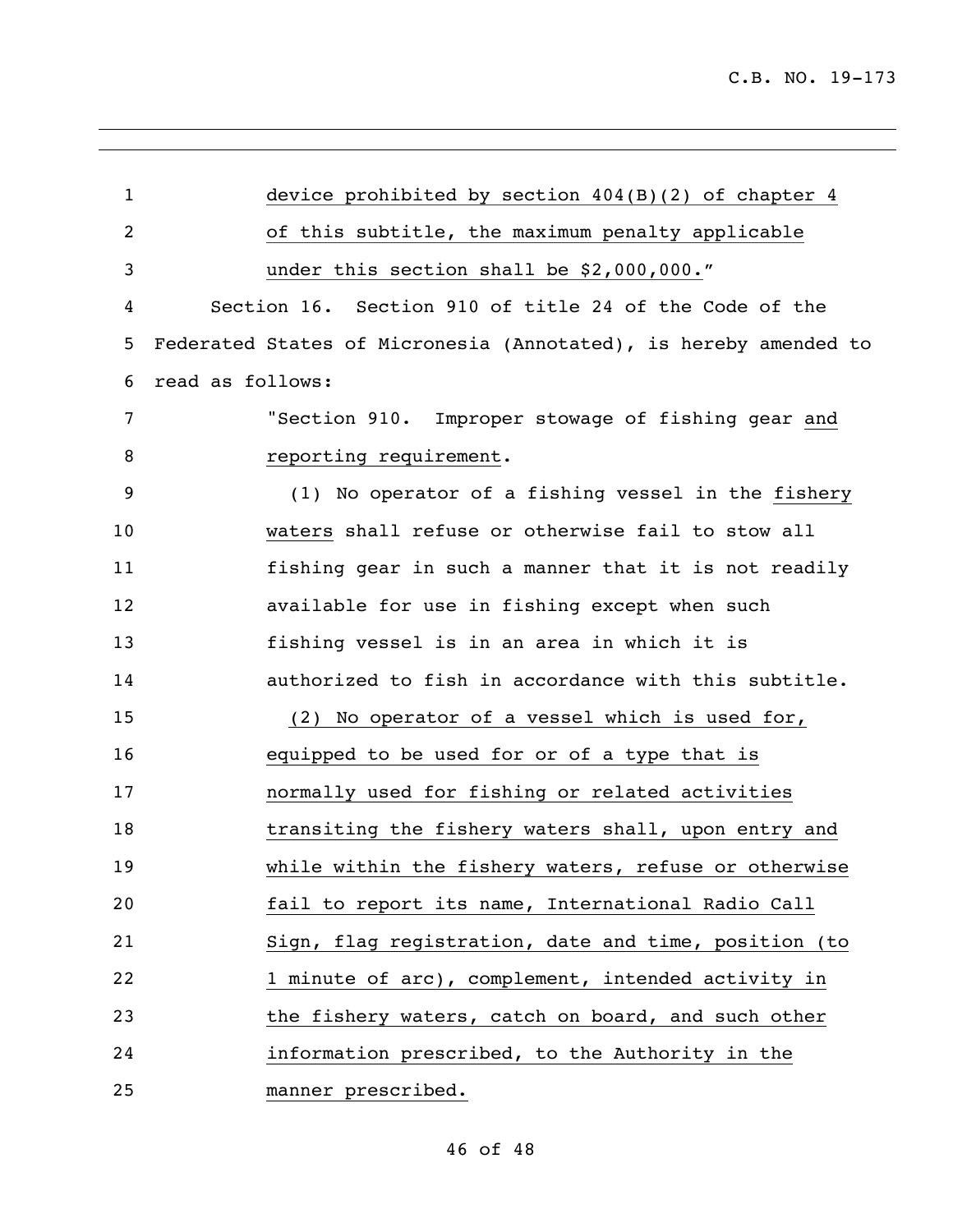| 1  | (3) Where the operator of a vessel transiting the                |
|----|------------------------------------------------------------------|
| 2  | fishery waters refuses or otherwise fails to report              |
| 3  | the information described in subsection $(2)$ , there            |
| 4  | shall be a refutable presumption that all fish found             |
| 5  | on board such vessel have been caught within the                 |
| 6  | fishery waters in violation of this subtitle.                    |
| 7  | $(4)$ [ $(2)$ ] Any person who commits an act in violation       |
| 8  | of this section shall be subject to a civil penalty              |
| 9  | of not less than \$50,000 and not more than                      |
| 10 | $$500,000.$ "                                                    |
| 11 | Section 17. Section 911 of title 24 of the Code of the           |
| 12 | Federated States of Micronesia (Annotated), is hereby amended to |
| 13 | read as follows:                                                 |
| 14 | Section 911. Violation of marine space.                          |
| 15 | (1) No person shall use a vessel which is used for,              |
| 16 | equipped to be used for or of a type that is normally            |
| 17 | used for related activities for entering or remaining            |
| 18 | within the exclusive economic zone in violation of any           |
| 19 | provision of this subtitle.                                      |
| 20 | (2) No operator of a vessel which is used for,                   |
| 21 | equipped to be used for or of a type that is normally            |
| 22 | used for related activities entering or remaining within         |
| 23 | the exclusive economic zone shall, upon entry and while          |
| 24 | within the exclusive economic zone, refuse or otherwise          |
| 25 | fail to report its name, International Radio Call Sign,          |